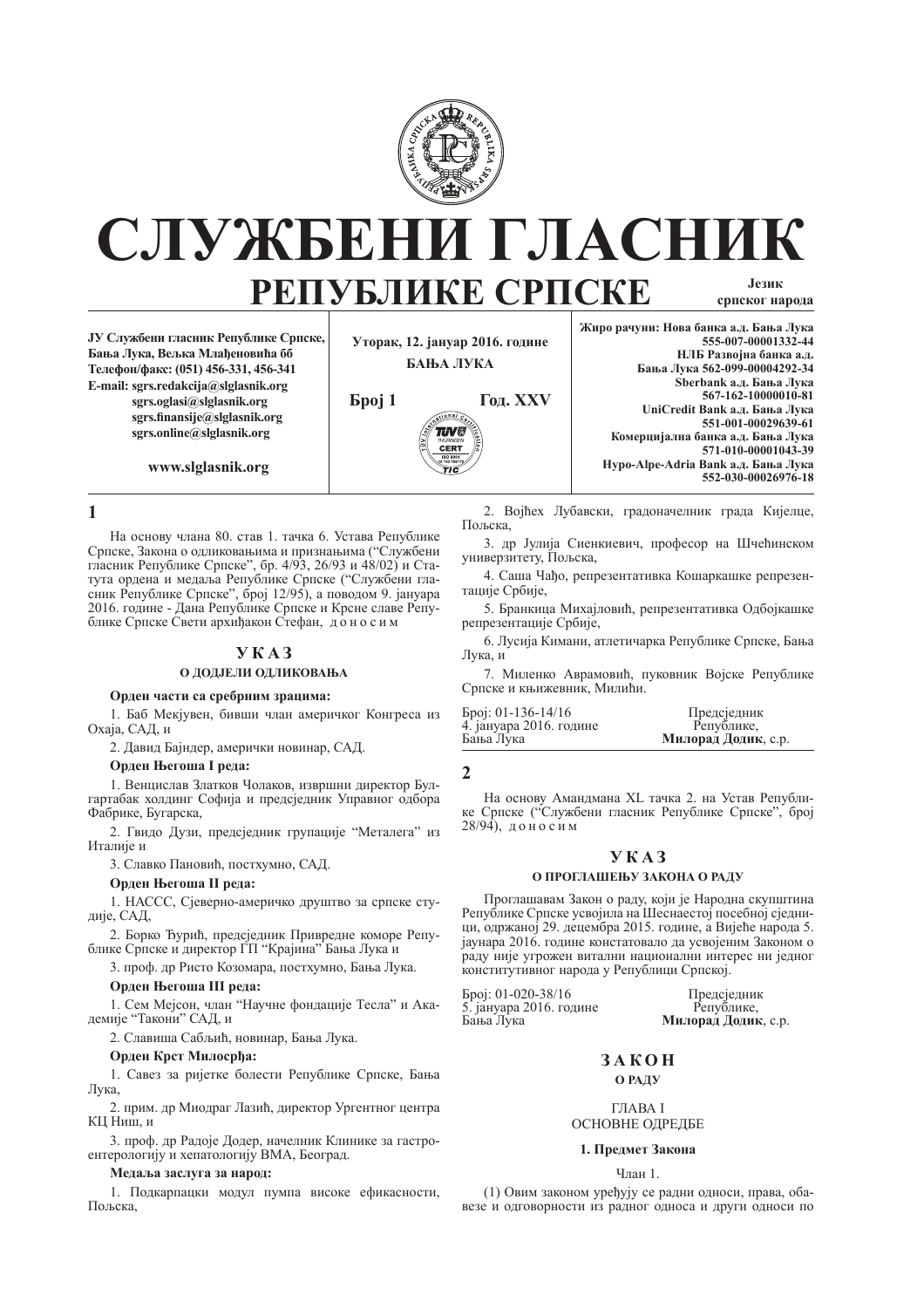основу рада у Републици Српској, ако посебним законима није другачије одређено.

(2) Радни однос је однос између послодавца и радника, а који се заснива: закључивањем уговора о раду, одлуком о пријему, одлуком о избору и именовању и другим правним основом уређеним посебним законом.

(3) Права из радног односа настају даном када радник ступи на рад по једном од правних основа из става 2. овог члана.

(4) Права. обавезе и одговорности из радног односа уређују се и колективним уговором, а правилником о раду и уговором о раду само када је то овим законом одређено.

## $Q_{\text{HAH}}$  2

(1) Одредбе овог закона примјењују се на све раднике који раде на територији Републике Српске (у даљем тексту: Република), код домаћег или страног правног, односно физичког лица, без обзира на мјесто његове регистрације, односно држављанства (у даљем тексту: послодавац), као и на раднике који су упућени на рад у иностранство од послодавца, осим ако законом земље у коју су упућени или међународним споразумом није другачије одређено.

(2) Олредбе овог закона примјењују се и на запослене у републичким органима, органима локалне самоуправе и јавним службама ако посебним законом није другачије одређено.

(3) Одредбе овог закона примјењују се и на запослене стране држављане и лица без држављанства који раде на територији Републике, ако посебним законом није другачије одређено.

## $q_{\text{пан}}$  3

(1) Колективним уговором закљученим између синдиката и послодавца у складу са законом уређују се права, обавезе и одговорности из радног односа, начин и поступак њиховог остваривања и међусобни односи учесника колек-THRHOF VFORODA.

(2) Правилником о раду, у складу са законом, уређују се права, обавезе и одговорности из радног односа ако:

1) код послодавца није основан синдикат или ниједан синдикат не испуњава услове репрезентативности, односно није закључен споразум о синдикалном удруживању ради колективног преговарања у складу са овим законом,

2) ниједан учесник колективног уговора не покрене иницијативу за почетак преговора ради закључивања колективног уговора,

3) учесници колективног уговора не постигну сагласност за закључивање колективног уговора у року од 60 дана ол лана почињања преговора и

4) синдикат у року од 15 дана од дана достављања позива за почетак преговора за закључивање колективног уговора не прихвати иницијативу послодавца.

(3) У случају из става 2. тачка 3) овог члана учесници колективног уговора дужни су да наставе преговоре у доброј вољи.

(4) Послодавац који не прихвати иницијативу репрезентативног синдиката за приступање преговорима за закључење колективног уговора не може правилником о раду да уреди права и обавезе из радног односа.

(5) Прије утврђивања коначног текста правилника о раду, послодавац је дужан да о правилнику затражи мишљење синдиката или савјета радника, ако су организовани, и мишљење размотри.

(6) Правилник о раду доноси надлежни орган послодавца одређен статутом, односно другим интерним актом и лице које самостално обавља предузетничку дјелатност, ако запошљава више од 15 радника.

(7) Одредбе правилника о раду престају да важе ступањем на снагу колективног уговора закљученог између послодавца и синдиката којим су иста питања уређена.

## $q_{\text{пан}}$  4

Поједини изрази употријебљени у овом закону за означавање мушког или женског рода подразумијевају оба пола.

## 2. Значење појединих појмова

#### $q_{\text{HAH}}$  5

(1) Радник, у смислу овог закона, јесте физичко лице које ради код послодавца и има права и обавезе из радног односа по неком од основа из члана 1. став 2. овог закона и које је пријављено у Јединствени систем регистрације, контроле и наплате доприноса (у даљем тексту: Јединствени систем).

(2) Послодавац, у смислу овог закона, јесте домаће или страно правно, односно физичко лице код којег се радник налази у радном односу по једном од правних основа из члана 1. став 2. овог закона.

## Члан 6.

(1) Синдикат, у смислу овог закона, јесте самостална, демократска и независна организација радника у коју се они добровољно удружују ради заступања, представљања, унапређивања и заштите својих професионалних, радних, економских, социјалних, културних и других појединачних и колективних права и интереса.

(2) Удружењем послодаваца, у смислу овог закона, сматра се самостална, демократска и независна организација у коју послодавци добровољно ступају ради представљања, унапређивања и заштите својих пословних права и интереса, у складу са законом.

## $q_{\text{пан}}$  7

(1) Колективни уговор, у смислу овог закона, јесте општи колективни уговор, посебни колективни уговор и колективни уговор код послодавца, којим се ближе уређују права по основу рада, обим права и начин и поступак њиховог остваривања, међусобни односи учесника у закључивању колективних уговора и друга питања од значаја за уређивање односа између радника и послодаваца који је обавезујући за послодавца и раднике који су код њега запослени, а у чијем је закључивању послодавац непосредно учествовао, или је овластио другог послодавца да то учиы у његово име, или је накнадно приступио колективном VroBopy.

(2) Акт о систематизацији је акт којим се утврђују: унутрашња организација, радна мјеста, опис послова, те посебни услови неопходни за заснивање радног односа, као што су вјештине и радно искуство, врста и степен стручне спреме, односно нивои образовања и занимања потребних за обављање систематизованих радних мјеста и друго.

(3) Правилником о раду, у смислу овог закона, сматра се правилник о раду који је донио послодавац, у складу са чланом 3. овог закона.

(4) Уговором о раду сматра се уговор на основу којег се између радника и послодавца, у складу са овим законом, заснива радни однос.

## Члан 8.

(1) Радно мјесто, у смислу овог закона, јесте мјесто намијењено за обављање послова код послодавца на којем радник обавља радне задатке или има приступ у току рада и који је под непосредном или посредном контролом послодавца.

(2) Радна средина, у смислу овог закона, јесте простор у којем се обавља рад и који укључује радна мјеста, радне услове, радне поступке и односе у процесу рада.

(3) Радно искуство, у смислу овог закона, подразумијева знања и вјештине стечене за вријеме обављања послова у одређеном степену стручне спреме, односно нивоу образовања и занимања.

(4) Радни стаж је вријеме проведено у радном односу код послодавца, који је уписан у радну књижицу.

## 3. Међусобни однос закона, колективног уговора, правилника о раду и уговора о раду

## Члан 9.

(1) Колективни уговор и правилник о раду (у даљем тексту: општи акти) и уговор о раду не могу да садрже одредбе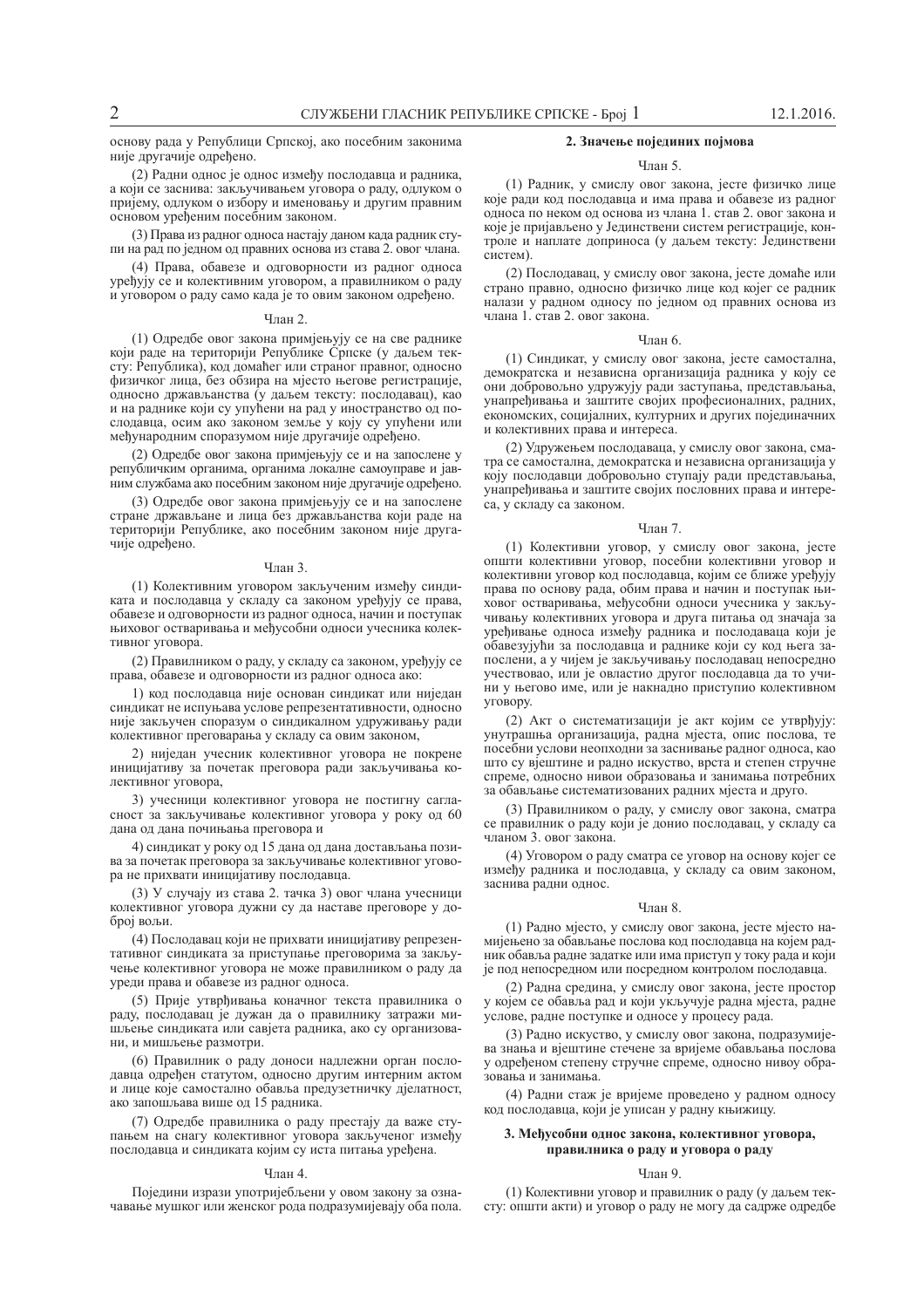којима се раднику дају мања права или утврђују неповољнији услови рада од права и услова који су утврђени законом.

(2) Општим актом и уговором о раду могу да се утврде друга, или пропишу повољнија права и повољнији услови рада од оних утврђених овим законом, осим ако то законом није изричито забрањено.

## Члан 10.

(1) Одредбе општег акта које утврђују неповољнија права или неповољније услове рада од права и услова утврђених овим законом су незаконите и умјесто њих се примјењују одредбе овог закона.

(2) Поједине одредбе уговора о раду којима су утврђени неповољнији услови рада од услова утврђених законом и општим актом ништаве су.

#### $V$ пан 11

(1) Ништавост уговора о раду, у смислу члана 10. овог закона, утврђује се пред надлежним судом по захтјеву заинтересоване стране.

(2) Право ла се захтијева утврђивање ништавости не застаријева.

(3) Радник има право на накнаду штете коју је претрпио због примјене ништавог уговора о раду.

### $4.$  Основна права и обавезе

## 1) Права радника

Члан 12.

(1) Радник има право на:

1) плату, накнаду плате и друга примања у складу са законом, општим актом и уговором о раду,

2) безбједност и заштиту живота и здравља на раду,

3) здравствену заштиту,

4) заштиту личног интегритета,

5) посебну заштиту у случају болести, смањења или губитка радне способности и старости и

6) на друга права и друге облике заштите, у складу са законом, општим актом и уговором о раду.

(2) Жена радник има право на посебну заштиту за вријеме трудноће и након порођаја.

(3) Радник има право на посебну заштиту ради његе дјетета, у складу са овим законом.

(4) Радник млађи од 18 година живота и радник инвалид имају право на посебну заштиту.

## Члан 13.

(1) Радник непосредно, односно посредством својих представника има право на удруживање, учешће у преговорима за закључивање колективних уговора, мирно рјешавање колективних и индивидуалних радних спорова, консултовање, информисање и изражавање својих ставова према битним питањима у области рада.

(2) Радник, односно представник радника због активности из става 1. овог члана не може бити позван на одговорност нити стављен у неповољнији положај у погледу услова рада и остваривања права по основу рада, ако поступа у складу са законом и колективним уговором.

## Члан 14.

Уговором о раду или одлуком послодавца може се утврдити учешће радника у добити оствареној у пословној години, у складу са законом и општим актом.

## $2)$  Обавезе радника

## $q_{\text{пан}}$  15

(1) Радник је дужан да:

1) савјесно и одговорно обавља послове на којима ради,

2) поштује организацију рада и пословања код послодавца, као и услове и правила послодавца у вези са испуњавањем уговорних и других обавеза из радног односа,

3) обавијести послодавца о битним околностима које утичу или би могле да утичу на обављање послова утврђених уговором о раду,

4) обавијести послодавца о свакој врсти потенцијалне опасности за живот и здравље и настанак материјалне штете,

5) приступи здравственим прегледима и оцјени радне способности на захтјев послодавца и

6) у периоду отказног рока изврши обавезе преузете уговором о раду.

(2) Радник је дужан да привремено обавља послове који не одговарају ни врсти ни степену његовог стручног образовања, знања и радног искуства у случају више силе (природних или других несрећа у којима је угрожен живот и здравље људи или имовина), спасавања људских живота и здравља, изненадног квара постројења, сировина и материјала који проузрокују потпун или дјелимичан застој радног процеса код послодавца, ако је оспособљен за руковање средствима рада и средствима заштите на раду на пословима које је дужан привремено обављати, док те околности rpajy.

(3) Изузетно, послодавац може радника привремено распоредити на друге послове који не одговарају врсти и степену његовог стручног образовања у случају изненадног повећања обима посла, замјене одсутног радника или обавезе извршавања уговореног посла, с тим да такав распоред не може трајати дуже од 60 дана у току једне године.

(4) Радник за вријеме обављања послова из ст. 2. и 3. овог члана има право на плату свог радног мјеста, односно плату радног мјеста на које је привремено распоређен, уколико је та плата за њега повољнија.

## $3)$  Обавезе послодавца

Члан 16.

Послодавац је дужан да:

1) радника пријави у Јединствени систем и уручи му копију пријаве

2) раднику приликом ступања на рад уручи идентификациону исправу радника,

3) раднику за обављени рад исплати плату, у смислу члана 121. став 3. у складу са законом, општим актом и уговором о раду,

4) раднику обезбиједи услове рада и организује рад ради безбједности и заштите живота и здравља на раду, у складу са законом и другим прописима,

5) радника, у року од 15 дана од дана ступања на рад, упозна са обавезама које произлазе из прописа о раду и прописа о безбједности и заштити живота и здравља на раду,

6) раднику обезбиједи обављање послова утврђених уговором о раду,

7) колективно осигура све раднике за случај несреће на послу и

8) затражи мишљење синдиката у случајевима утврђеним законом, а код послодавца код кога није основан синдикат од савјета радника или представника кога одреде радници.

### Члан 17.

(1) Послодавац је дужан да информише раднике, односно њихове представнике о правима, дужностима и одговорностима, а посебно из овог закона и колективног уговора, о условима за утврђивање плата, платама, условима рада, начину заштите права радника, општем стању и перспективи послодавца и дјелатности, те плановима за будући развој, перспективи радног односа, условима рада и заштите на раду.

(2) Послодавац је дужан да радника обавјештава о свим активностима у вези са утврђивањем престанка потребе за радом радника, те да га упозна са могућностима за рјешавање његовог радно-правног статуса.

(3) Синдикат има право да захтијева од послодавца и друге информације значајне за остваривање права радни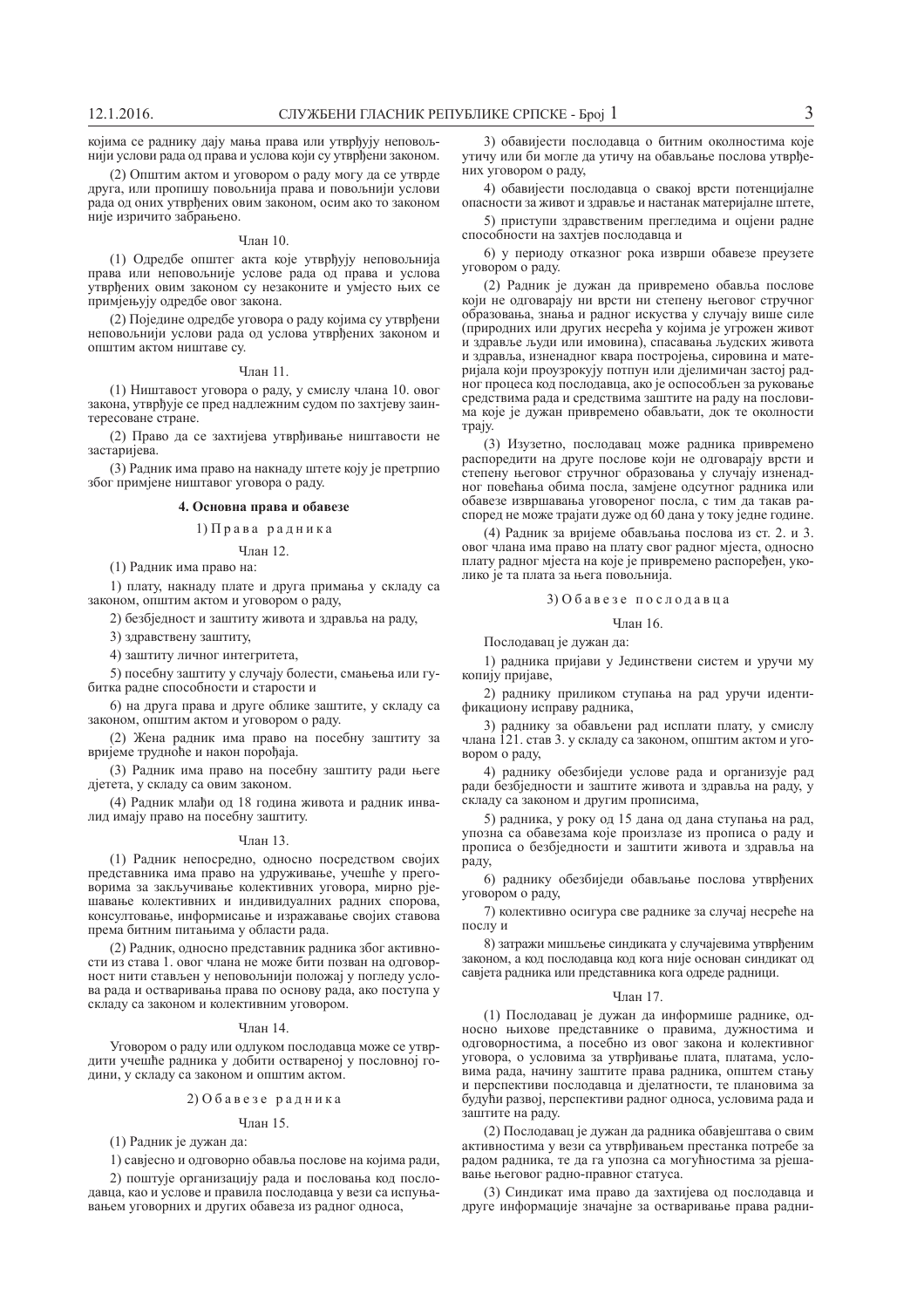ка, осим информација које представљају пословну тајну послодавца

## 4) Обавезе послодавца и радника

## $q_{\text{HAH}}$  18

Послодавац и радник дужни су да се придржавају права и обавеза утврђених законом, општим актом и уговором о раду.

## 5. Забрана дискриминације

## Члан 19.

Радник, као и лице које тражи запослење, не може бити стављен у неравноправан положај приликом остваривања права по основу рада и права на запослење због расе, етничке или националне припалности, боје коже, пола, језика, религије, политичког или другог мишљења и убјеђења, социјалног поријекла, имовног стања, чланства или нечланства у синдикату или политичкој организацији, физичког и душевног здравља и других обиљежја која нису у непосредној вези са природом радног односа.

### $q_{\text{пан}} 20$

(1) Дискриминација лица из члана 19. овог закона може бити непосредна и посредна.

(2) Непосредна дискриминација, у смислу овог закона, јесте свако поступање узроковано неким од основа из члана 19. овог закона којим се лице које тражи запослење, као и радник, ставља у неповољнији положај у односу на друга анца у истој или сличној ситуацији.

(3) Посредна дискриминација, у смислу овог закона, постоји када одређена наизглед неутрална одредба, правило или пракса ставља или би ставила у неповољнији положај у односу на друга лица - лице које тражи запослење, као и радника, због одређене особине, статуса, опредјељења или убјеђења из члана 19. овог закона.

## Члан 21.

Не сматра се дискриминацијом у смислу члана 19. овог закона прављење разлике у односу на природу посла и үслове под којима се обавља, као и пружање посебне заитите одређеним категоријама радника у складу са овим законом, колективним уговором и уговором о раду.

### Члан 22.

(1) Дискриминација из члана 19. овог закона није дозвољена нарочито у односу на:

1) услове за запошљавање и избор канлилата за обављање одређеног посла,

2) услове рада и сва права из радног односа,

3) образовање, оспособљавање и усавршавање,

4) напредовање у послу и

5) отказ уговора о раду.

(2) Одредбе општег акта и уговора о раду којима се утврђује дискриминација по неким од основа из члана 19. **свог** закона су незаконите и ништаве.

#### $U_{\text{HAH}}$  23.

(1) Сва лица су равноправна у поступку запошљавања по основу пола.

(2) Није дозвољена дискриминација заснована по основу пола у поступку запошљавања, трајања радног односа и отказа уговора о раду, осим у случајевима:

1) ако је нормама, правилима или праксом могуће оправдати постизање законитог циља који је пропорционалан предузетим нужним и оправданим мјерама и

2) успостављања специјалних мјера ради постизања једнакости и равноправности полова и елиминације постојеће неравноправности, односно заштите полова по основу биолошког одређења.

## Члан 24.

(1) Није дозвољено узнемиравање и сексуално узнемиравање, насиље по основу пола, као и систематско злостављање радника од послодавца и других запослених.

(2) Узнемиравање у смислу става 1. овог члана јесте свако нежељено понашање узроковано неким од основа из члана 19. овог закона које има за циљ или представља повреду достојанства лица које тражи запослење, као и радника, а које изазива страх или ствара понижавајуће или увредљиво окружење.

(3) Сексуално узнемиравање, у смислу става 1. овог члана, јесте свако вербално или физичко понашање које има за циљ или представља повреду достојанства лица које тражи запослење, као и радника у сфери полног живота, а које изазива страх или ствара понижавајуће или увредљиво окружење.

(4) Насиље на основу пола представља било које дјело које наноси физичку, психичку, сексуалну или економску штету или патњу, као и пријетње таквим дјелима које озбиљно спутавају лица да уживају у својим правима и слободама на принципу равноправности полова, у раду и/или у вези са радом.

(5) Мобинг је специфичан облик понашања на радном мјесту, којим једно или више лица систематски, у дужем периоду, психички злоставља или понижава друго ище с циљем угрожавања његовог угледа, части, људског достојанства и интегритета.

(6) Послодавац је дужан да предузме правовремене и ефикасне мјере с циљем спречавања насиља на основу пола, дискриминације, узнемиравања, сексуалног узнемиравања у раду и/или у вези са радом и мобинга, те не смије дведузимати никакве мјере према раднику због чињенице да се жалио на насиље, дискриминацију, узнемиравање, сексуално узнемиравање и мобинг.

#### $q_{\text{max}}$  25.

(1) У случајевима дискриминације у смислу одредаба чл. 19, 22, 23. и 24. овог закона лице које тражи запослење, као и радник, може да покрене пред надлежним судом поступак за остваривање права и накнаду штете од послодавца у складу са законом.

(2) У случају спора, на послодавцу је терет доказивања да није било дискриминације, односно да је поступљено у складу са законом, уколико лице које тражи запослење, односно лице које је запослено изнесе чињенице које оправдавају сумњу да је послодавац поступио противно одредбама члана 24. став 1. овог закона.

(3) У случајевима насиља на основу пола, узнемиравања и сексуалног узнемиравања и мобинга, ниједна одредба овог закона не може се тумачити као ограничавање или умањивање права на вођење кривичног или грађанског поступка.

## ГЛАВА II

## ЗАСНИВАЊЕ РАДНОГ ОДНОСА

### 1. Услови за заснивање радног односа

## Члан 26.

Радни однос може да се заснује са лицем које има најмање 15 година, одговарајућу здравствену способност и које испуњава друге услове утврђене посебним законом, општим актом послодавца, актом о систематизацији или посебном одлуком послодавца.

#### $q$ пан 27

(1) Радни однос са лицем млађим од 18 година може да се заснује само уз писмену сагласност родитеља, усвојиоца или стараоца, ако такав рад не угрожава његово здравље, морал и образовање, односно ако такав рад није забрањен законом.

(2) Лице млађе од 18 година живота може да заснује радни однос само на основу налаза надлежне здравствене установе којим се утврђује да је способно за обављање послова за које заснива радни однос и да такви послови нису штетни за његово здравље.

(3) Трошкове љекарског прегледа за лице из става 2. овог члана које се налази на евиденцији незапослених код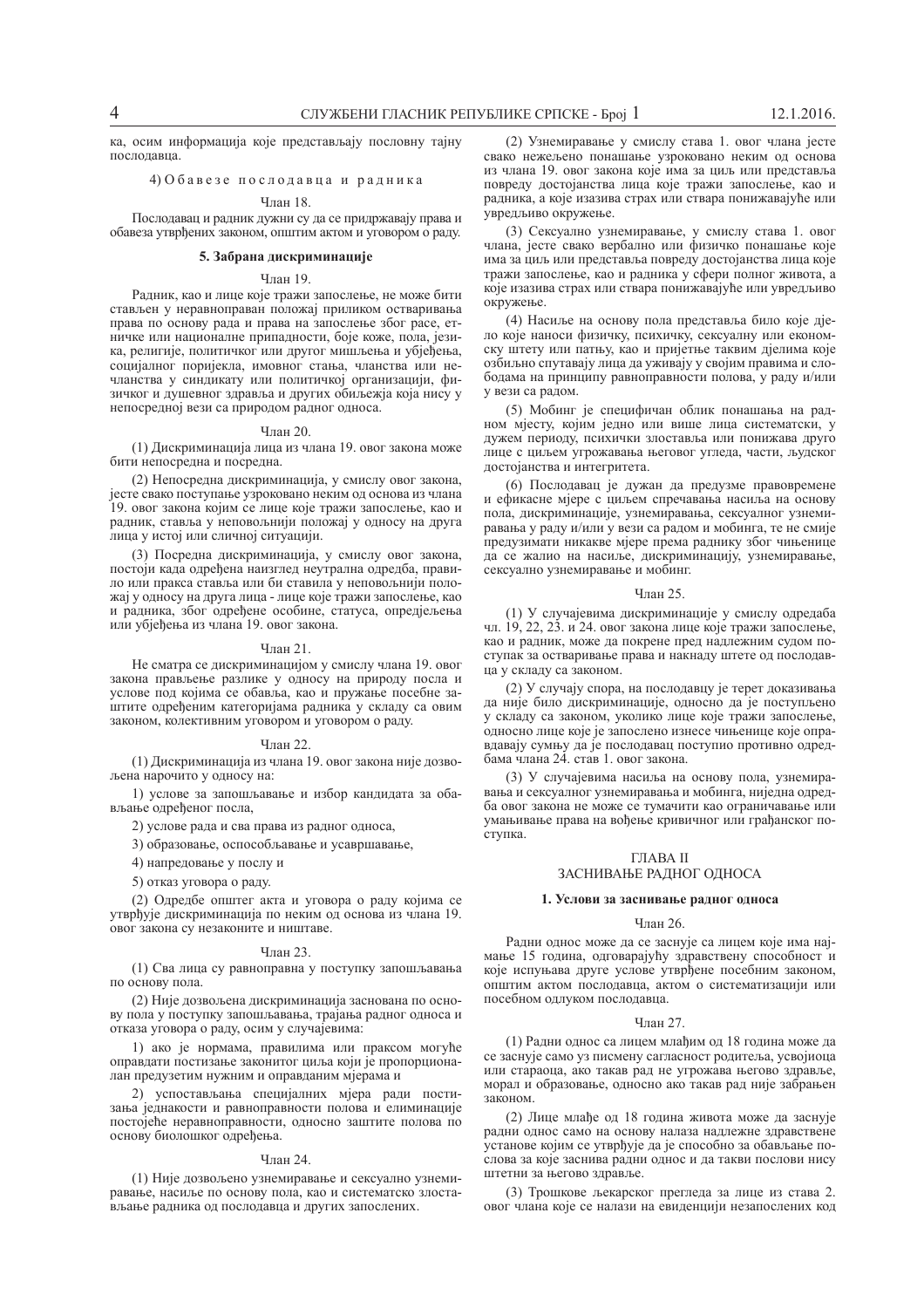Јавне установе Завод за запошљавање Републике Српске (у даљем тексту: Завод за запошљавање) сноси Завод за запоɲʂɚɜɚʃɟ.

## Члан 28.

(1) Кандидат је дужан да приликом заснивања радног односа послодавцу достави исправе и друге доказе о испуњености услова за рад на пословима за које заснива радни однос.

(2) Послодавац не може од кандидата да захтијева податке о породичном, односно брачном статусу и планирању породице, односно достављање исправа и других доказа који нису од непосредног значаја за обављање послова за које се заснива радни однос.

(3) Послодавац не може да условљава заснивање радног односа тестом трудноће, осим ако је ријеч о пословима код којих постоји знатан ризик за здравље жене и дјетета утврђен од надлежног здравственог органа, односно актом о проціени ризика.

(4) Послодавац не може да условљава заснивање радног односа претходним давањем изјаве о отказу уговора о раду од стране кандидата.

#### Члан 29.

Послодавац је дужан да прије закључивања уговора о раду кандидата обавијести о послу, условима рада, правима и обавезама из радног односа и правилима из члана 15. тачка 2) овог закона.

#### $q_{\text{HAH}}$  30

Лица са инвалидитетом заснивају радни однос под условима и на начин утврђен овим законом, ако посебним законом није другачије одређено.

## Члан 31.

Страни држављанин или лице без држављанства може да заснује радни однос под условима утврђеним овим законом и посебним законом.

## 2. Уговор о раду

## Члан 32.

(1) Уговор о раду закључују радник и послодавац и сматра се закљученим када га својеручно потпишу радник и лице овлашћено за заступање и представљање послодавца.

(2) Уговор о раду, у име послодавца, може да потпише и лице које овласти лице овлашћено за заступање и представљање послодавца у складу са чланом 198. овог закона.

## 3. Врсте и трајање уговора о раду

## Члан 33.

(1) Уговор о раду, по правилу, закључује се на неодређено вријеме, а под условима предвиђеним чланом 39. овог закона може се закључити и на одређено вријеме.

(2) Уговор о раду у коме није назначено вријеме трајања или основ за закључење уговора на одређено вријеме из члана 39. ст. 1. и 4. сматра се уговором о раду на неодређено вријеме.

### Члан 34.

(1) Уговор о раду закључује се прије ступања радника на рад.

(2) Ако послодавац са радником не закључи уговор о раду у складу са ставом 1. овог члана, сматра се да је радник засновао радни однос на неодређено вријеме даном ступања на рад.

## $4.$  Форма и садржина уговора о раду

## $q_{\text{пан}}$  35

(1) Уговор о раду закључује се у писаној форми.

(2) Уговор о раду обавезно садржи податке о сљедећем:

1) називу и сједишту послодавца,

2) имену, презимену, стручној спреми и пребивалишту, односно боравишту радника,

3) датуму ступања радника на рад,

4) радном мјесту на коме се радник запошљава и мјесту рада, са подацима о дужини и распореду радног времена,

5) плати, новчаним накнадама и другим примањима радника по основу рада,

6) дужини годишњег одмора,

7) трајању уговора и разлогу за закључивање из члана 39. став 1, ако се закључује уговор о раду на одређено вријеме.

8) роковима за отказивање уговора о раду закљученог на неодређено вријеме и

9) пословима са посебним условима рада на радном міесту, ако постоје.

(3) Уговор о раду може да садржи и друге податке које послодавац и радник сматрају значајним за уређивање односа који настају по основу рада радника.

(4) Уміесто података из става 2. т. 5), 6), 8) и 9) овог члана, у уговору о раду могу се навести одредбе одговарајућих закона и општег акта којима су та питања уређена у вријеме закључења уговора о раду.

(5) Уговором о раду могу да се уговоре и друга права и обавезе која нису уређена овим законом и општим актом.

(6) На права и обавезе које нису утврђене уговором о раду примјењују се одговарајуће одредбе закона и општег акта.

(7) Послодавац је дужан да примјерак овјереног уговора о раду уручи раднику прије ступања радника на рад.

(8) Министар надлежан за послове рада (у даљем тексту: министар) правилником прописује обрасце уговора о раду.

## 5. Ступање на рад

### Члан 36.

(1) Радник остварује права и извршава обавезе из радног односа даном ступања на рад.

(2) Ако ралник не ступи на рал ланом утврћеним уговором о раду, сматра се да није засновао радни однос, осим ако је спријечен да ступи на рад из оправданих разлога или ако се радник и послодавац другачије договоре.

## **6.** Пробни рад

#### $q_{\text{пан}}$  37

(1) Уговором о раду или посебним уговором о пробном раду може се уговорити пробни рад радника, који може трајати највише до три мјесеца.

(2) Изузетно, овај рок може се споразумно продужити іош до три міесеца.

(3) Послодавац је дужан да сваком раднику са којим је закључио уговор о пробном раду, за вријеме трајања тог рада, обезбиједи стручни надзор и праћење његовог рада ради оціењивања.

(4) Лица која врше стручни надзор и оцјењивање морају имати најмање квалификацију и степен стручне спреме радника чији рад надзиру, као и радно искуство на тим пословима и код тог послодавца.

(5) Оцјена пробног рада врши се на начин и по поступку утврђеним општим актом а коначна опјена резултата даје се послодавцу истеком пробног рада.

(6) Уколико је радник задовољио на пословима радног мјеста за вријеме пробног рада, са послодавцем закључује уговор о раду.

(7) Послодавац, као и радник, имају право да откажу уговор о пробном раду и прије истека рока на који је уговор закључен, уз отказни рок од седам дана.

(8) У случају да уговор о пробном раду прије истека рока откаже послодавац, одлуку о отказу је дужан да писмено образложи и уручи раднику.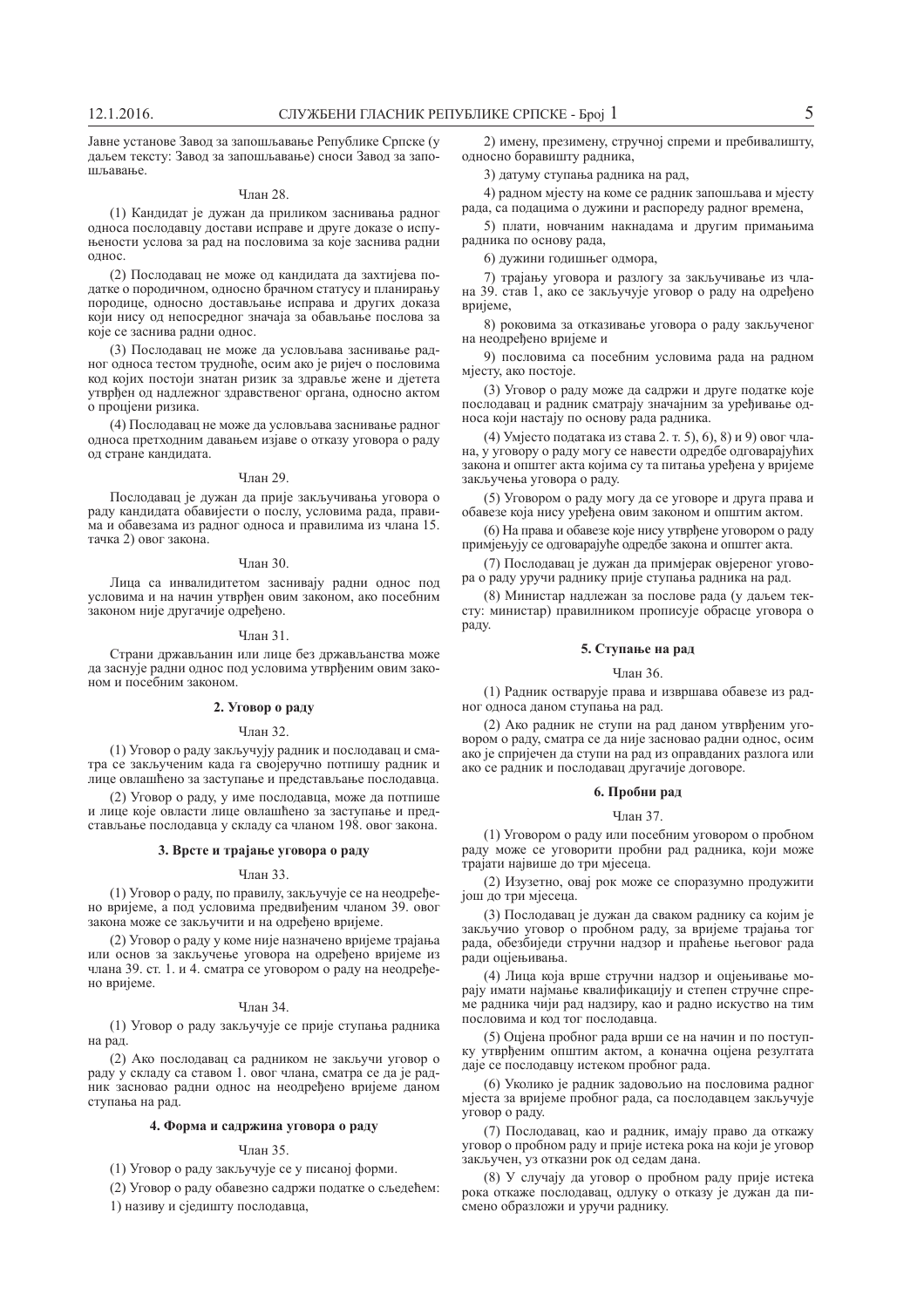(9) Уговор о пробном раду, поред података из члана 35. став 2. овог закона, садржи податке о начину спровођења и оцјењивања резултата пробног рада, у складу са општим  $8KTOM$ 

## Члан 38.

(1) Радник за вријеме трајања пробног рада има сва права из радног односа, у складу са пословима радног мјеста које обавља за вријеме пробног рада.

(2) Раднику који не задовољи на пословима радног мјеста за вријеме обављања пробног рада престаје радни однос даном истека рока одређеног уговором о пробном раду.

## 7. Радни однос на одређено вријеме

## Члан 39.

(1) У циљу заснивања радног односа чије је трајање унапријед одређено објективним разлозима који су оправдани роком, извршењем тачно одређеног посла или наступањем унапријед одређеног догађаја, послодавац и радник могу закључити уговор о раду на одређено вријеме.

(2) Послодавац и радник могу закључити један или више уговора о раду из става 1. овог члана за период који са прекидима или без прекида не може бити дужи од укупно 24 мјесеца.

(3) Прекид краћи од 30 дана не сматра се прекидом периода из става 2. овог члана.

(4) Изузетно од става 2. овог члана, уговор о раду на одређено вријеме може да се закључи на период дужи од 24 мјесеца:

1) ако је то потребно због замјене привремено одсутног радника, до његовог повратка,

2) за рад на пројекту чије је трајање унапријед одређено, до завршетка пројекта, а најдуже 60 мјесеци и

3) са незапосленим коме до испуњења једног од услова за остваривање права на старосну пензију недостаје до пет година, најдуже до испуњења услова, у складу са прописима о пензијском и инвалидском осигурању.

(5) Ако је уговор о раду на одређено вријеме закључен супротно одредбама овог закона или ако радник остане да ради код послодавца најмање пет радних дана по истеку времена за које је уговор закључен, сматра се да је радни однос заснован на неодређено вријеме.

(6) Радни однос заснован на одређено вријеме престаје истеком рока одређеног уговором.

## $8.$  Рални однос за обављање послова са посебним условима рада

#### $q_{\text{HAH}}$  40

(1) Уговор о раду може да се закључи за послове за које су прописани посебни услови рада само ако радник испуњава услове за рад на тим пословима.

(2) Радник може да ради на пословима из става 1. овог члана само на основу претходно утврђене здравствене способности за рад на тим пословима од надлежног здравственог органа.

## 9. Радни однос са непуним радним временом

## ɑɥɚɧ 41.

Радни однос може да се заснује и за рад са непуним радним временом, на неодређено или одређено вријеме, али не краће од 1/4 пуног седмичног радног времена, осим ако посебним прописом није другачије прописано.

#### Члан 42.

(1) Радник који ради са непуним радним временом има сва права из радног односа сразмјерно времену проведеном на раду, осим ако за поједина права законом, општим актом и уговором о раду није другачије одређено.

(2) Послодавац је дужан да раднику који ради са непуним радним временом обезбиједи исте услове рада као и раднику са пуним радним временом који ради на истим или сличним пословима.

(3) Послодавац је дужан да благовремено обавијести раднике о доступности послова са пуним и непуним радним временом, на начин и у роковима утврђеним општим актом

(4) Послодавац је дужан да размотри захтјев радника са непуним радним временом за прелазак на пуно радно вријеме, као и радника са пуним радним временом за прелазак на непуно радно вријеме.

(5) Колективним уговором уређује се сарадња и информисање радника о пословима са пуним и непуним радним временом.

#### Члан 43.

Радник који ради са непуним радним временом код једног послодавца може за остатак радног времена да заснује радни однос код другог послодавца и да на тај начин оствари пуно радно вријеме.

## 10. Радни однос за обављање послова ван просторија **UOCHOJABIIS**

## **Члан 44**

(1) Радни однос може да се заснује за обављање послова ван просторија послодавца.

(2) Радни однос за обављање послова ван просторија послодавца из става 1. овог члана обухвата рад на даљину и рад од куће.

(3) Уговор о раду који се закључује у смислу става 1. овог члана, поред података из члана 35. овог закона, садржи и:

1) трајање радног времена,

2) врсту послова и начин организовања рада,

3) услове рада и начин вршења надзора над радом радника

4) висину плате за обављени рад и рокове исплате,

5) коришћење и употребу средстава за рад радника и накнаду за њихову употребу,

6) накнаду других трошкова рада и начин њиховог утврђивања и

7) друга права и обавезе.

(4) Послодавац може да уговори послове ван својих просторија који нису опасни или штетни по злравље радника и других лица и не угрожавају радну средину.

### Члан 45.

Рал ван просторија послодаваца радник обавља сам или са члановима своје уже породице, у име и за рачун послодавца.

## 11. Радни однос са кућним помоћним особљем

#### Члан 46.

(1) Радни однос може да се заснује за обављање послова кућног помоћног особља.

(2) Уговором о раду из става 1. овог члана може се уговорити исплата дијела плате и у натури, под којом се подразумијева обезбјеђивање становања и исхране, односно само обезбјеђивање становања или исхране.

(3) Вриједност дијела давања у натури мора се обавезно изразити у новцу.

(4) Најмањи проценат плате који се обавезно обрачунава и исплаћује у новцу утврђује се уговором о раду и не може бити нижи од 50% од плате радника.

(5) Ако је плата уговорена дијелом у новцу, а дијелом у натури, за вријеме одсуствовања са рада уз накнаду плате послодавац је дужан да раднику накнаду плате исплаћује у новцу.

## Члан 47.

(1) Уговори из чл. 44. и 46. овог закона региструју се код надлежног органа јединице локалне самоуправе.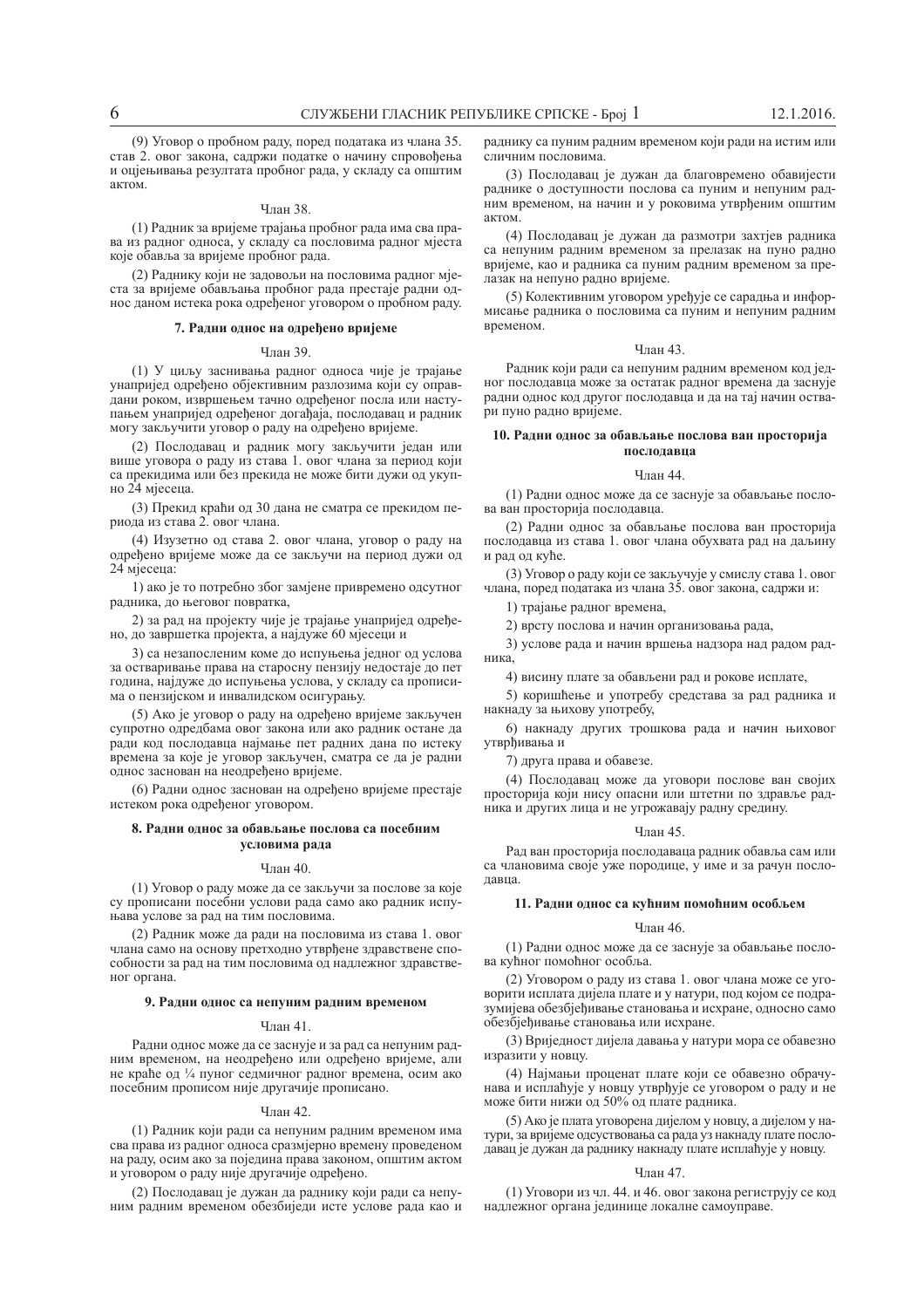(2) Начин и поступак регистрације уговора о раду за обављање послова ван просторија послодавца и послова кућног помоћног особља прописује министар.

## 12. Рад приправника

## $q_{\text{HAH}}$  48

(1) Послодавац може да заснује радни однос са лицем које први пут заснива радни однос, у својству приправника, за занимање за које је то лице стекло одређену врсту и степен стручне спреме, ако је то као услов за рад на одређеним пословима утврђено законом или правилником.

(2) Одредба става 1. овог члана односи се и на лице које је радило краће од времена утврђеног за приправнички стаж у степену стручне спреме која је услов за рад на тим пословима

(3) За вријеме приправничког стажа, приправник има право на плату и сва друга права из радног односа, у складу са законом, општим актом и уговором о раду.

### Члан 49.

Ако посебним прописима није другачије утврђено, приправнички стаж траје:

1) шест мјесеци за лица која имају завршену средњу школу.

2) 12 мјесеци за лица која имају високо образовање, под условом да се ова лица први пут запошљавају у својој стручној спреми или звању.

#### Члан 50.

(1) Приправнички рад, ако посебним прописом није другачије одређено, обавља се по програму који припреми послодавац.

(2) Након завршеног приправничког стажа приправник полаже испит на којем се провјерава његова оспособљеност за самосталан рад.

(3) Салржаі испита из става 2. овог члана и начин његовог полагања прописује се посебним прописом или општим актом.

## ΓΠΑ<sub>RA</sub> III

## ОБАВЉАЊЕ ПОСЛОВА ДИРЕКТОРА

## ɑɥɚɧ 51.

(1) Радни однос се може засновати ради обављања послова директора, ако посебним законом није другачије уређено.

(2) Уговор о раду из става 1. овог члана може се закључити на неодређено вријеме и на одређено вријеме до истека рока на који је директор изабран, односно постављен.

(3) Међусобна права, обавезе и одговорности директора који није засновао радни однос и послодавца уређују се посебним уговором.

(4) Лице које обавља послове директора из става 3. овог члана има право на накнаду за рад која има карактер плате и друга права, обавезе и одговорности у складу са уговором.

(5) Уговор из ст. 2. и 3. овог члана са директором закључује у име послодавца надлежни орган послодавца.

(6) Одредбе овог члана примјењују се и на директоре, предсједнике и руководиоце удружења, фондација и организација, ако посебним прописима није другачије одређено.

## ГЛАВА IV ОБРАЗОВАЊЕ, СТРУЧНО ОСПОСОБЉАВАЊЕ И УСАВРШАВАЊЕ

### $q_{\text{HAH}}$  52.

(1) Послодавац може лице које тражи запослење, уз његову сагласност, као и радника у радном односу, упутити на допунско оспособљавање за руковање средствима рада и средствима заштите на раду ако је то неопходно за безбједно руковање тим средствима и за њихово намјенско коришћење.

(2) О трајању и начину спровођења допунског оспособљавања из става 1. овог члана одлучује послодавац.

### ɑɥɚɧ 53.

(1) Послодавац може радника упутити на одређене облике стручног оспособљавања и усавршавања, у складу са захтјевима и потребама радног мјеста радника, а посебно када дође до усвајања и примјене нових метода у организацији и технологији рада.

(2) За вријеме трајања стручног оспособљавања и усавршавања, у смислу става 1. овог члана, радник има право на накнаду плате у висини пуне плате коју би остварио да је био на раду.

#### Члан 54.

(1) Радник је дужан да поступи по захтјевима послодавца за допунско оспособљавање и за стручно образовање и усавршавање у смислу чл. 52. и 53. овог закона.

(2) Општим актом, посебним уговором или уговором о раду ближе се уређује допунско оспособљавање за руковање средствима рада, као и стручно образовање и усавршавање радника у смислу чл. 52. и 53. овог закона.

## Члан 55.

(1) Трошкови образовања, стручног оспособљавања и усавршавања обезбјеђују се из средстава послодавца и других извора, у складу са законом и општим актом.

(2) У случају да радник прекине образовање, стручно оспособљавање или усавршавање, дужан је да послодавцу накнади трошкове, осим ако је до прекида дошло из оправданих разлога.

## ГЛАВА V РАЛНО ВРИЈЕМЕ

## 1. Појам радног времена

### Члан 56.

(1) Радно вријеме је вријеме у којем је радник обавезан да обавља послове, према упутствима послодавца, на мјесту гдје се његови послови обављају или другом мјесту које одреди послодавац.

(2) Радним временом не сматра се вријеме у којем је радник приправан да се одазове позиву послодавца за оба- $\overline{B}$ љање послова ако се покаже таква потреба, при чему се ралник не налази на міесту на којем се његови послови обављају нити на другом мјесту које је одредио послодавац.

(3) Вријеме приправности и висина накнаде уређује се посебним прописом, општим актом или уговором о раду.

(4) Вријеме које радник проведе обављајући послове по позиву послодавца сматра се радним временом, независно од тога обавља ли их у мјесту које је одредио послодавац или у мјесту које је одабрао радник.

## 2. Пуно радно вријеме радника

## $V<sub>ПАН</sub> 57.$

(1) Пуно радно вријеме радника износи 40 часова сед-MUHHO

(2) Општим актом може да се утврди радно вријеме краће од 40 часова селмично, али не краће од 36 часова селмично.

(3) Радник који ради у складу са ставом 2. овог члана остварује сва права из радног односа као да ради са пуним радним временом.

(4) Радник може закључити уговор о раду с пуним радним временом само са једним послодавцем.

## 3. Непуно радно вријеме

## **Члан 58**

Под непуним радним временом у смислу овог закона подразумијева се радно вријеме краће од радног времена из члана 57. став 1. овог закона.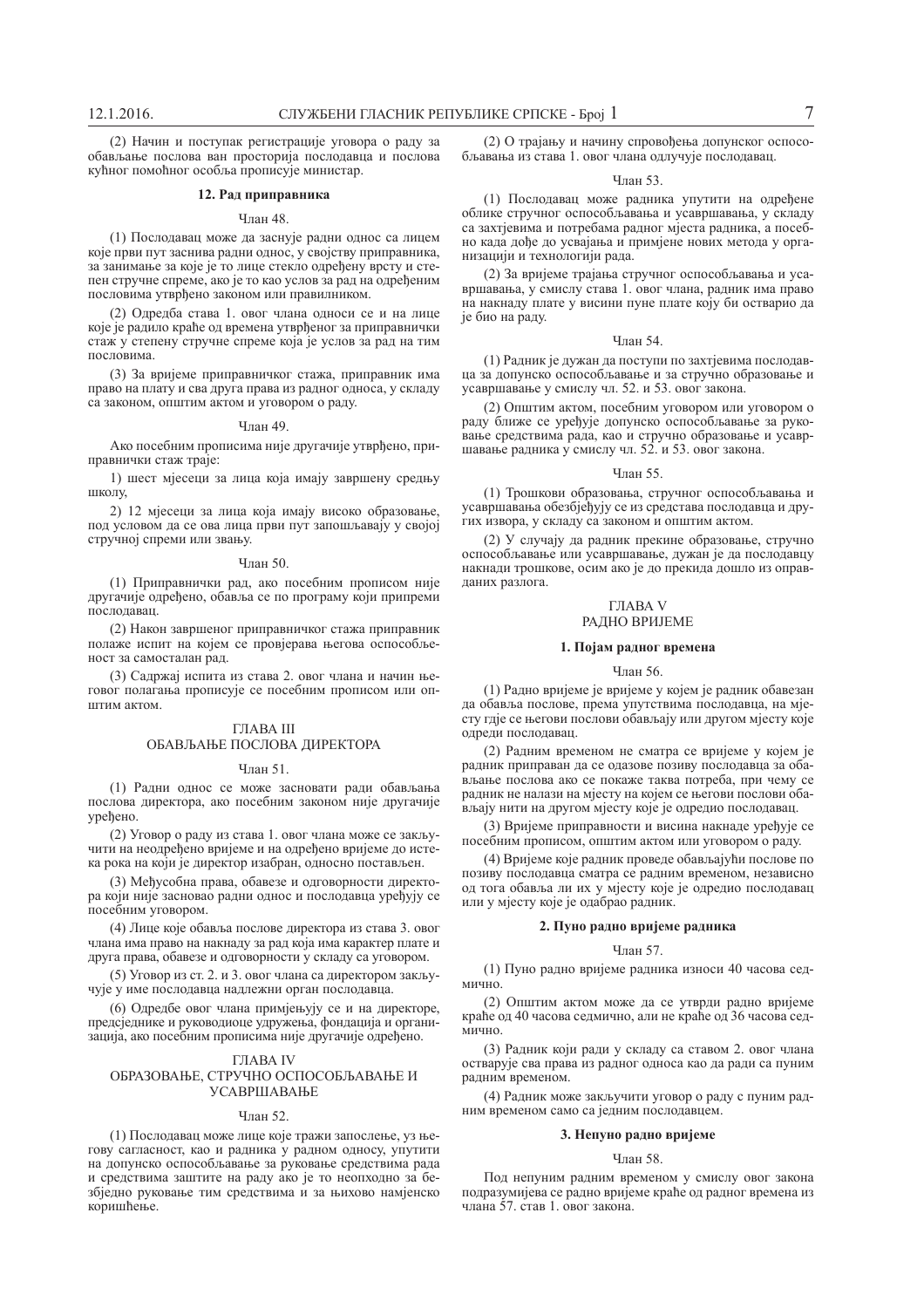## $4.$  Скраћено радно вријеме

## $q_{\text{пан}}$  59

(1) Радно вријеме радника који раде на радним мјестима и пословима на којима и поред примјене одговарајућих мјера и средстава заштите на раду постоји повећано штетно дејство услова рада на здравље радника скраћује се сразмјерно том штетном дејству, а највише до десет часова седмично (послови са повећаним ризиком).

(2) О скраћењу радног времена у смислу става 1. овог члана одлучује министарство надлежно за послове рада на захтјев послодавца, заинтересованог радника, инспектора рада или синдиката, а на основу стручне анализе сачињене од овлашћене научне или стручне организације.

(3) Радно вријеме из става 2. овог члана и члана 110. став 1. овог закона, у погледу права радника, сматра се пуним радним временом.

## 5. Прековремени рад

#### Члан 60.

У случају непланираног повећања обима посла, отклањања посљедица временских непогода, хаварија на средствима рада, пожара, земљотреса, епидемија и других несрећа, радник је дужан да, на писмени захтјев или налог послодавца, ради дуже од пуног радног времена из члана 57. став 1. овог закона (у даљем тексту: прековремени рад).

#### Члан 61.

(1) Прековремени рад из члана 60. овог закона не може трајати више од десет часова седмично, нити дуже од четири часа дневно.

(2) Радник у току календарске године не може радити прековремено више од 180 часова.

(3) Изузетно од става 2. овог члана, колективним уговором може се утврдити максимално трајање прековременог рада до 230 часова годишње.

## Члан 62.

Ако потреба за прековременим радом траје више од три седмице непрекидно или више од десет седмица укупно у току календарске године, послодавац је дужан да о томе обавијести надлежног инспектора рада.

## Члан 63.

За вријеме прековременог рада радник има право на увећање плате.

## Члан 64.

(1) Прековремени рад је забрањен:

1) радницима млађим од 18 година живота,

2) трудним женама и мајкама са дјететом до три године живота и

3) самохраном родитељу или усвојиоцу дјетета млађег од шест година живота.

(2) Изузетно, радницима из става 1. т. 2) и 3), на њихов писмени захтјев, послодавац може одобрити да раде прековремено.

### Члан 65.

Надлежни инспектор рада ће забранити прековремени рад који је уведен супротно одредбама чл. 60. до 62. и члана  $64.$  овог закона.

#### Члан 66.

Прековременим радом сматра се и дежурство на радном мјесту, а које се уређује посебним прописом или оп-**IIITHM AKTOM.** 

## $6.$  Распоред радног времена

## $q$ пан 67

(1) Радна седмица, по правилу, траје пет радних дана. (2) Радни дан, по правилу, траје осам часова.

(3) Распоред радног времена у оквиру радне седмице утврђује послодавац.

(4) Послодавац је дужан да изврши распоред радног времена радника најмање за 30 наредних дана и да то огласи на начин који је приступачан свим радницима, као и да води дневну евиденцију о присуству радника на раду.

(5) У евиденцији из става 4. овог члана послодавац је дужан да наведе вријеме почетка и завршетка дневног рада радника.

(6) Распоред радног времена у одређеним дјелатностима и на одређеним пословима одлуком уређује надлежни републички орган, односно орган јединице локалне самоуправе.

(7) Послодавац код кога се рад обавља у смјенама, ноћу или када природа посла и организација рада то захтијева, радну седмицу и распоред радног времена може да организује на други начин.

(8) Ближе уређење начина вођења евиденције о присуству радника на раду правилником ће прописати министар.

#### Члан 68.

(1) Послодавац је дужан да обавијести раднике о распореду и промјени распореда радног времена најмање пет дана унапријед.

(2) Изузетно, послодавац може да обавијести раднике о распореду и промјени распореда радног времена у краћем  $\frac{1}{1}$ року од пет дана, али не краћем од 24 часа унапријед у случају потребе посла усљед наступања непредвиђених околности које за посљедицу имају настанак непредвиђених трошкова и казни за послолавна.

(3) Код послодавца код кога је рад организован у смјенама или то захтијева организација рада пуно или непуно радно вријеме радника не мора бити распоређено једнако по радним седмицама, већ се утврђује као просјечно седмично радно вријеме на мјесечном нивоу.

(4) У случају из става 3. овог члана, радник може да ради најдуже 12 часова дневно, а најдуже 48 часова седмично, укључујући и прековремени рад.

## 7. Прерасподјела радног времена

## Члан 69.

(1) Ако природа и потреба посла захтијева, пуно радно вријеме на појединим радним мјестима може се прерасподијелити, тако да у једном дијелу године буде дуже, а у другом дијелу године сразмјерно краће, с тим да у току календарске године не може износити више од 40 часова просјечно седмично.

(2) Прерасподјелом пуног радног времена може се у једном дијелу године увести радно вријеме најдуже до 52 часа седмично, а на сезонским пословима најдуже до 60 часова седмично.

(3) Дуже радно вријеме из једног дијела године у смислу става 1. овог члана не сматра се прековременим радом.

## $8.$  **Ноћни рад и рад у смјенама**

#### $q_{\text{HAH}}$  70

(1) Ноћним радом сматра се рад између 22.00 часа и 06.00 часова наредног дана.

(2) За раднике млаће од 18 година ноћним радом сматра се рад између 19.00 часова и 06.00 часова наредног дана.

#### ɑɥɚɧ 71.

Раднику који ради ноћу најмање три часа сваког радног дана или трећину пуног радног времена у току једне седмице послодавац је дужан да обезбиједи обављање послова у току дана ако би, по мишљењу надлежног здравственог органа, такав рад довео до погоршања његовог здравственог стања.

## Члан 72.

(1) Радницима млађим од 18 година забрањен је ноћни рад.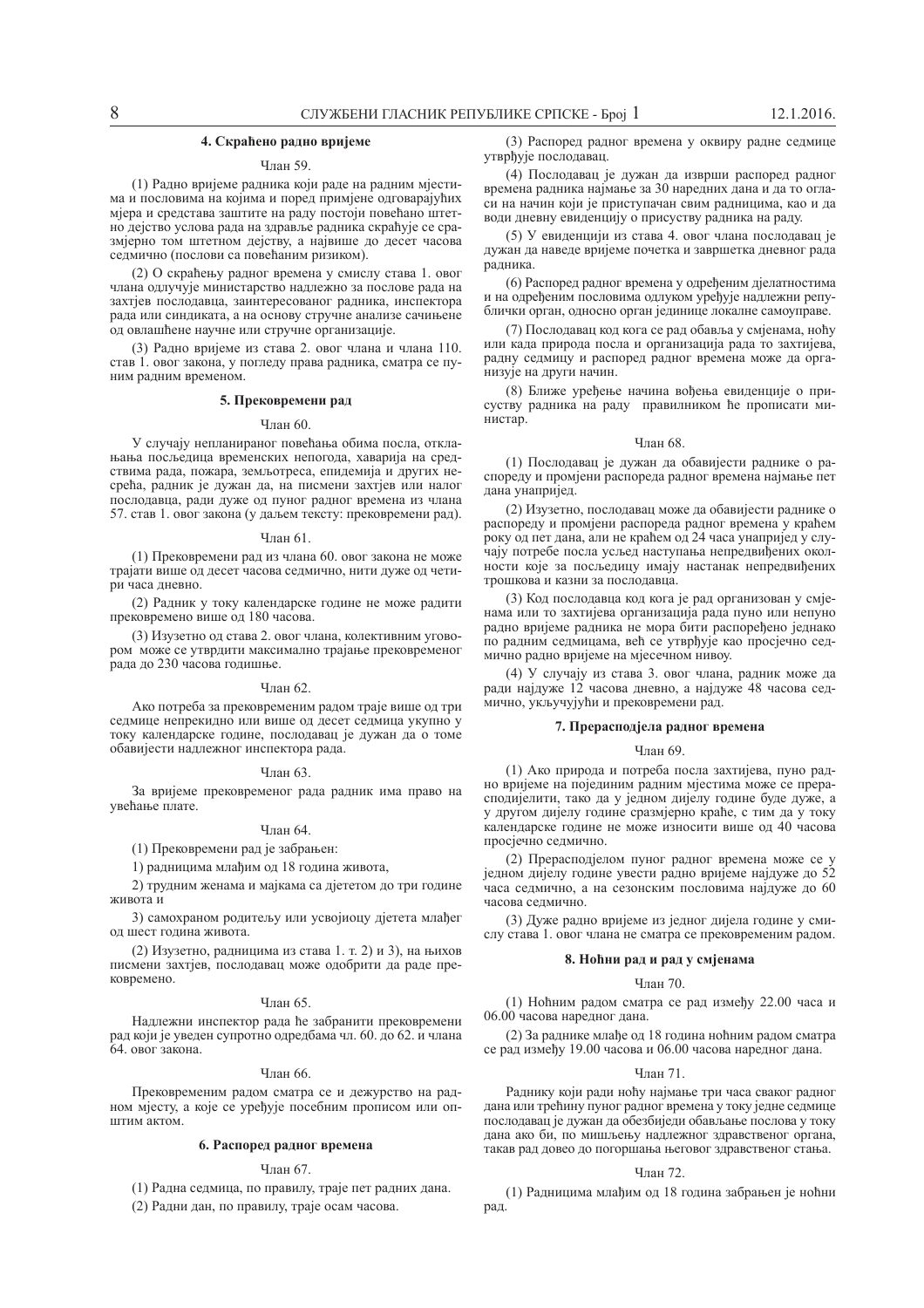(2) Изузетно, радници млађи од 18 година могу бити привремено изузети од забране ноћног рада у случају отклањања посљедица више силе, хаварија и заштите интереса Републике, на основу сагласности надлежног инспек- $\overline{r}$ ора рада.

### Члан 73.

Трудницама, почев од шестог мјесеца трудноће и мајкама са дјететом до двије године живота забрањен је ноћни рад.

## Члан 74.

(1) Рад у смјенама је организација рада код послодавца према којој се радници на истим радним мјестима смјењују према утврђеном распореду, при чему измјена смјена може да буде континуирана или са прекидима током одређеног периода дана или седмица.

(2) Радник који ради у смјенама је лице запослено код послодавца код кога је рад организован у смјенама и који у току мјесеца посао обавља у различитим смјенама најмање трећину свог радног времена.

(3) Ако је код послодавца рад организован у смјенама, замјена смјена врши се у роковима и на начин одређен општим актом и уговором о раду, тако да радник не ради непрекидно више од једне радне седмице ноћу.

(4) Радник може да ради ноћу дуже од једне радне седмице непрекидно само уз његову писмену сагласност.

(5) Радник за вријеме ноћног рада има право на увећање плате

## *CITABA VI* ОДМОРИ И ОДСУСТВА

## 1. Дневни одмор у току радног времена

### Члан 75.

(1) Радник који ради са пуним радним временом или најмање шест сати дневно има право на одмор у току радног времена у трајању од 30 минута, а који не може бити у прва два или посљедња два сата радног времена радника.

(2) Радник који ради дуже од четири сата, а краће од шест сати дневно има право на одмор у току рада у трајању од најмање 15 минута.

(3) Радник који ради дуже од пуног радног времена, а најмање десет сати дневно, поред одмора из става 1. овог члана има право и на додатни одмор у току рада у трајању од најмање  $\overline{15}$  минута.

(4) Вријеме одмора из ст. 1. до 3. овог члана урачунава се у радно вријеме.

#### Члан 76.

(1) Одмор у току дневног рада организује се на начин којим се обезбјеђује да се рад не прекида, ако природа посла не дозвољава прекид рада, као и ако се ради са странкама.

(2) Одлуку о распореду коришћења одмора у току дневног рада доноси послодавац.

## 2. Дневни одмор између два узастопна радна дана

### Члан 77.

(1) Радник има право на дневни одмор између два узастопна радна дана у трајању од најмање 12 часова непрекидно, а радници запослени у пољопривреди и на сезонским пословима најмање десет часова непрекидно.

(2) Радник млађи од 18 година има право на дневни одмор између два узастопна радна дана у трајању од 12 часова непрекидно.

## 3. Седмични одмор

#### ɑɥɚɧ 78.

(1) Радник има право на седмични одмор у трајању од најмање 24 часа непрекидно којем се додаје најмање осам часова одмора из члана 77. став 1. према унапријед одређеном распореду.

(2) Седмични одмор се по правилу користи недјељом.

(3) Послодавац може да одреди други дан за коришћење седмичног одмора ако природа посла и организација рада то захтијева.

(4) Ако је неопходно да радник ради на свој седмични дан одмора, послодавац је дужан да му обезбиједи одмор из става 1. овог члана у току наредне радне седмице.

## $4.$  Годишњи одмор

## Члан 79.

(1) Радник има право на годишњи одмор у складу са овим законом.

(2) Радник који први пут заснива радни однос или има прекид радног односа дужи од 30 радних дана стиче право на коришћење годишњег одмора послије шест мјесеци непрекидног рада код послодавца.

(3) Под непрекидним радом сматра се и вријеме привремене спријечености за рад у смислу прописа о здравственом осигурању и одсуства са рада уз накнаду плате.

(4) Радник не може да се одрекне права на годишњи одмор, нити му се то право може ускратити.

#### **Члан 80**

(1) У свакој календарској години радник има право на годишњи одмор у трајању утврђеним општим актом и уговором о раду, најмање четири радне седмице, односно најмање 20 радних дана.

(2) Годишњи одмор из става 1. овог члана увећава се по основу радног стажа и другим основима у складу са колективним уговором.

(3) Радник који ради на пословима са посебним условима рала из члана 59. став 1. овог закона има право на годишњи одмор најмање у трајању од 30 радних дана, који се увећава у складу са ставом 2. овог члана.

## $V$ пан 81

Радник има право на један дан одмора за сваки мјесец дана рада у календарској години:

1) ако у календарској години у којој први пут заснива радни однос нема шест мјесеци непрекидног рада и

2) ако у календарској години није стекао право на годишњи одмор због прекида рада у смислу члана 79. став 2. овог закона.

### Члан 82.

(1) У годишњи одмор се не урачунавају периоди коришћења одсуствовања с рада по другим основима, па се за то вријеме коришћење годишњег одмора прекида.

(2) У случају прекида коришћења годишњег одмора, у смислу става 1. овог члана, радник, у споразуму са послодавцем, користи преостали дио годишњег одмора.

#### Члан 83.

(1) При утврђивању дужине годишњег одмора радна седмица рачуна се као пет радних дана.

(2) Празници који су нерадни дани у складу са законом, одсуство са рада уз накнаду плате и привремена спријеченост за рад у складу са прописима о здравственом осигурању, не урачунавају се у дане годишњег одмора.

(3) Ако је радник за вријеме коришћења годишњег одмора привремено спријечен за рад у смислу прописа о здравственом осигурању, има право да по истеку те спријечености за рад настави са коришћењем годишњег одмора.

## Члан 84.

(1) Радник, у правилу, користи годишњи одмор без прекида, али, на захтјев радника, а уз сагласност послодавца, годишњи одмор може се користити у два или више дије- $\overline{u}$  $\Omega$ 

(2) Ако радник користи годишњи одмор у дијеловима, први дио користи најмање у трајању од двије радне седми-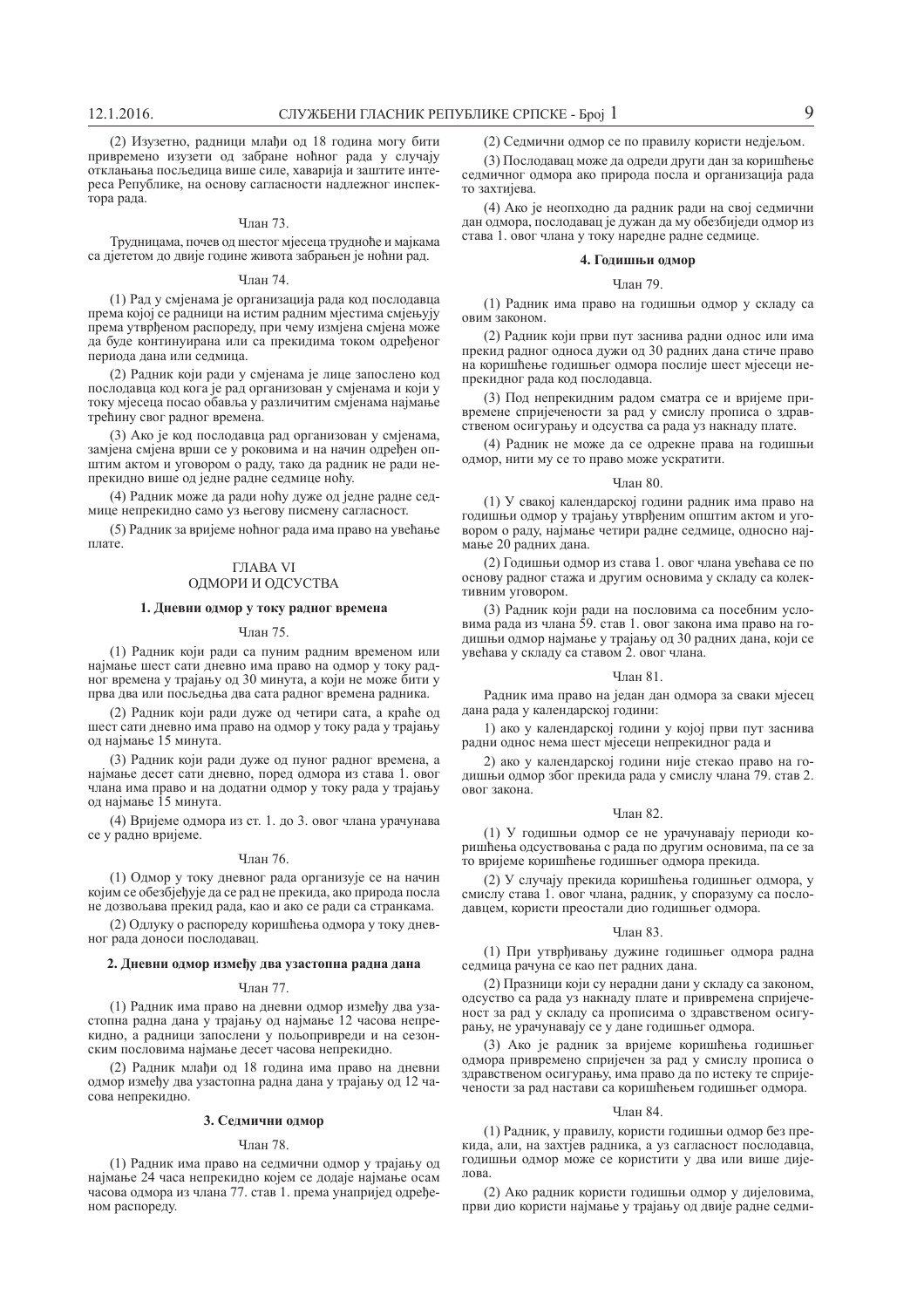це у току календарске године, а други дио најкасније до 30. јуна наредне календарске године.

(3) Радник који није у цијелости искористио годишњи одмор у текућој календарској години због одсутности са рада са накнадом има право да преостали дио годишњег одмора искористи најкасније до 30. јуна наредне године.

## Члан 85.

(1) Распоред коришћења годишњег одмора утврђује послодавац, уз обавезу да раднике благовремено, а најкасније до 30. iуна, писаним путем обавијести о истом, с тим што радник може тражити коришћење годишњег одмора у смислу члана 84. став 1.

(2) Према потреби, послодавац може од савјета радника или синдиката затражити да дају своје приједлоге или мишљења о распореду коришћења годишњих одмора.

(3) Општим актом и уговором о раду може се ближе уредити начин коришћења годишњег одмора.

#### Члан 86.

(1) Радници који раде на пословима наставе у образовним установама користе годишњи одмор за вријеме школских распуста.

(2) Дужина и распоред коришћења годишњег одмора радника из става 1. овог члана уређује се посебним зако-HOM.

## Члан 87.

(1) Радник за вријеме коришћења годишњег одмора има право на накнаду плате у висини пуне плате, као да је за то вријеме био на раду.

(2) Радник остварује право на регрес за коришћење годишњег одмора, у складу са законом и колективним уго-**BODOM.** 

## $q_{\text{пан}}$  88

(1) Радник којем престане радни однос ради преласка на рад код другог послодавца за ту календарску годину користи годишњи одмор код послодавца код којег је стекао право и то прије престанка радног односа.

(2) Раднику којем престаје радни однос због испуњавања услова за одлазак у старосну пензију и раднику којем престаје радни однос на одређено вријеме послодавац је дужан да обезбиједи коришћење годишњег одмора прије престанка радног односа, односно стицања услова за старосну пензију.

(3) Ако радник из ст. 1. и 2. овог члана кривицом послодавца, у цијелости или дјелимично, не искористи годишњи одмор, има право на накнаду штете у висини просјечне плате радника остварене у претходна три мјесеца, сразмјерно дужини неискоришћеног годишњег одмора.

## 5. Плаћено одсуство

## ɑɥɚɧ 89.

(1) Радник има право да уз накнаду плате одсуствује с посла у сљедећим случајевима: ступања у брак, рођења дјетета, добровољног давања крви, теже болести или смрти члана породице и у другим случајевима одређеним општим актом и уговором о раду.

(2) Плаћено одсуство из става 1. овог члана не може бити дуже од пет радних дана у току једне календарске године, осим у случају смрти члана породице, уколико се законом, општим актом или уговором о раду не одреди другачије.

(3) Радник, у случају потребе, може у току календарске године користити плаћено одсуство по више основа.

(4) Послодавац може, на захтјев радника, одобрити плаћено одсуство дуже од пет радних дана у току календарске године у оправданим случајевима.

(5) Уз захтіев за коришћење плаћеног одсуства по свим основима, потребно је приложити одговарајући доказ о постојању случаја за који се тражи плаћено одсуство.

(6) Чланом породице, у смислу става 1. овог члана, сматрају се брачни и ванбрачни супружници, њихова дјеца (брачна, ванбрачна и усвојена), пасторчад, дјеца узета под старатељство и друга дјеца без родитеља узета на издржавање, мајка, отац, очух, маћеха, усвојилац, а дјед и баба по мајци и по оцу, браћа и сестре, ако живе у заједничком домаћинству.

### Члан 90.

(1) У случају да је радник због више силе или хаварије на машинама или другим средствима рада спријечен да извршава своје обавезе из уговора о раду, има право на плаћено одсуство за које вријеме остварује накнаду плате у висини од 50% плате коју би остварио да је радио.

(2) Општим актима се могу ближе уредити услови и начин остваривања права из става 1. овог члана.

## Члан 91.

(1) Послодавац, уз консултације са синдикатом, односно савјетом радника, ако синдикат није организован код послодавца, може радника упутити на плаћено одсуство (чекање) у случају непланираног привременог смањења обима послова код послодавца, као и разлога економскофинансијске или техничко-технолошке природе.

(2) За вријеме трајања одсуства из става 1. овог члана радници остварују право на накнаду плате у висини од најмање 50% просјечне плате радника остварене у претходна три мјесеца.

(3) Начин упућивања радника, дужина трајања, међусобна права и обавезе радника и друга питања везана за ближе уређење одсуства из става 1. овог члана уређују се колективним уговором.

## $6.$  Неплаћено одсуство

## $q_{\text{пан}}$  92.

(1) Послодавац је дужан да раднику, на његов захтјев, одобри одсуство с рада до три дана у току календарске године ради задовољавања његових вјерских, односно национално-традицијских потреба, без права на накнаду плате, уколико посебним законом није другачије одређено.

(2) Послодавац може раднику, на његов писани захтјев, одобрити неплаћено одсуство и у другим случајевима.

(3) За вријеме неплаћеног одсуства права и обавезе радника по основу рада мирују.

## 7. Мировање права из радног односа

#### Члан 93.

(1) Раднику који је засновао радни однос на неодређено вријеме права и обавезе из радног односа мирују за вријеме обављања јавне функције.

(2) Радни однос мирује и брачном супружнику радника који је упућен на рад у иностранство у оквиру међународно-техничке сарадње или просвјетно-културне сарадње, у дипломатска, конзуларна и друга представништва, за вријеме док такав рад траје.

(3) Раднику који је засновао радни однос на неодређено вријеме права и обавезе из радног односа мирују за вријеме издржавања казне затвора, односно изречене мјере безбједности, васпитне или заштитне мјере у трајању до шест міесени.

### Члан 94.

Јавном функцијом у смислу члана 93. став 1. Закона сматра се реизборна функција на коју је радник непосредно изабран од грађана или на коју је именован или постављен од надлежног органа Босне и Херцеговине, Републике Српске, града или општине, ако ту функцију обавља професионално и за њу остварује плату.

### Члан 95.

(1) Радник коме су права и обавезе из радног односа мировале по основу члана 93. закона дужан је да се у року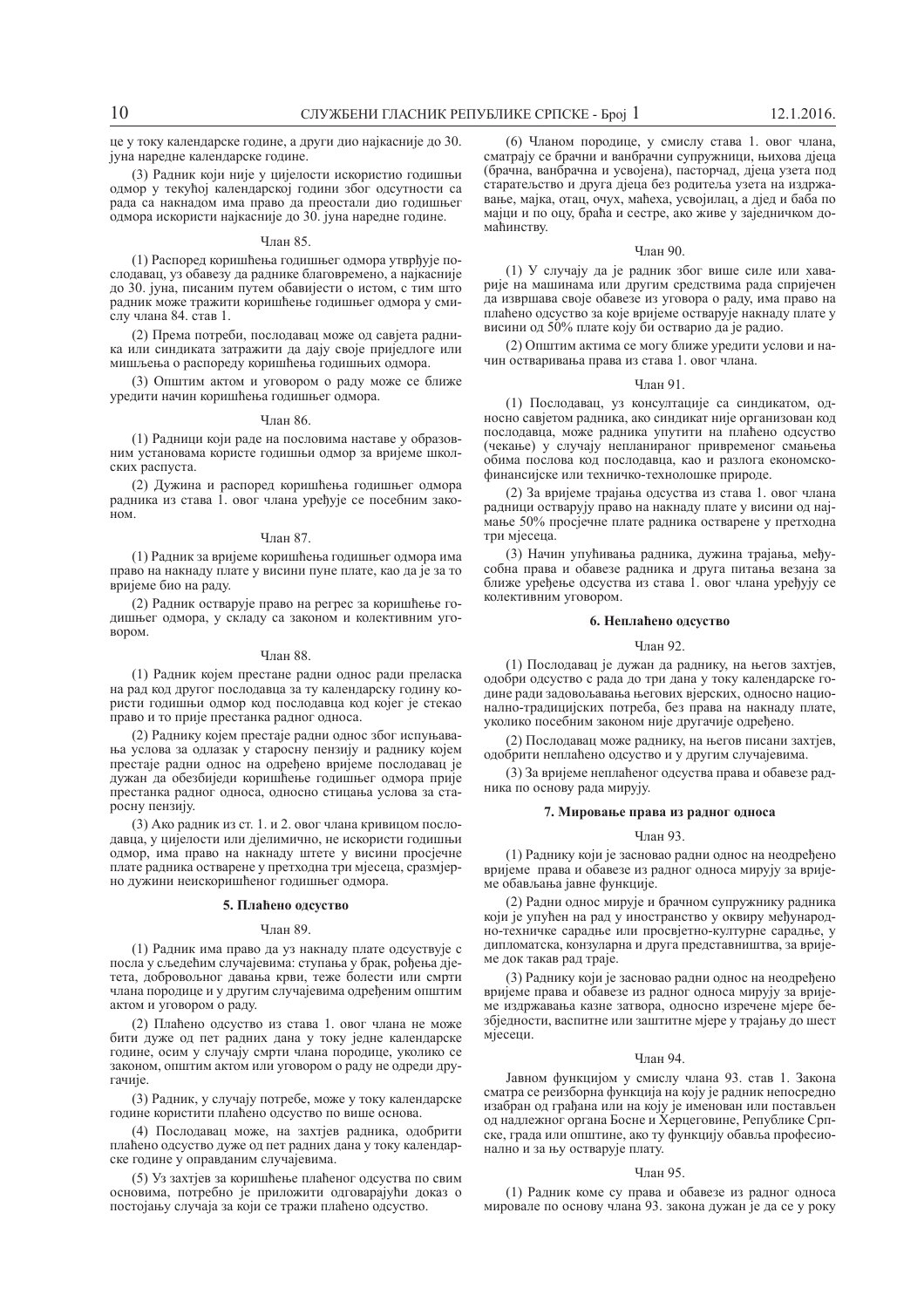од пет дана од дана престанка мировања врати на рад код послодавца, на свој ранији или други одговарајући посао.

(2) Мировање права и обавеза по основу вршења реизборне јавне функције може трајати најдуже два мандата, након чега радник може да се врати на рад код послодавца на свој ранији или други одговарајући посао.

(3) Ако послодавац због економских разлога, промијењене организације и технологије рада и пословања радника из става 1. овог члана не може вратити на ранији или на други одговарајући посао, раднику отказује уговор о раду, са правом радника на отпремнину, у складу са чланом 194. овог закона.

## **ГЛАВА VII** ЗАШТИТА РАДНИКА

## 1. Општа заштита

## Члан 96.

Послодавац је дужан да омогући раднику да се у року ол 15 лана ол лана ступања на рад упозна са прописима о радним односима и прописима о заштити на раду, укључујући и права и обавезе који произлазе из општег акта.

### Члан 97.

(1) Ако радник при раду треба да рукује средствима рада чије коришћење може угрозити живот или здравље људи и околину, послодавац је дужан да прије отпочињања рада радника провјери да ли је радник оспособљен за руковање тим средствима и њиховим коришћењем.

(2) Према потреби, послодавац може радника упутити на допуну знања из одређене области заштите на раду.

## **Члан 98.**

(1) Послодавац је одговоран за посљедице несреће на раду које наступе због неисправности објеката, машина, уређаја и других материјалних средстава која се користе у процесу рада, као и због неовлашћеног и нестручног руковања тим средствима, до којих је дошло због пропуста послодавца.

(2) Одговорност у смислу става 1. овог члана подразумијева, поред прекршајне одговорности из чл. 264. до 266. овог закона, и материјалну одговорност послодавца према раднику који претрпи повреду на раду, у складу са општим правилима о одговорности.

#### **Члан 99**

(1) Радник може да одбије да ради ако му, због неисправности на објектима и на средствима рада, као и због непостојања одговарајућих мјера заштите на раду, непосредно пријети опасност по живот или здравље или ако таква опасност пријети другим лицима.

(2) Радник је дужан да одмах обавијести послодавца, а према потреби и надлежног инспектора рада о постојању услова из става 1. овог члана и о свом одбијању да ради у тим условима.

#### Члан 100.

(1) Радник је дужан да се при раду користи одговарајућим средствима и опремом за личну заштиту на раду и да средствима рада рукује у складу са њиховом намјеном и особинама

(2) Поступањем супротно обавезама из става 1. овог члана, посебно ако је због неодговарајућег руковања средствима рада или средствима заштите на раду дошло до несреће на раду или до материјалне штете, радник одговара за повреду радних обавеза.

## ɑɥɚɧ 101.

Законом, општим актом и уговором о раду ближе се уређују мјере и средства заштите на раду.

## $2. 3$ аштита личних података

## Члан 102.

(1) Радник има право увида у све документе који садрже његове личне податке, а који се чувају или обрађују код послодавца, као и право да захтијева брисање података који нису од непосредног значаја за послове које обавља, као и исправљање нетачних података.

(2) Лични подаци који се односе на радника не могу да буду доступни трећем лицу, осим у случајевима и под условима утврђеним законом или ако је то потребно ради доказивања права и обавеза из радног односа или у вези са ралом.

(3) Личне податке радника може да прикупља, обрађује, користи и доставља трећим лицима само за то овлашћено лице запослено код послодавца у складу са прописом који уређује заштиту личних податка.

## 3. Посебна заштита млађих радника

## ɑɥɚɧ 103.

(1) Ралник млаћи од 18 година не може бити распорећен да ради на радним мјестима за која је утврђено да су радна мјеста са повећаним ризиком или на нарочито тешким физичким пословима, на радовима који се обављају под земљом или под водом, као ни на другим пословима који би могли да представљају повећан ризик по његов живот, здравље и психофизички развој.

(2) Послове из става 1. овог члана правилником утврђује министар.

## ɑɥɚɧ 104.

(1) Пуно радно вријеме радника млађег од 18 година не може да се утврди у трајању дужем од 35 часова седмично. нити дужем од осам часова дневно.

(2) Послодавац је дужан да раднике млађе од 18 година најмање једном у току календарске године, о свом трошку, vпути кол наллежне мелицинске установе на оцієну ралне  $\epsilon$ пособности

## 4. Посебна заштита жене и материнства

#### $q_{\text{пан}}$  105

Послодавац не може одбити да прими у радни однос жену због тога што је трудна, нити јој може отказати уговор о раду због трудноће или због тога што жена користи породиљско одсуство.

#### Члан 106.

(1) На основу налаза и препоруке надлежног доктора медицине, жена за вријеме трудноће и док доји дијете може бити привремено распоређена на друге послове ако је то у интересу очувања њеног здравља или здравља дјетета.

(2) Ако послодавац није у могућности да жени обезбиједи распоред на други посао у смислу става 1. овог члана, жена има право на одсуство с рада, уз накнаду плате, у складу са општим актом.

(3) Накнада из става 2. овог члана не може бити мања од накнаде коју би жена остваривала да је остала да ради на свом радном мјесту.

(4) Жену за вријеме трудноће и мајку дјетета до три године живота послодавац може распоредити на рад у друго мјесто рада само уз њен пристанак.

## Члан 107.

(1) За вријеме трудноће, порођаја и његе дјетета жена има право на породиљско одсуство у трајању од годину дана непрекидно, а за близанце и свако треће и наредно дијете у трајању од 18 мјесеци непрекидно.

(2) На основу захтјева жене и препоруке овлашћеног доктора медицине, жена може почети са коришћењем породиљског одсуства 28 дана прије дана порођаја.

(3) Родитељи діетета могу се споразуміети да одсуство из става 1. овог члана, након истека 60 дана од дана рођења дјетета, умјесто мајке настави да користи запослени отац дјетета.

(4) Жена - мајка стиче право на пензију за једну годину мање стажа осигурања за свако рођено дијете у односу на услове за стицање права на пензију уређене Законом о пензијско-инвалидском осигурању.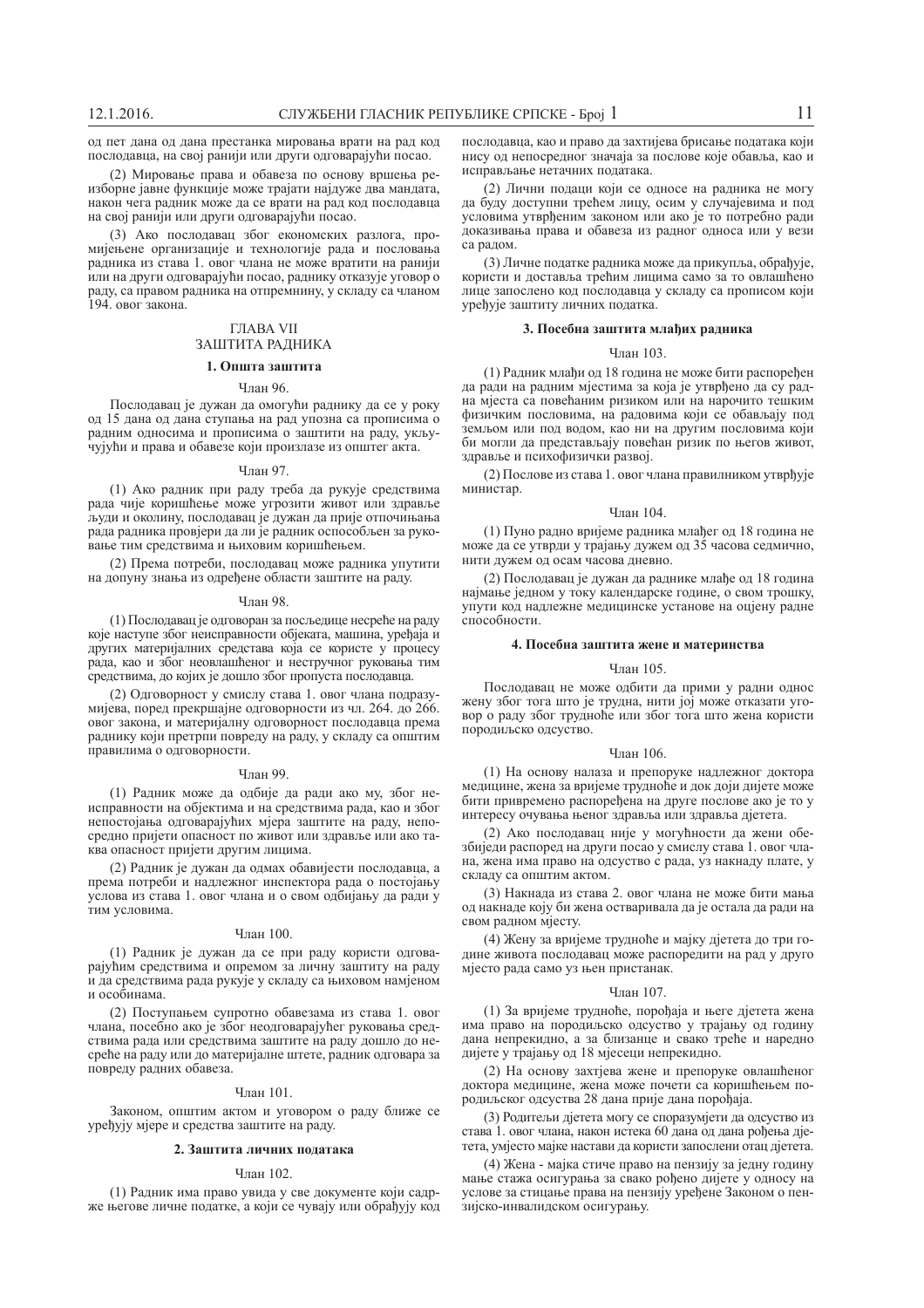## Члан 108.

(1) Жена може, на сопствени захтјев, уз сагласност послодавца, почети да ради и прије истека породиљског одсуства из члана 107. став 1. овог закона, али не прије него што протекне 60 дана од дана порођаја.

(2) Ако жена почне да ради прије истека времена породиљског одсуства из члана 107. став 1. овог закона, има право да за вријеме радног дана, поред дневног одмора, користи још и 60 минута одсуства с рада ради дојења дјетета.

(3) Ако жена роди мртво дијете или ако дијете умре прије истека породиљског одсуства, жена има право на породиљско одсуство онолико времена колико је према оцјени овлашћеног доктора медицине потребно да се жена опорави од порођаја и психичког стања изазваног губитком діетета, а најмање 45 дана од дана порођаја, односно од дана губитка дјетета.

## Члан 109.

(1) Ако мајка дјетета умре, или напусти дијете, или из других разлога није у стању да се брине о дјетету и да га његује (издржавање казне затвора, тежа болест, дошколовавање, специјализација и едукација, припрема за запошљавање и др.), право на одсуство у трајању из члана 107. став 1. овог закона има запослени отац или усвојилац дјетета, као и друго лице коме је надлежни орган старатељства повјерио дијете на његу и старање од дана усвојења или дана почетка старатељства без обзира на узраст дјетета.

(2) Право из става 1. овог члана отац діетета има и када мајка није у радном односу.

### Члан 110.

(1) Након истека породиљског одсуства, један од запослених родитеља има право да ради са половином пуног радног времена за вријеме док дијете не наврши три године живота, уколико је дјетету, према налазу овлашћеног доктора медицине, потребна појачана њега.

(2) Ако су родитељи дјетета умрли, или су дијете напустили, или су непознати, или се из других оправданих разлога не могу бринути о дјетету, право на рад са половином радног времена у трајању из става 1. овог члана има запослени усвојилац дјетета или лице коме је надлежни орган старатељства повјерио дијете на старање и његу.

### Члан 111.

(1) Један од родитеља дјетета са психофизичким сметњама у развоју, које није смјештено у одговарајућу здравствену или социјалну установу, има право да ради с половином пуног радног времена из члана 57. став 1. овог закона, са правом на накнаду плате за другу половину пуног радног времена.

(2) О трајању, односно почетку и престанку коришћења овог права одлучује овлашћена здравствена установа, водећи рачуна о потребама дјетета за појачаном родитељском његом и старањем.

(3) Накнаду плате родитељу дјетета из става 1. овог члана обезбјеђује Јавни фонд за дјечију заштиту Републике Српске.

(4) Родитељу діетета из става 1. овог члана не може се. без његове сагласности, одредити да ради прековремено или ноћу, нити му се, без његовог пристанка, може промијенити мјесто рада.

## Члан 112.

(1) За вријеме коришћења породиљског одсуства жена има право на накнаду плате у висини просјечне плате коју је остварила у току посљедњих 12 мјесеци прије почињања породиљског одсуства.

(2) Накнада се мјесечно усклађује са растом просјечних плата у Републици.

(3) Ако жена није остварила плату за свих посљедњих 12 мјесеци, накнада плате износи у висини плате коју би остварила да је била на раду.

(4) Одредбе ст. 1. и 2. овог члана сходно се примјењују и на друга лица која, у складу са овим законом, имају право на накнаду плате за вријеме одсуствовања с посла због његе и старања о дјетету.

(5) Накнада плате из става 1. овог члана остварује се на терет Јавног фонда за дјечију заштиту Републике Српске.

#### ɑɥɚɧ 113.

Олрелбе члана 111. овог закона схолно ће се примијенити и приликом утврђивања висине и начина остваривања накнаде плате за вријеме рада са половином пуног радног времена из члана 110. овог закона од стране мајке дјетета или других лица која, у смислу овог закона, имају право на скраћено радно вријеме ради његе и старања о дјетету, за онај дио пуног радног времена у којем корисник права није радио.

## Члан 114.

Ако је за стицање одређених права из радног односа или у вези са радним односом важно претходно трајање радног односа, периоди породиљског одсуства, рада с половином пуног радног времена ради појачане бриге и његе дјетета, привремене спријечености за рад труднице или мајке која доји дијете, или рада с половином пуног радног времена ради бриге и његе дјетета с тежим сметњама у развоју, сматраће се временом проведеним на раду у пуном радном времену.

## 5. Посебна заштита болесних радника и инвалида

#### $q_{\text{пан}}$  115

(1) Раднику који је повријеђен на раду или је оболио од професионалне болести послодавац не може отказати уговор о раду за вријеме док је здравствено неспособан за рад, без обзира да ли је радник са послодавцем закључио уговор о раду на неодређено или на одређено вријеме.

(2) Ако је радник из става 1. овог члана закључио уговор о раду на одређено вријеме, период здравствене спријечености за рад не урачунава се у вријеме трајања уговора о раду.

## Члан 116.

(1) Радник који је привремено био неспособан за рад због повреде или повреде на раду, болести или професионалне болести, а за којег након лијечења, односно опоравка, овлашћени доктор медицине, односно надлежни орган у складу с посебним прописом утврди да је способан за рад, има право да се вратити на послове на којима је претходно радио.

(2) Ако је престала потреба за обављањем послова на којима је радник претходно радио, послодавац му је дужан понудити уговор о раду за обављање других одговарајућих послова, који морају одговарати пословима на којима је радник претходно радио.

(3) Ако послодавац није у могућности раднику понудити уговор о раду за обављање других одговарајућих послова или ако радник одбије понуђени уговор о раду, послодавац му може отказати уговор о раду на начин и под условима прописаним овим законом.

(4) У спору између послодавца и радника, овлашћена здравствена установа медицине рада је надлежна да оцијени да ли су понуђени послови из става 2. овог члана одговарајући.

(5) Радник из става 1. овог члана има право на додатно стручно оспособљавање, ако је дошло до промјене у технологији или начину рада, као и на све друге погодности које произлазе из побољшаних услова рада на које би имао право.

(6) Раднику који је повријеђен на раду или је оболио од професионалне болести послодавац не може откази уговор о раду у смислу става 3. овог члана.

## $6.$  Право на запослење на другим пословима

#### ɑɥɚɧ 117.

(1) Ако код радника постоји смањење радне способности или непосредна опасност од настанка инвалидности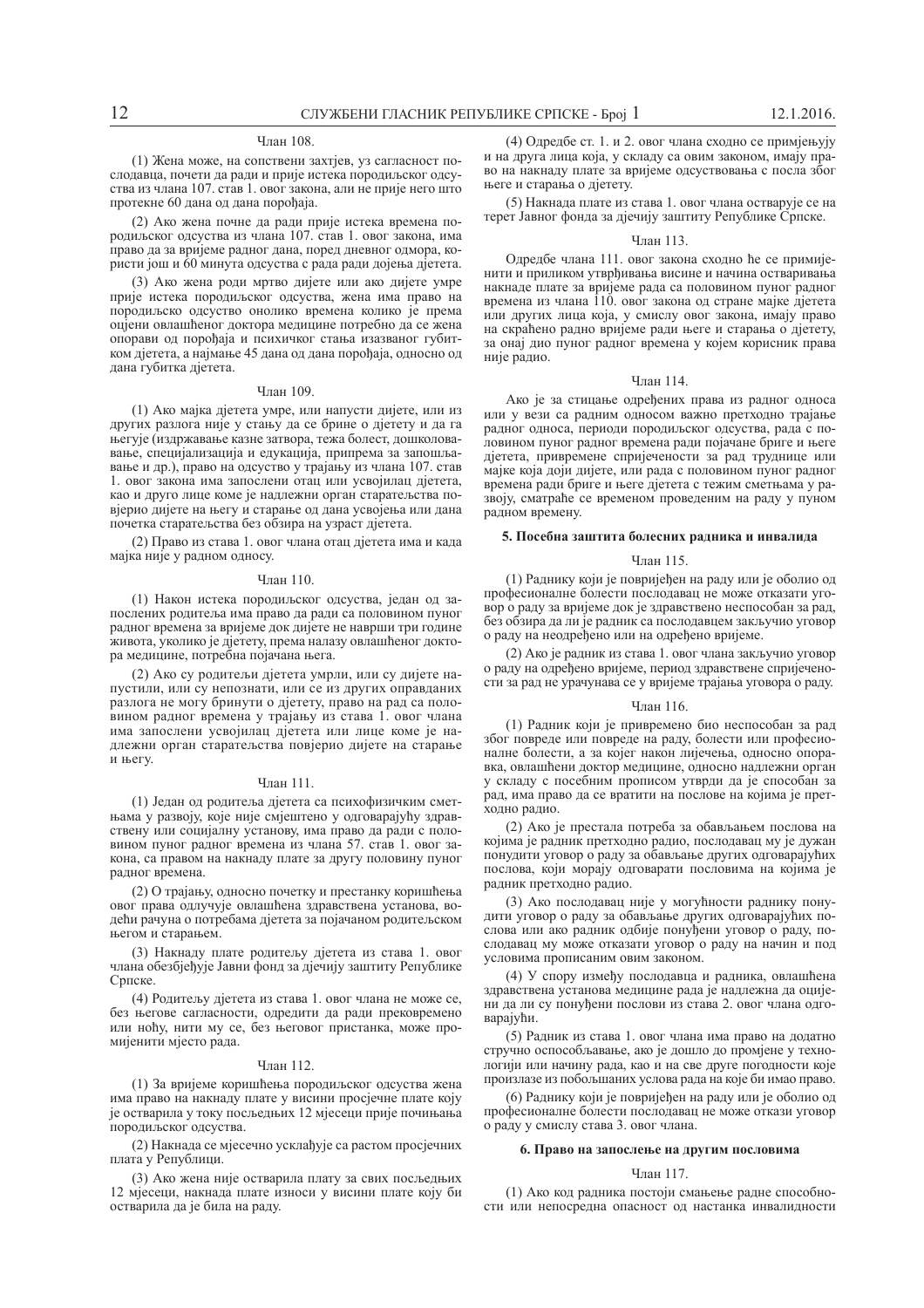коју је утврдио надлежни орган у складу с посебним прописом, послодавац је дужан, узимајући у обзир налаз и мишљење тог органа, понудити раднику закључење уговора о раду за обављање послова за које је радно способан, а који морају одговарати пословима на којима је радник претходно радио.

(2) Ради осигурања послова из става 1. овог члана, послодавац је дужан прилагодити послове способностима радника, измијенити распоред радног времена, односно предузети друге мјере да раднику обезбиједи одговарајуће  $\overline{h}$   $\overline{h}$ 

(3) Ако је послодавац предузео све мјере из става 2. овог члана, а не може раднику обезбиједити одговарајуће послове, односно ако је радник одбио понуду за закључење уговора о раду за обављање послова који одговарају његовим способностима у складу с налазом и мишљењем надлежног органа, послодавац раднику може отказати уговор о раду уз мишљење синдиката, односно савјета радника.

(4) Раднику којем је смањена радна способност или је непосредна опасност од настанка инвалидности узрокована повредом на раду или професионалном болешћу послодавац не може откази уговор о раду у смислу става 3. овог члана.

## 7. Отпремнина у случају отказа уговора о раду раднику са преосталом радном способности

#### Члан 118.

(1) Изузетно од члана 116. став 6. и члана 117. став 4. овог закона, послодавац, уз писмену сагласност радника који је претрпио повреду на раду, односно који је оболио од професионалне болести, а којем након завршеног лијечења, опоравка и професионалне рехабилитације послодавац не може обезбиједити одговарајуће послове из члана 117. овог закона, може отказати уговор о раду уз право на отпремнину најмање у двоструком износу отпремнине утвђене чланом 194. овог закона, без обзира на вријеме које је провео на раду код послодавца.

(2) Писмена сагласност радника у смислу става 1. овог члана не може бити сметња у остваривању права утврђених другим прописима.

## $8.$  Привремена спријеченост за рад

### Члан 119.

(1) Радник је дужан да најкасније у року три дана од дана наступања привремене спријечености за рад у смислу прописа о здравственом осигурању о томе достави послодавцу потврду надлежног доктора медицине.

(2) У случају теже болести, умјесто радника, потврду послодавцу достављају чланови уже породице или друга лица са којима живи у породичном домаћинству.

(3) Ако радник живи сам, потврду је дужан да достави у року од три дана након престанка разлога због којих није могао да достави потврду.

(4) Доктор медицине је дужан да изда потврду из става 1. овог члана.

(5) Ако послодавац посумња у оправданост разлога за одсуствовање са рада у смислу става 1. овог члана, може да поднесе захтјев надлежном органу ради утврђивања здравствене способности радника, у складу са законом.

(6) Начин издавања и садржај потврде о наступању привремене спријечености за рад у смислу прописа о здравственом осигурању правилником прописује министар надлежан за послове здравља и социјалне заштите.

## **ГЛАВА VIII**

## ПЛАТЕ, НАКНАДЕ И ДРУГА ПРИМАЊА

## 1. **Плате**

### $q_{\text{tash}}$  120

(1) Радник остварује право на плату у складу са општим актом и уговором о раду.

(2) Радницима се гарантује једнака плата за исти рад или рад исте вриједности који остварују код послодавца.

(3) Под радом исте вриједности подразумијева се рад за који се захтијева исти степен стручне спреме, односно образовања, знања и способности, у коме је остварен једнак радни допринос уз једнаку одговорност

(4) Одлука послодавца или споразум са радником који нису у складу са ставом 2. овог члана - ништавни су.

(5) У случају повреде права из става 2. овог члана, радник има право да покрене поступак за накнаду штете.

(6) Послодавац не може раднику исплатити мању плату од оне која је утврђена у складу са општим актом и уговором о раду.

## Члан 121.

(1) Плата из члана 120. став 1. овог закона састоји се од дијела плате за обављени рад и времена проведеног на раду, увећања плате прописаних овим законом, општим актом и уговором о раду и других примања по основу радног односа, у складу са законом, општим актом и уговором о naлy

(2) Законом, колективним уговором или уговором о раду може се одредити другачији начин одређивања плате, који не може бити неповољнији за радника од начина обрачуна плате из става 1. овог члана.

(3) Под платом у, смислу става 1, односно става 2. овог члана сматра се бруто плата која садржи порезе и доприносе који се плаћају на плату у складу са посебним прописом.

## $2. \Pi$ лата за обављени рад и вријеме проведено на раду

#### ɑɥɚɧ 122.

Плата за обављени рад и вријеме проведено на раду састоји се од основне плате и дијела плате за радни учинак.

## Члан 123.

(1) Основна плата одређује се на основу услова потребних за рад на пословима за које је радник закључио уговор о раду утврђених општим актом и времена проведеног на раду.

(2) Елементи за одређивање плате из става 1. овог члана су коефицијенти сложености посла и цијена рада, уколико законом и колективним уговором није другачије уређено.

(3) Уколико цијена рада за подручје, област или грану није утврђена актима из става 2. овог члана, цијену рада одлуком утврђује Влада Републике Српске на приједлог Економско-социјалног савјета Републике Српске, а на основу захтјева заинтересоване стране.

(4) Ако Економско-социјални савјет не достави приједлог одлуке из става 3. овог члана у року од 15 дана од дана пријема захтјева заинтересоване стране, одлуку о цијени рада доноси Влада Републике Српске у наредном року од  $15 \text{ пана}$ 

(5) Радни учинак одређује се на основу квалитета и обима обављеног посла, као и доприноса радника пословном резултату послодавца који се утврђује општим актима, уговором о раду или другим актима послодавца.

(6) Уговором о раду може да се утврди основна плата у већем износу од основне плате утврђене на основу елемената из општег акта.

#### $q_{\text{пан}}$  124

(1) Плата из члана 123. овог закона увећава се 0,3% за сваку годину радног стажа, уколико другим законом, колективним актом или уговором о раду није другачије одређено.

(2) Поред увећања из става 1. овог члана, плата радника се у складу са општим актом и уговором о раду увећава по основу отежаних услова рада, прековременог рада, рада ноћу, рада празником и другим данима у које се по закону не ради.

 $(3)$   $\Omega$ <sub>niii</sub><sub>t</sub> aktom *u* vrobonom o nativ mory ce vrbnutu и други случајеви у којима радник има право на увећање плате.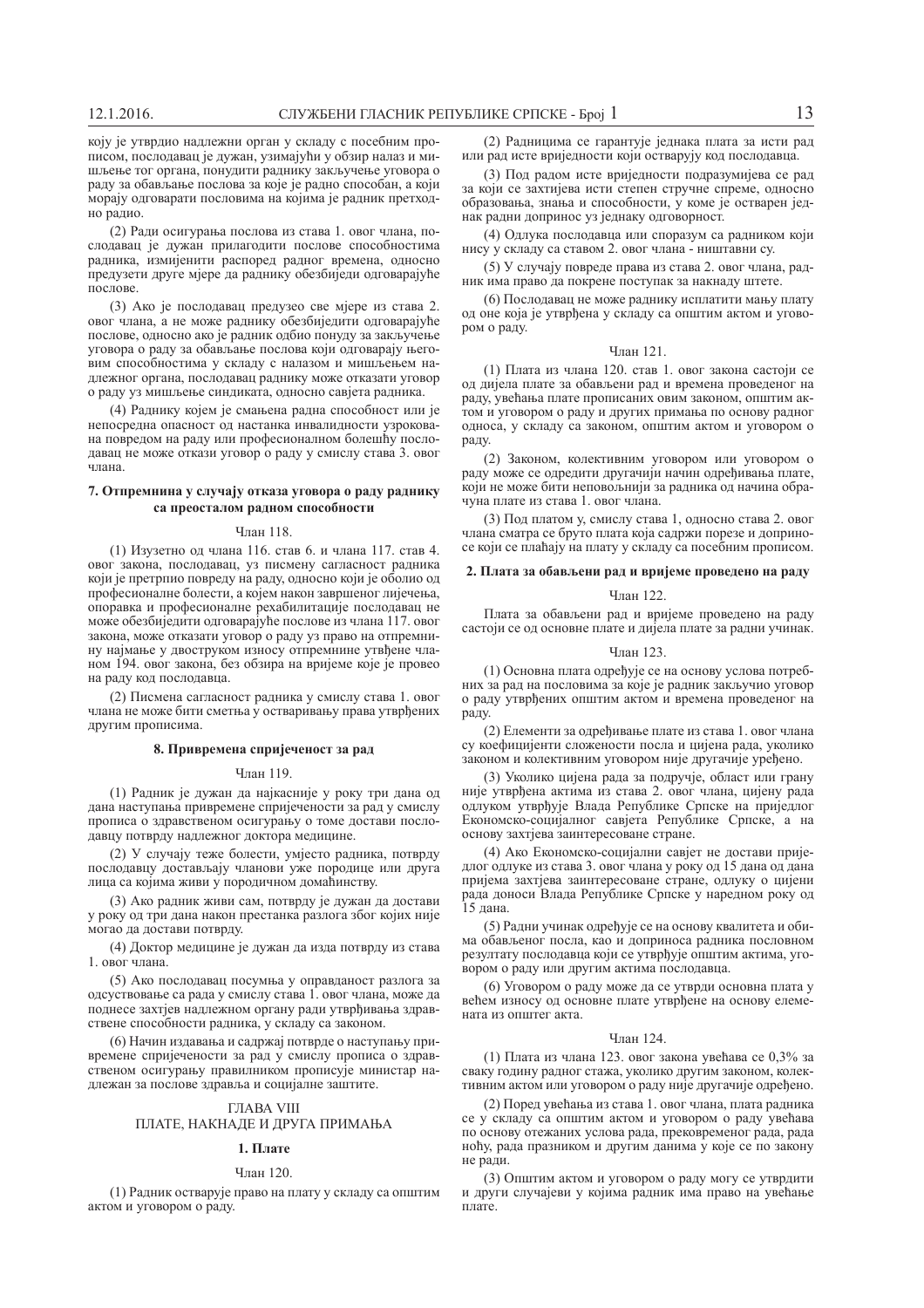## Члан 125.

Приправник има право на плату најмање у висини 80% основне плате за послове за које је закључио уговор о раду, као и на накнаду трошкова и друга примања, у складу са овим законом, општим актом и уговором о раду.

#### ɑɥɚɧ 126.

(1) Плата се исплаћује у роковима утврђеним општим актом и уговором о раду, најмање једанпут мјесечно, а најкасније до краја текућег мјесеца за претходни мјесец.

(2) Плате се исплаћују само у новцу, на текући рачун радника, осим ако законом није другачије одређено.

(3) Послодавац је дужан да раднику уручи писмени обрачун плате, приликом сваке исплате.

(4) Обрачун плате има снагу извршне исправе.

## 3. Најнижа плата

## ɑɥɚɧ 127.

(1) Најнижу плату у Републици утврђује Влада Републике Српске на приједлог Економско-социјалног савјета у посљедњем кварталу текуће за наредну годину.

(2) Уколико Економско-социјални савјет не утврди приједлог, одлуку о најнижој плати из става 1. овог члана доноси Влада Републике Српске, имајући у виду кретање плата, раст производње и животног стандарда у Републици.

### Члан 128.

(1) Најнижа плата се исплаћује за пуно радно вријеме и просјечно остварене резултате радника у складу са актима послолавна.

(2) Најнижа плата се исплаћује раднику само када је износ плате радника, обрачунате у складу са овим законом, општим актом или уговором о раду, испод износа најниже плате из става 1. овог члана.

## $4.$  **Накнада** плате

## Члан 129.

Радник има право на накнаду плате за вријеме одсуствовања с рада у случајевима предвиђеним овим законом, општим актом и уговором о раду.

### Члан 130.

(1) Законом, општим актом и уговором о раду ближе се уређују остали случајеви и услови за остваривање права на накнаду плате, висина накнада, начин исплате и друга питања у вези са остваривањем права радника на накнаду плате.

(2) Актима из става 1. овог члана не може се одредити MАЊИ ИЗНОС НАКНАДЕ ПЛАТЕ ОД 50% ПРОСЈЕЧНЕ ПЛАТЕ КОЈУ је радник остварио у одговарајућем претходном периоду, а чија дужина се утврђује Законом или општим актом.

### Члан 131.

(1) Накнада плате за вријеме коришћења годишњег одмора, празника по закону, привремене спријечености за рад због повреде на раду или професионалне болести, као и за вријеме поекида рада због пропуста послодавца да предузме одговарајуће мјере заштите на раду, износи у висини од 100% просјечне плате коју је радник остварио у одговарајућем претходном периоду или од плате коју би остварио да је био на раду.

(2) Прописима о здравственом осигурању ближе се уређују услови за остваривање права на накнаду плате за вријеме привремене спријечености за рад због болести и повреда, трајање права на накнаду, као и висина и начин остваривања права на накнаду плате.

(3) Накнаду плате за вријеме одмора и одсуствовања с рада прописаних овим законом, општим актом и уговором  $\alpha$  раду исплаћује послодавац, ако овим или другим законом није другачије одређено.

### 5. Друга примања по основу рада

#### ɑɥɚɧ 132.

(1) Послодавац раднику исплаћује:

1) дневницу за службено путовање у Републици Српској, у Федерацији БиХ и у иностранству,

2) накнаду трошкова превоза код доласка на посао и повратка с посла, уколико превоз није организован од стране  $\overline{h}$   $\overline{h}$   $\overline{h}$   $\overline{h}$   $\overline{h}$   $\overline{h}$   $\overline{h}$   $\overline{h}$   $\overline{h}$   $\overline{h}$   $\overline{h}$   $\overline{h}$ 

3) накнаду за повећане трошкове боравка за вријеме рада на терену,

4) трошкове једног топлог оброка за вријеме једног радног дана, као и у случају обављања прековременог рада дужег од три часа дневно, уколико код послодавца није организована исхрана радника,

5) отпремнину приликом одласка радника у пензију,

6) накнаду трошкова за коришћење сопственог аутомобила код обављања службеног посла, по налогу послодавца и

7) друга примања утврђена општим актом и уговором о раду.

(2) Висина и начин остваривања примања из става 1. овог члана уређују се колективним уговором.

#### ɑɥɚɧ 133.

Раднику или његовој породици, у складу са општим актом и уговором о раду, припада помоћ у случају:

## 1) смрти радника,

2) смрти члана породице,

3) тешке инвалидности и дуготрајне болести радника,

4) другим случајевима.

### ɑɥɚɧ 134.

(1) Уколико се колективним уговором не утврди увећање плате из члана 124. став 2, висина примања из члана 132. став 1, и висина помоћи из члана 133. овог закона увећање плате, висину помоћи и висину примања, одлуком утврђује Влада Републике Српске на приједлог Економскосоцијалног савјета Републике Српске, а на основу захтјева іедне од учесница тог колективног уговора.

(2) Ако Економско-социјални савјет не достави приједлог одлуке из става 1. овог члана у року од 15 дана од дана пријема захтјева једне од учесница уговора, одлуку из става 1. овог члана доноси Влада Републике Српске у наредном року од 15 дана.

(3) Одлука Владе Републике Српске из става 1. овог члана примјењује се до закључивања колективног уговора којим ће ова питања бити регулисана.

## Члан 135.

Раднику се може исплатити јубиларна награда за остварени стаж код послодавца, у складу са колективним уго-BODOM.

## $6. 3$ аштита плате и накнала

### ɑɥɚɧ 136.

(1) Послодавац не може, без пристанка радника или без правоснажне одлуке надлежног суда, своје или туђе потраживање према раднику наплатити обустављањем од плате или накнале плате

(2) Принудно извршење на плати или накнади плате радника спроводи се у складу са одредбама Закона о извршном поступку.

(3) Појединачне исплате плата, накнада и других примања нису јавне.

#### ȽɅȺȼȺ IX

## ОДГОВОРНОСТ ЗА ПОВРЕДУ ОБАВЕЗА ИЗ УГОВОРА О РАДУ И МАТЕРИЈАЛНА ОДГОВОРНОСТ

## 1. Повреда обавеза из уговора о раду од стране радника

#### ɑɥɚɧ 137.

(1) Радник је дужан да се на раду придржава обавеза прописаних законом, колективним уговором, правилником о раду и уговором о раду и да своје радне обавезе извршава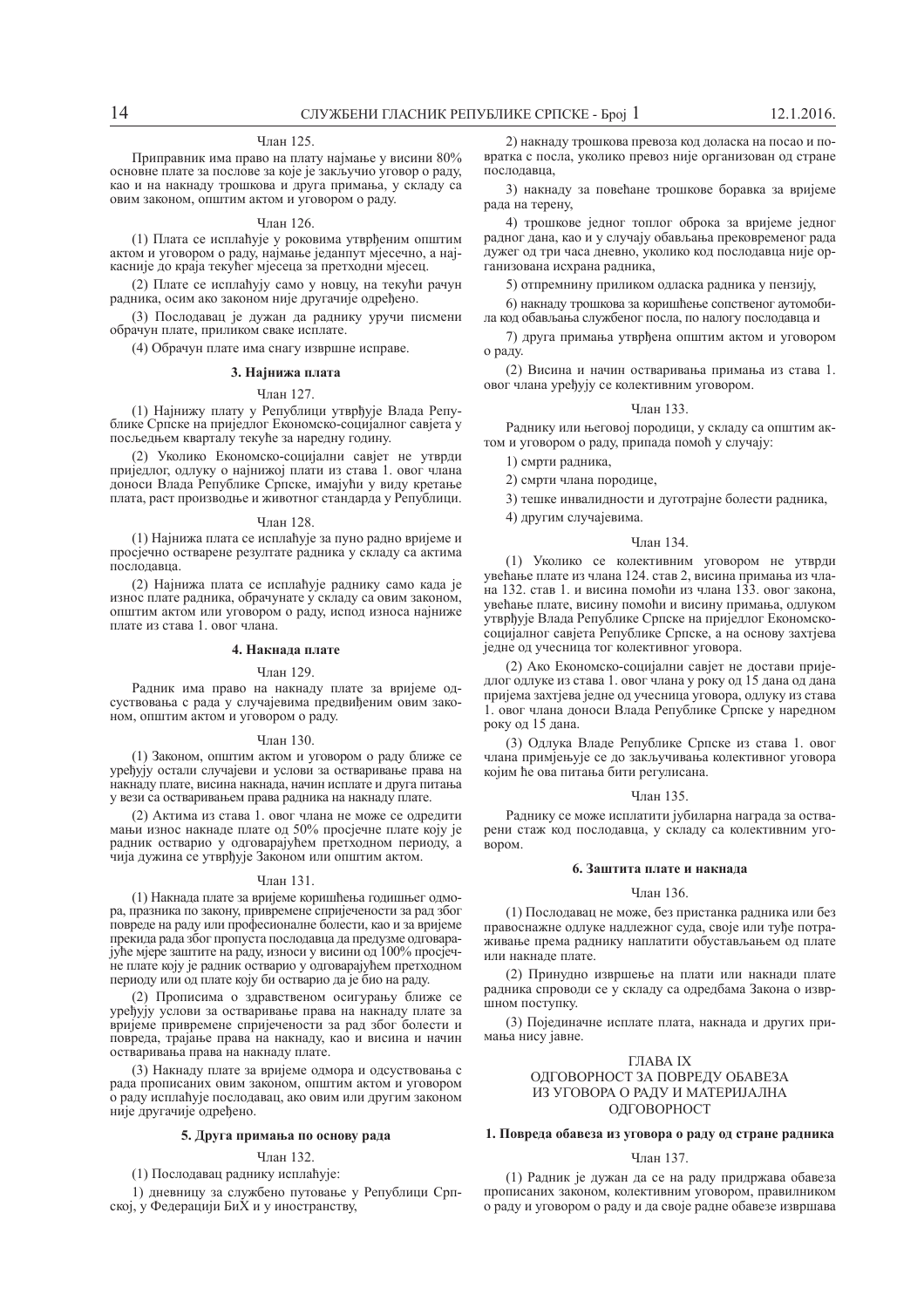на начин којим неће онемогућавати или ометати друге раднике у извршавању њихових радних обавеза.

(2) За повреду радних обавеза радник је одговоран послодавцу, а ако је повредом радних обавеза причињена материјална штета послодавцу или трећим лицима, или је учињено кривично дјело или прекршај, радник је одговоран материјално, односно кривично и прекршајно.

#### ɑɥɚɧ 138.

(1) Тежом повредом радних обавеза сматра се такво понашање радника на раду или у вези са радом којим се наноси озбиљна штета интересима послодавца, као и понашање радника из кога се основано може закључити да даљи рад радника код послодавца не би био могућ.

(2) Ако радник учини пропуст у раду или у вези са радом који се не сматра тежом повредом радних обавеза у смислу става 1. овог члана, послодавац ће га писмено упозорити на такво понашање или изрећи мјеру из члана 140. став 1. т. 1) или 2) овог закона, па уколико радник, и поред тог упозорења, понови исти или други пропуст, у року од іедне године, такво поновљено понашање сматраће се тежом повредом радних обавеза због које послодавац може отказати уговор о раду.

### Члан 139.

Лакшом повредом радних обавеза сматрају се пропусти у раду и у вези са радом који немају значајније штетне посљедице по послодаваца и који се не сматрају тежим повредама радних обавеза, а утврђују се општим актом.

## 2. Мјере за повреду радних обавеза и **радне дисциплине**

## Члан 140.

(1) За повреду радних обавеза и радне дисциплине раднику се може изрећи једна од сљедећих мјера:

1) писмено упозорење,

2) новчана казна.

3) престанак радног односа.

(2) Мјера из става 1. тачка 3) овог члана не може се изрећи за лакше повреде радне обавезе.

#### ɑɥɚɧ 141.

Послодавац може раднику за повреду радне обавезе или непоштовање радне лисциплине у смислу члана 179. ст. 2. и 3. овог закона да, ако сматра да постоје олакшавајуће околности или да повреда радне обавезе, односно непоштовање радне дисциплине, није такве природе да раднику треба да престане радни однос, умјесто отказа уговора о раду, изрећи једну од сљедећих мјера:

а) новчану казну у висини до 20% основне плате радника за мјесец у коме је новчана казна изречена, у трајању до три мјесеца, која се извршава обуставом од плате, на основу одлуке послодавца о изреченој мјери;

б) писмено упозорење са најавом отказа уговора о раду у којем се наводи да ће послодавац раднику отказати уговор о раду без поновног упозорења ако у наредном року од шест мјесеци учини повреду радне обавезе или непоштовање радне дисциплине.

## 3. Накнада материјалне штете

## Члан 142.

(1) Радник који на раду или у вези са радом намјерно или из крајње непажње причини материјалну штету послодавцу дужан је да ту штету накнади.

(2) Ако штету проузрокује више радника, сваки од њих одговара за дио штете коју је проузроковао, а ако се не може утврдити дио штете коју је проузроковао сваки поједини радник, сматра се да су сви подједнако одговорни и штету накнађују у једнаким дијеловима.

(3) Ако је више радника проузроковало штету кривичним дјелом, за штету одговарају солидарно.

## Члан 143.

(1) Ако се не може утврдити тачан износ накнаде штете, или ако би утврђивање њене висине проузроковало несразмјерне трошкове, колективним уговором и правилником о раду може се предвидјети да се висина накнаде штете утврђује у паушалном износу, као и да се уреди начин и поступак паушалног утврђивања накнаде штете, одреди орган који ту накнаду утврђује и друга питања у вези са утврђивањем накнаде штете у паушалном износу.

(2) Уколико је проузрокована штета знатно већа од утврђеног паушалног износа накнаде штете, послодавац иоже захтијевати накнаду у висини пуног износа проузроковане штете

### Члан 144.

(1) За штету коју радник на раду или у вези са радом причини трећем лицу радник и послодавац одговарају солиларно.

(2) Послодавац који је, у складу са ставом 1. овог члана, надокнадио штету трећем лицу има право да захтијева да му радник надокнади исплаћени износ.

### ɑɥɚɧ 145.

Општим актом могу се предвидјети услови и случајеви у којима се радник може ослободити од обавезе да накнади лричињену штету.

### Члан 146.

Радник има право на накнаду штете од послодавца коју претрпи на ралу или у вези са ралом, осим ако је штета настала његовом кривицом или крајњом непажњом.

### Члан 147.

Ако се између послодавца и радника не постигне сагласност о висини и начину накнаде штете, оштећена страна своје право на накнаду штете остварује путем надлежног суда, у складу са законом.

## Члан 148.

На питања накнаде штете причињене на раду или у вези са радом која нису посебно уређена овим законом примјењују се прописи о облигационим односима.

## $4.$  Удаљење радника са рада

### Члан 149.

(1) Ако је радник затечен у вршењу радњи за које се основано сумња да представљају кривично дјело, тежу повреду радне обавезе или радњи које угрожавају имовину веће вриједности, послодавац га може удаљити с рада и прије отказивања уговора о раду.

(2) Удаљење радника са рада може трајати најдуже до три мјесеца, у којем року је послодавац дужан да одлучи о одговорности радника.

(3) Ако је против радника покренут кривични поступак, удаљење радника траје до окончања кривичног поступка, ако послодавац другачије не одлучи.

#### Члан 150.

Радник коме је одређен притвор удаљује се са рада од првог дана притвора, док притвор траје.

## Члан 151.

По истеку удаљења из члана 149. став 2. овог закона послодавац је дужан да радника врати на рад или да му откаже уговор о раду ако за то постоје оправдани разлози из члана 179. овог закона.

#### ɑɥɚɧ 152.

(1) За вријеме привременог удаљења радника са рада, у смислу чл. 149. и 150. овог закона, раднику припада накнада плате у висини 50% основне плате коју би остварио да је на раду.

(2) Накнада плате за вријеме привременог удаљења са рада у смислу члана 149. став 3. и члана 150. овог закона исплаћу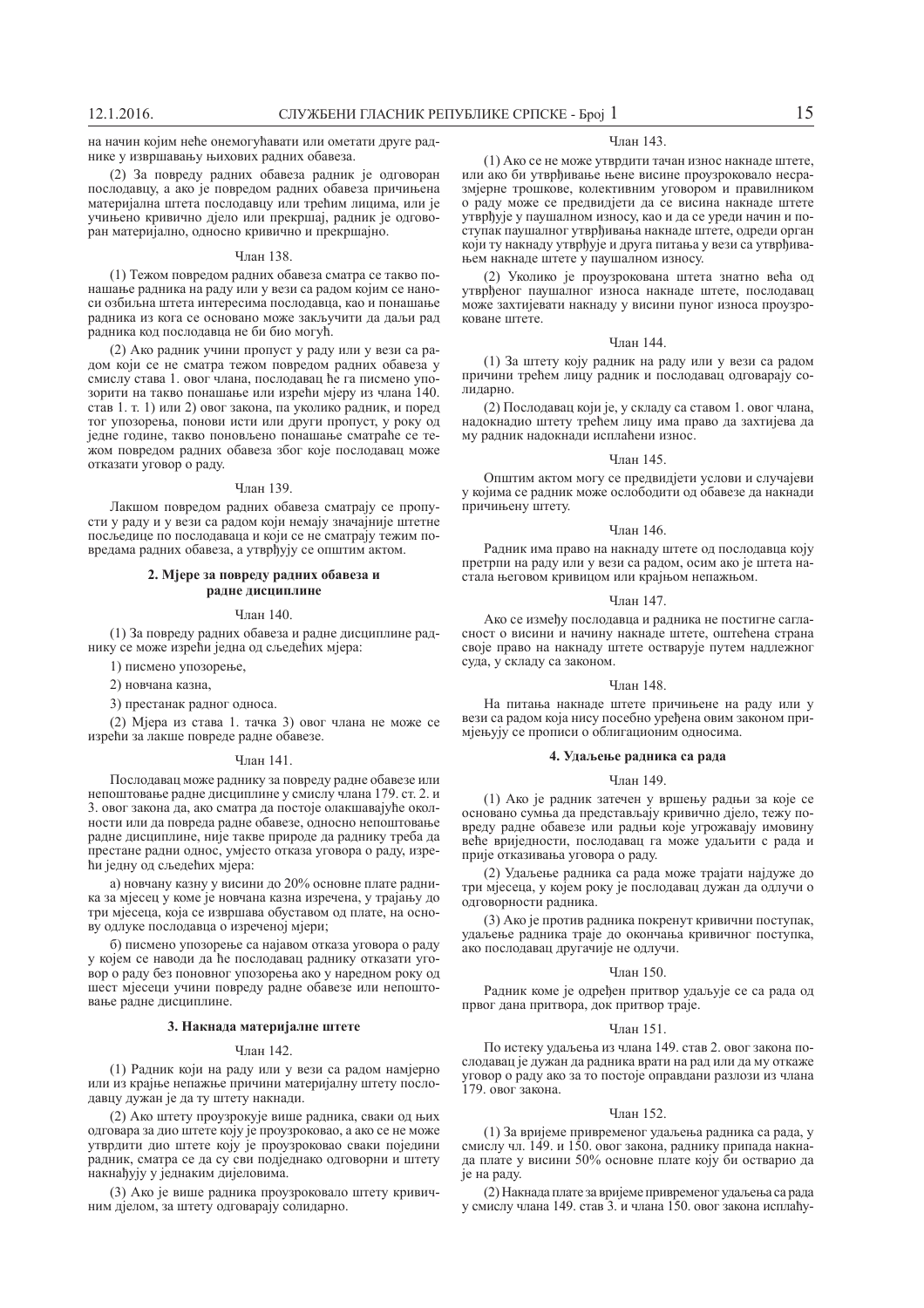је послодавац, уз право на регресни захтјев од органа који је покренуо кривични поступак, односно одредио притвор.

## Члан 153.

Раднику који је био привремено удаљен са рада, у смислу чл. 149. и 150. овог закона, припада разлика између износа накнаде плате примљене по основу члана 152. став 1. овог закона и пуног износа плате, и то:

1) ако кривични поступак против њега буде обустављен правноснажном одлуком, или ако правноснажном одлуком буде ослобођен оптужбе, или је оптужба против њега одбијена, али не због ненадлежности, на терет органа који је покренуо кривични поступак, односно одредио притвор;

2) ако раднику не престане радни однос у смислу члана 179. став 2. овог закона, на терет послодавца.

## THARA X

## ПРАВА РАДНИКА КОД ПРОМЈЕНЕ ПОСЛОДАВЦА

### Члан 154.

У случају статусне промјене код послодавца, односно промјене послодавца или власништва над послодавцем, у складу са законом, послодавац сљедбеник преузима од послодавца претходника опште акте и све уговоре о раду који важе на дан промјене послодавца.

## Члан 155.

Послодавац претходник дужан је да послодавца сљедбеника потпуно и истинито обавијести о правима и обавезама из општег акта и уговора о раду који се преносе.

## Члан 156.

(1) Послодавац претходник дужан је да о преношењу уговора о раду на послодавца сљедбеника писменим путем обавијести раднике чији се уговори о раду преносе.

(2) Ако радник одбије пренос уговора о раду или се не изјасни у року од пет радних дана од дана достављања обавјештења из става 1. овог члана, послодавац претходник може раднику да откаже уговор о раду.

#### ɑɥɚɧ 157.

Послодавац сљедбеник дужан је да примјењује општи акт послодавца претходника најмање годину дана од дана промјене послодавца, осим ако прије истека тог рока истекне вријеме на које је донесен општи акт.

## Члан 158.

(1) Послодавац претходник и послодавац сљедбеник дужни су да најмање 15 дана прије промјене послодавца обавијесте репрезентативни синдикат код послодавца о:

1) датуму или предложеном датуму промјене послодавца,

2) разлозима за промјену послодавца,

3) правним, економским и социјалним посљелицама промјене послодавца на положај радника и мјерама за њихово ублажавање

(2) Послодавац претходник и послодавац сљедбеник дужни су да, најмање 15 дана прије промјене послодавца, у сарадњи са репрезентативним синдикатом, предузму мјере у циљу ублажавања социјално-економских посљедица на положаі ралника.

(3) Ако код послодавца не постоји репрезентативни синдикат, радници имају право да буду непосредно обавијештени о околностима из става 1. овог члана.

## Члан 159.

Одредбе чл. 154. до 158. овог закона примењују се и у случају промјене власништва над капиталом привредног друштва или другог правног лица.

## ГЛАВА XI

## ВИШАК РАДНИКА

### Члан 160.

(1) Послодавац је дужан да донесе програм рјешавања вишка радника (у даљем тексту: програм), ако утврди да ће

због технолошких, економских или организационих разлога у оквиру периода од 90 дана доћи до престанка потребе за радом радника који су у радном односу на неодређено вријеме, и то за најмање:

1) 10 радника код послодавца који има у радном односу више од 30, а мање од 100 запослених на неодређено вријеме;

2) 10% радника код послодавца који има у радном односу више од 100 запослених на неодређено вријеме;

3) 30 радника код послодавца који има у радном односу преко 300 запослених на неодређено вријеме.

(2) Програм је дужан да донесе и послодавац који утврди да ће доћи до престанка потребе за радом најмање 30 радника у оквиру периода од 90 дана, из разлога наведених у ставу 1. овог члана, без обзира на укупан број запослених кол послолавна.

## Члан 161.

(1) Програм обавезно садржи:

1) разлоге престанка потребе за радом радника,

2) укупан број радника код послодавца,

3) број, квалификациону структуру, године старости и стаж осигурања радника који су вишак и послове које обављају,

4) критеријуме за утврђивање вишка радника,

5) міере за запошљавање: преміештаі на друге послове, рад код другог послодавца, преквалификација или доквалификација, непуно радно вријеме, али не краће од половине пуног радног времена и друге мјере,

6) средства за ріешавање социјално-економског положаја вишка запослених,

7) рок у коме ће бити отказан уговор о раду.

## Члан 162.

Програм доноси надлежни орган послодавца након разматрања и давања одговора на мишљења из члана 163. овог закона, уколико су иста благовремено достављена.

## Члан 163.

Послодавац је дужан да приједлог програма достави синдикату или савјету радника и Заводу најкасније осам дана од дана утврђивања приједлога програма, ради давања мишљења.

### Члан 164.

(1) Синдикат или савјет радника дужан је да достави мишљење на приједлог програма у року од 15 дана од дана достављања приједлога програма.

(2) Завод је дужан да, у року из става 1. овог члана, достави послодавцу приједлог могућности обезбјеђења преквалификације, доквалификације, самозапошљавања, запошљавања код других послодаваца, као и друге мјере за ново запошљавање вишка радника.

## Члан 165.

Послодавац је дужан да размотри мишљење синдиката и Завода и да их обавијести о свом ставу у року од осам дана од дана достављања мишљења.

#### Члан 166.

Критеријум за утврђивање вишка радника из члана 161. став 1. тачка 4) не може да буде одсуствовање радника са рада због привремене спријечености за рад, трудноће, по**родиљског одсуства, његе дјетета и посебне његе дјетета.** 

## ГЛАВА XII

## ЗАБРАНА КОНКУРЕНЦИЈЕ ПОСЛОДАВЦУ

#### Члан 167.

Радник који је засновао радни однос с пуним радним временом не може, без сагласности послодавца, да за свої или туђи рачун уговара или обавља послове из дјелатности које обавља послодавац.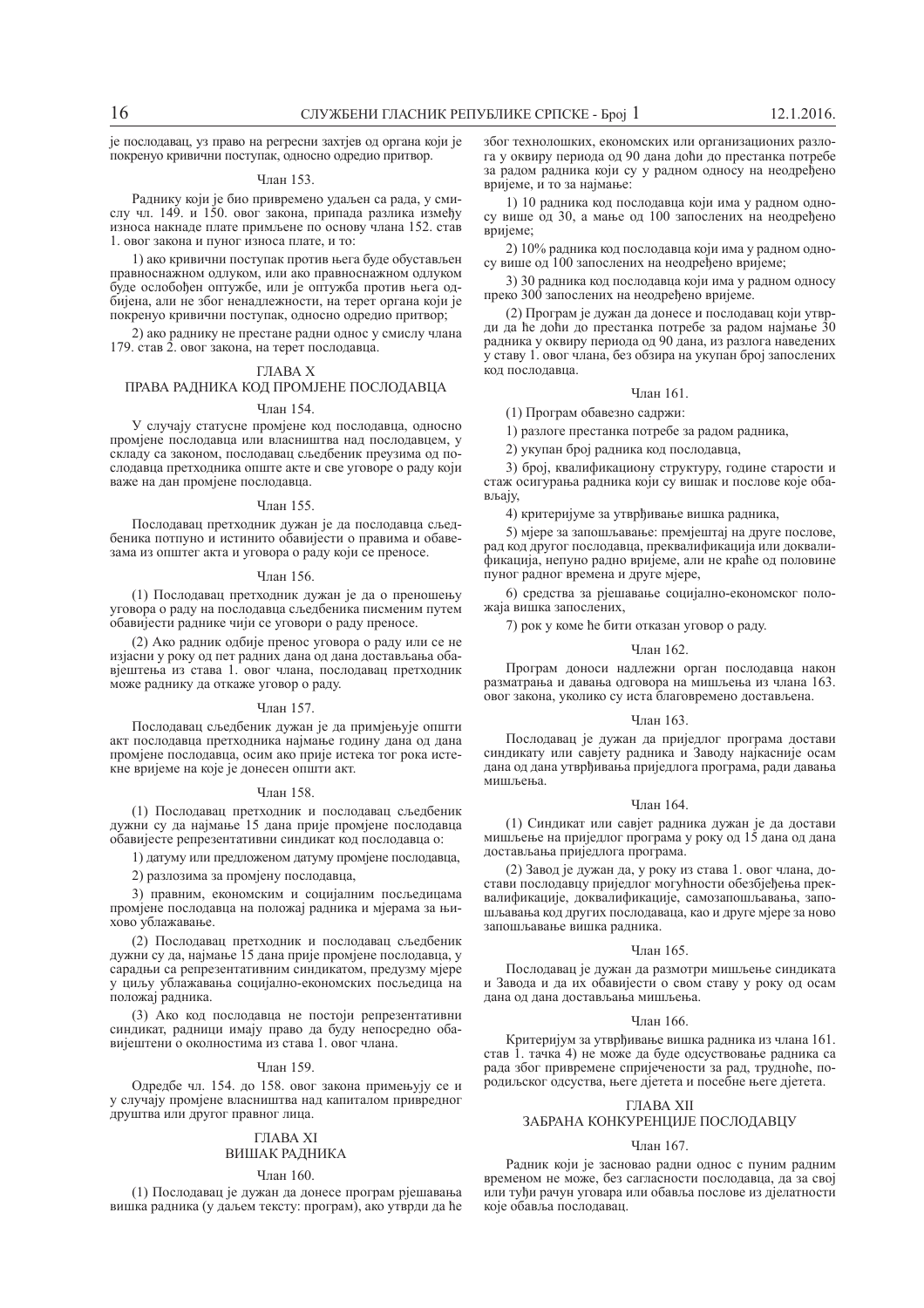## Члан 168.

(1) Ако радник на раду оствари изум, иновацију, техничко унапређење или други проналазак из дјелатности коју обавља послодавац, дужан је да о томе обавијести послодавца и да му, по праву првенства, понуди откуп проналаска, ако уговором о раду није другачије одређено.

(2) Ако се послодавац у року од 60 дана не одазове на понуду за откуп проналаска или изјави да нема интереса за проналазак, радник слободно располаже проналаском, с тим што је дужан да у том року и за вријеме преговора с послодавцем проналазак чува као тајну.

#### Члан 169.

(1) Послодавац се може споразумјети с радником да се радник за одређено вријеме након престанка радног односа, а најдуже до једне године, не може запослити код другог послодавца на територији Републике или на ужем подручју, односно да не може, за свој или туђи рачун, на истој територији, односно подручју обављати или уговарати послове којима се конкурише послодавцу.

(2) Радник се не може обавезати према послодавцу у смислу става 1. овог члана ако је до престанка радног односа радника дошло због повреде уговора о раду од стране послолавна.

(3) За вријеме трајања обавеза из става 1. овог члана, радник има право на накнаду, која не може бити мања од 50% просјечне плате коју је радник остварио у току посљедњих шест мјесеци рада код послодавца. Ако се послодавац и радник другачије не споразумију, ова накнада исплаћује се раднику у једнократном износу.

## ГЛАВА XIII ИЗМЈЕНА УГОВОРА О РАДУ

# 1. Измјена садржаја уговора о раду

## $q_{\text{HAH}}$  170

(1) Послодавац може раднику да понуди измјену садржаја уговора о раду (у даљем тексту: анекс уговора):

1) ради распореда на друго радно мјесто или премјештаја у друго мјесто рада код истог послодавца, у складу са чланом 172. овог закона;

2) ради упућивања на рад на одговарајући посао код другог послодавца, у складу са чланом 173. овог закона:

3) ако је раднику који је вишак обезбиједио остваривање права из члана 162. став 1. тачка 5) овог закона;

4) ако је дошло до промјена у плати, новчаним накнадама и другим примањима радника по основу рада;

5) у другим случајевима утврђеним општим актом и уговором о раду.

(2) Одговарајућим послом у смислу става 1. тачка 2) овог члана сматра се посао за чије се обављање захтијева иста врста и степен стручне спреме који су утврђени уговором о раду.

## Члан 171.

(1) Уз понуду за закључивање анекса уговора послодавац је дужан да раднику у писаном облику достави и разлоге за понуду, рок у коме радник треба да се изјасни о понуди и правне посљедице које могу да настану одбијањем понуде.

(2) Радник је дужан да се изјасни о понуди за закључивање анекса уговора у року који одреди послодавац, а који не може бити краћи од осам радних дана.

(3) Сматра се ла је ралник олбио понулу за закључивање анекса уговора ако се не изјасни у року из става 2. овог члана.

(4) Ако радник прихвати понуду за закључивање анекса уговора, задржава право да пред надлежним судом оспорава законитост тог уговора у року од шест мјесеци.

## 2. Распоред на друго радно мјесто или премјештај у друго мјесто рада

## Члан 172.

(1) Радник може да буде распоређен на друго радно мјесто код послодавца које одговара његовој стручној спреми и искуству стеченим радом.

(2) Радник може да буде премјештен у друго мјесто рада ако су испуњени сви сљедећи услови:

1) ако је дјелатност послодавца такве природе да се рад обавља у мјестима ван сједишта послодавца, односно његовог организационог дијела;

2) ако је удаљеност од мјеста у коме радник ради до мјеста у које се премијешта на рад мања од 50 км и ако је организован редован превоз који омогућава благовремени долазак на рад и повратак са рада и обезбијеђена накнада трошкова превоза у висини цијене превозне карте у јавном cao<sub>браћају</sub>;

3) ако радно мјесто у другом мјесту рада одговара његовој стручној спреми и искуству стеченим радом.

(2) Радник може да буде премјештен у друго мјесто рада ван случајева из става 1. овог члана само уз свој пристанак.

## 3. Упућивање радника на рад код другог послодавца

## Члан 173.

(1) Радник може да буде привремено упућен на рад код другог послодавца на одговарајући посао ако је привремено престала потреба за његовим радом, ако је дат у закуп пословни простор или закључен уговор о пословној сарадњи, док трају разлози за његово упућивање, а најдуже до годину дана.

(2) Радник може, уз своју сагласност, у случајевима из става 1. овог члана и у другим случајевима утврђеним општим актом или уговором о раду, да буде привремено упућен на рад код другог послодавца и дуже од годину дана, док трају разлози за његово упућивање.

(3) Радник може да буде привремено упућен у смислу става 1. овог члана у друго мјесто рада ако су испуњени услови из члана 172. став 2. тачка 2) овог закона.

(4) Радник са послодавцем код кога је упућен на рад закључује уговор о раду на одређено вријеме.

(5) Уговором о раду из става 4. овог члана раднику се не могу утврдити мања права од права која је имао код послодавца који га је упутио на рад.

(6) По истеку рока на који је упућен на рад код другог послодавца радник има право да се врати на рад код послодавца који га је упутио.

## **4. ɍɩɭʄɢɜɚʃɟ ɪɚɞɧɢɤɚ ɧɚ ɪɚɞ ɭ ɞɪɭɝɭ ɡɟɦʂɭ**

## Члан 174.

(1) Послодавац може радника упутити на рад у другу земљу у којој послодавац обавља дио своје дјелатности, под условом да послови које радник треба да обаља одговарају његовим стручним и радним способностима и да се са радником споразумије о сљедећем:

1) трајању рада у другој земљи,

2) условима смјештаја радника за вријеме боравка у другој земљи, ако је то потребно,

3) валути у којој ће се ралнику исплаћивати плата и друга примања по основу рада у другој земљи, као и роковима и начину исплате,

4) условима одласка и повратка радника са рада у другоі земљи.

(2) Послодаван је дужан да радника, прије одласка на рад у другу земљу, упозна о прописима који ће се примјењивати код остваривања његових права и обавеза за вријеме рада у другој земљи.

(3) Другом земљом, у смислу става 1. овог члана, не сматра се Федерација Босне и Херцеговине или Брчко Дистрикт Босне и Херцеговине.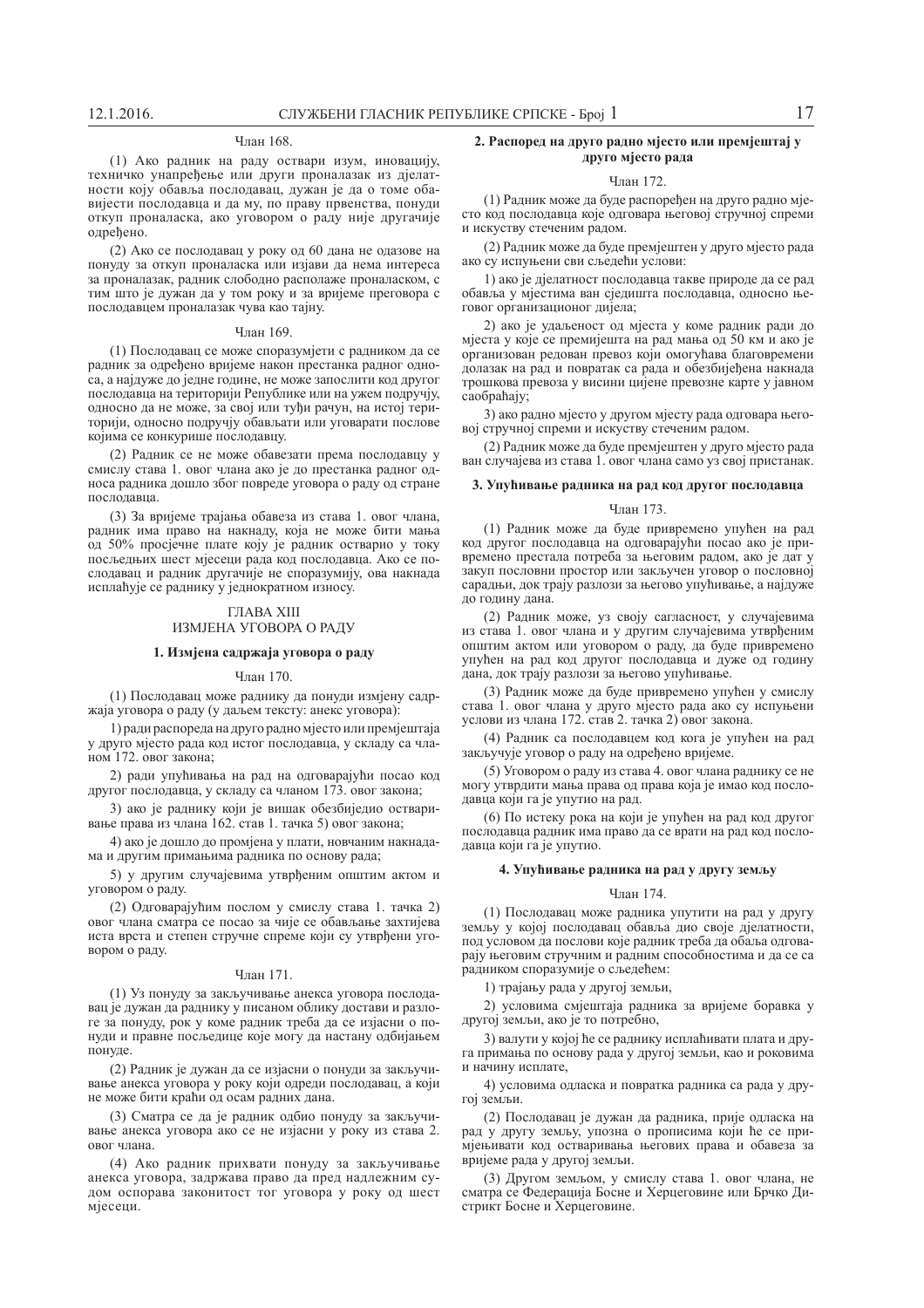## ȽɅȺȼȺ XIV ПРЕСТАНАК РАДНОГ ОДНОСА

## 1. Разлози за престанак радног односа

## ɑɥɚɧ 175.

Радни однос престаје:

1) истеком рока на који је заснован,

2) кад радник наврши 65 година живота и најмање 15 година стажа осигурања,

3) споразумом између радника и послодавца,

4) отказом уговора о раду од стране радника или послодавца,

5) оллуком наллежног сула.

6) на захтјев родитеља или старатеља радника млађег од 18 година живота,

7) смрћу радника и

8) у другим случајевима утврђеним законом.

#### ɑɥɚɧ 176.

Раднику престаје радни однос независно од његове воље и воље послодавца:

1) ако іе на начин прописан законом утврђено да је код радника дошло до губитка радне способности, даном достављања формалног обавјештења о губитку радне способности послодавцу од стране надлежног органа;

2) ако је радник осуђен на безусловну казну затвора или на мјеру безбједности, васпитну или заштитну мјеру у трајању дужем од шест мјесеци, са даном почетка извршења казне, односно мјере;

3) у случају престанка рада послодавца, у складу са законом

### 2. Споразумни престанак радног односа

#### ɑɥɚɧ 177.

(1) Радни однос може да престане на основу писаног споразума послодавца и радника.

(2) Споразумом из става 1. овог члана могу се уговорити права и обавезе радника и послодавца до престанка и након престанка радног односа.

(3) Споразум из става 1. овог члана производи правно дејство од дана овјере потписа радника на споразуму од стране надлежног органа локалне самоуправе.

## 3. Отказ уговора о раду од стране радника

## ɑɥɚɧ 178.

(1) Радник има право да послодавцу откаже уговор о раду, без обавезе навођења разлога.

(2) Отказ уговора о раду радник доставља послодавцу у писаном облику, најмање 15 лана прије лана који је ралник навео као дан престанка радног односа.

(3) У случају да радник отказује уговор о раду због повреде обавеза од стране послодавца које произилазе из овог закона, других прописа, општих аката и уговора о раду, отказ се послодавцу може доставити најмање један дан прије дана који је ралник навео као лан престанка ралног односа.

(4) Отказ уговора о раду по основу из става 3. овог члана радник може дати најдаље у року од 15 дана од дана када је сазнао да је послодавац извршио повреду обавеза из овог закона, других прописа, општих аката и уговора о раду.

## $2.$  Отказ уговора о раду од стране послодавца

## $2.1.$  Разлози за отказ уговора о раду

## ɑɥɚɧ 179.

(1) Послодавац може раднику да откаже уговор о раду ако за то постоји оправдан разлог, и то:

1) ако не остварује резултате рада или нема потребна знања и способности за обављање послова на којима ради;

2) ако је правноснажно осуђен за кривично дјело на раду или у вези са радом;

3) ако усљед технолошких, економских или организационих промјена престане потреба за обављањем одређеног посла или дође до смањења обима посла, а послодавац не може раднику обезбиједити други посао;

4) ако одбије закључење анекса уговора у смислу члана 170. став 1. т. 1) - 4) овог закона,

5) ако се не врати на рад код послодавца у року од пет дана од дана истека рока мировања радног односа из члана 94. овог закона, односно неплаћеног одсуства из члана 93. овог закона.

(2) Послодавац може да откаже уговор о раду раднику који својом кривицом учини тежу повреду радне обавезе,  $\overline{H}$  то:

1) одбије да извршава своје радне обавезе одређене уговором о раду;

2) изврши крађу, намјерно уништење, оштећење или незаконито располагање средствима послодавца, као и наношење штете трећим лицима коју је послодавац дужан накналити:

3) злоупотреби положај, са материјалним или другим штетним посљедицама по послодавца;

4) ода пословне или службене тајне;

5) намјерно онемогућава или омета друге раднике да извршавају своје радне обавезе, чиме се ремети процес рада кол послодавца:

6) насилнички се понаша према послодавцу, другим радницима и трећим лицима за вријеме рада;

7) неоправдано изостане с посла у трајању од три дана у календарској години;

8) ако је дао нетачне податке који су били одлучујући за заснивање радног односа;

9) изврши насиље на основу пола, дискриминацију, узнемиравање и сексуално узнемиравање других радника  $\overline{u}$ ипи мобинг и

10) ако учини другу тежу повреду радне обавезе утврђену колективним уговором.

(3) Послодавац може да откаже уговор о раду раднику који не поштује радну дисциплину, и то:

1) ако неоправлано олбије ла обавља послове и извршава налоге послодавца у складу са законом;

2) ако не достави потврду о привременој спријечености за рад у смислу члана 120. овог закона;

3) ако злоупотријеби право на одсуство због привремене спријечености за рад;

4) због доласка на рад под дејством алкохола или других опојних средстава, односно употребе алкохола или других опојних средстава у току радног времена, које има или може да има утицај на обављање посла;

5) ако његово понашање представља радњу извршења кривичног дјела учињеног на раду и у вези са радом, независно од тога да ли је против радника покренут кривични поступак за кривично дјело;

6) ако радник који ради на пословима са повећаним ризиком, на којима је као посебан услов за рад утврђена посебна здравствена способност, одбије да буде подвргнут оцјени здравствене способности;

7) ако не поштује радну дисциплину прописану актом послодавца, односно ако је његово понашање такво да не може да настави рад код послодавца.

(4) Послодавац може радника да упути на одговарајуће прегледе у овлашћену здравствену установу коју одреди послодавац, о свом трошку, ради утврђивања околности из става 3. т. 3) и 4) овог члана или да утврди постојање наведених околности на други начин у складу са законом.

(5) Одбијање радника да се одазове на позив послодавца да изврши анализу сматра се непоштовањем радне дисциплине у смислу става 3. овог члана.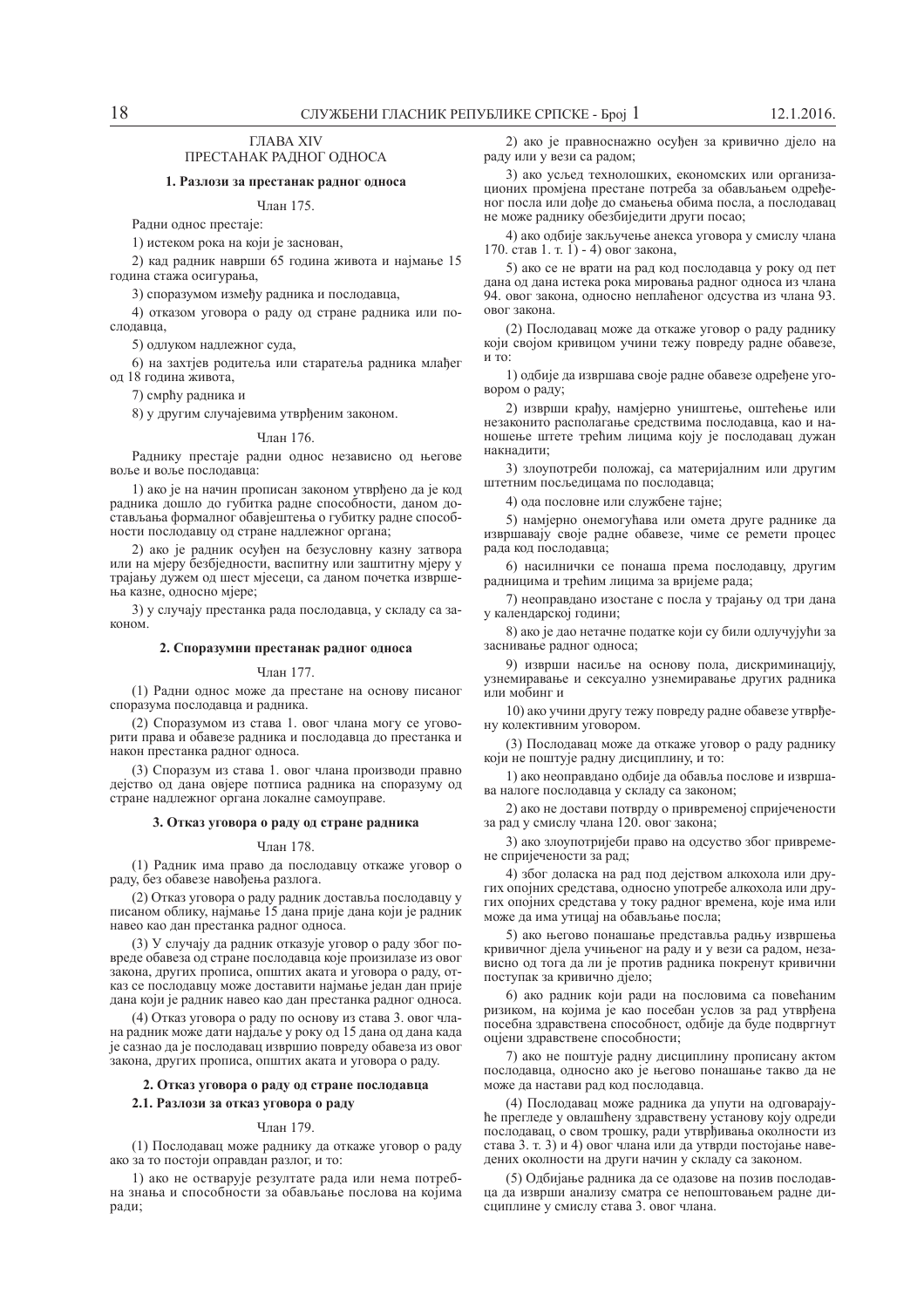## 2.2. Поступак у случају отказа уговора о раду од стране послодавца

### Члан 180.

(1) Послодавац је дужан да прије отказа уговора о раду, у случају из члана 179. ст. 2. и 3. овог закона, радника писаним путем обавијести о постојању разлога за отказ уговора о раду и да му остави рок од најмање осам дана од дана достављања обавјештења да се изјасни на наводе из обавіештења

(2) У обавјештењу из става 1. овог члана послодавац је дужан да наведе основ за давање отказа, чињенице и доказе који указују на то да су се стекли услови за отказ и рок за давање одговора на обавјештење.

(3) Неизјашњавање уредно обавијештеног радника о околностима које му се стављају на терет у року из става 1. овог члана није сметња за даље вођење поступка.

## Члан 181.

Послодаван може раднику из члана 179. став 1. тачка 1) овог закона да откаже уговор о раду ако му је претходно дао писмено упозорење у вези са недостацима у његовом раду, упутствима и примјереним роком за побољшање рада, ако радник не побољша рад у остављеном року, а послодавац не може да му обезбиједи други одговарајући посао.

#### ɑɥɚɧ 182.

(1) Радник уз изјашњење може да приложи мишљење синдиката чији је члан у року из члана 180. став 1. овог закона

(2) Послодавац је дужан да размотри приложено мишљење синдиката.

## ɑɥɚɧ 183.

(1) Оправданим разлогом за отказ уговора о раду, у смислу члана 179. овог закона, не може да се сматра:

1) привремена спријеченост за рад усљед болести, несреће на раду или професионалног обољења,

2) коришћење породиљског одсуства, одсуства са рада ради његе дјетета и одсуства са рада ради посебне његе дјетета

3) чланство или нечланство у политичкој организацији. синдикату, пол, језик, национална или етничка припадност, социјално поријекло, вјероисповијест, политичко или друго увјерење или неко друго лично својство радника,

4) дјеловање у својству представника радника, у складу са овим законом и

5) обраћање радника синдикату или органима надлежним за заштиту права из радног односа у складу са законом, општим актом и уговором о раду.

(2) Послодавац не може раднику да откаже уговор о раду у смислу члана 179. став 1. т. 1), 3) и 4) за вријеме трудноће, породиљског одсуства, родитељског одсуства и cкраћеног рада ради његе ліетета.

#### Члан 184.

(1) Отказ уговора о раду из члана 179. став 1. тачка 1) и ст.  $2.$  и 3. овог закона послодавац може дати раднику у року ол три міесена ол лана сазнања за чињенице које су основ за давање отказа, односно у року од шест мјесеци од дана наступања чињеница које су основ за давање отказа.

(2) Отказ уговора о раду из члана 179. став 1. тачка 2) овог закона послодавац може дати раднику најкасније у року од 30 дана од дана достављања правоснажне одлуке суда.

## Члан 185.

(1) Уговор о раду отказује се рјешењем у писаном облику које мора бити образложено и садржавати одредбе о правном лијеку.

(2) Рјешење о отказу уговора о раду мора да се достави раднику лично, у просторијама послодавца, односно на адресу пребивалишта или боравишта радника.

(3) Ако послодавац раднику није могао да достави рјешење о отказу уговора о раду, у смислу става 2. овог члана, дужан је да о томе сачини писмену забиљешку и рјешење о отказу истакне на огласној табли послодавца. По истеку осам дана од дана истицања одлуке на огласној табли сматра се да је достављање извршено.

(4) Раднику престаје радни однос даном достављања рјешења о отказу, осим ако овим законом или самим рјепењем није одређен други рок.

### ɑɥɚɧ 186.

(1) Послодавац је дужан да раднику, у случају престанка радног односа, исплати све неисплаћене плате, накнаде плате и друга примања која је радник остварио до дана престанка радног односа, у складу са општим актом и уговором о раду.

(2) У случају отказа уговора о раду раднику код кога је радно вријеме прераспоређено у смислу члана 70. овог закона, послодавац је дужан раднику исплатити накнаду и обезбиједити друга права по основу прековременог рада.

(3) Исплату обавеза из става 1. овог члана послодавац је дужан да изврши до дана престанка радног односа.

#### Члан 187

У случају спора пред надлежним органом, послодавац је дужан да докаже постојање разлога за отказ уговора о раду.

#### ɑɥɚɧ 188.

У току трајања судског спора о отказу уговора о раду, надлежни суд може, на захтјев радника, ако оцијени да се очито ради о незаконитом отказу уговора о раду, или ако се ради о отказу уговора о раду представнику радника супротно члану 191. овог закона, одлучити да се радник привремено врати на посао, до окончања спора, осим у случајевима отказа уговора о раду у складу са чланом 179. став 1. тачка 2)  $\mu$  став 2. т. 2), 3), 4), 5), 6)  $\mu$  9).

## Члан 189.

Ако надлежни суд утврди да је отказ уговора о раду, који је послодавац дао раднику незаконит или без правног основа, наложиће послодавцу да радника врати на рад и распореди на послове које је обављао прије отказа уговора  $\overline{1}$  о раду или на друге послове који одговарају стручним и радним способностима радника, као и да му исплати накнаду на име изгубљене плате и других примања на које радник има право према општем акту и уговору о раду.

## Члан 190.

(1) Ако откаже уговор о раду раднику у случају из члана 179. став 1. тачка 3) овог закона, послодавац не може на истим пословима у истом мјесту да запосли друго лице у року од годину дана од дана престанка радног односа.

(2) Ако прије истека рока из става 1. овог члана настане потреба за обављањем истих послова у истом мјесту, послодавац је дужан да прије закључивања уговора о раду понуди запослење раднику коме је престао радни однос.

## 3. Отказ уговора о раду изабраном представнику радника

#### ɑɥɚɧ 191.

(1) Послодавац може отказати уговор о раду изабраном представнику радника у савјету радника или у органима синдиката за вријеме обављања његове функције, и шест мјесеци након њеног престанка, само уз претходну сагласност синдиката, односно савјета радника.

(2) Ако се синдикат, односно савјет радника, у року од осам дана не изјасни о давању сагласности, сматра се да је сагласан са одлуком послодавца.

(3) Ако синдикат или савјет радника ускрати сагласност на отказ уговора о раду, то мора писмено образложити, а послодавац може у року од 15 дана од дана пријема изјашњења синдиката, односно савјета радника затражити до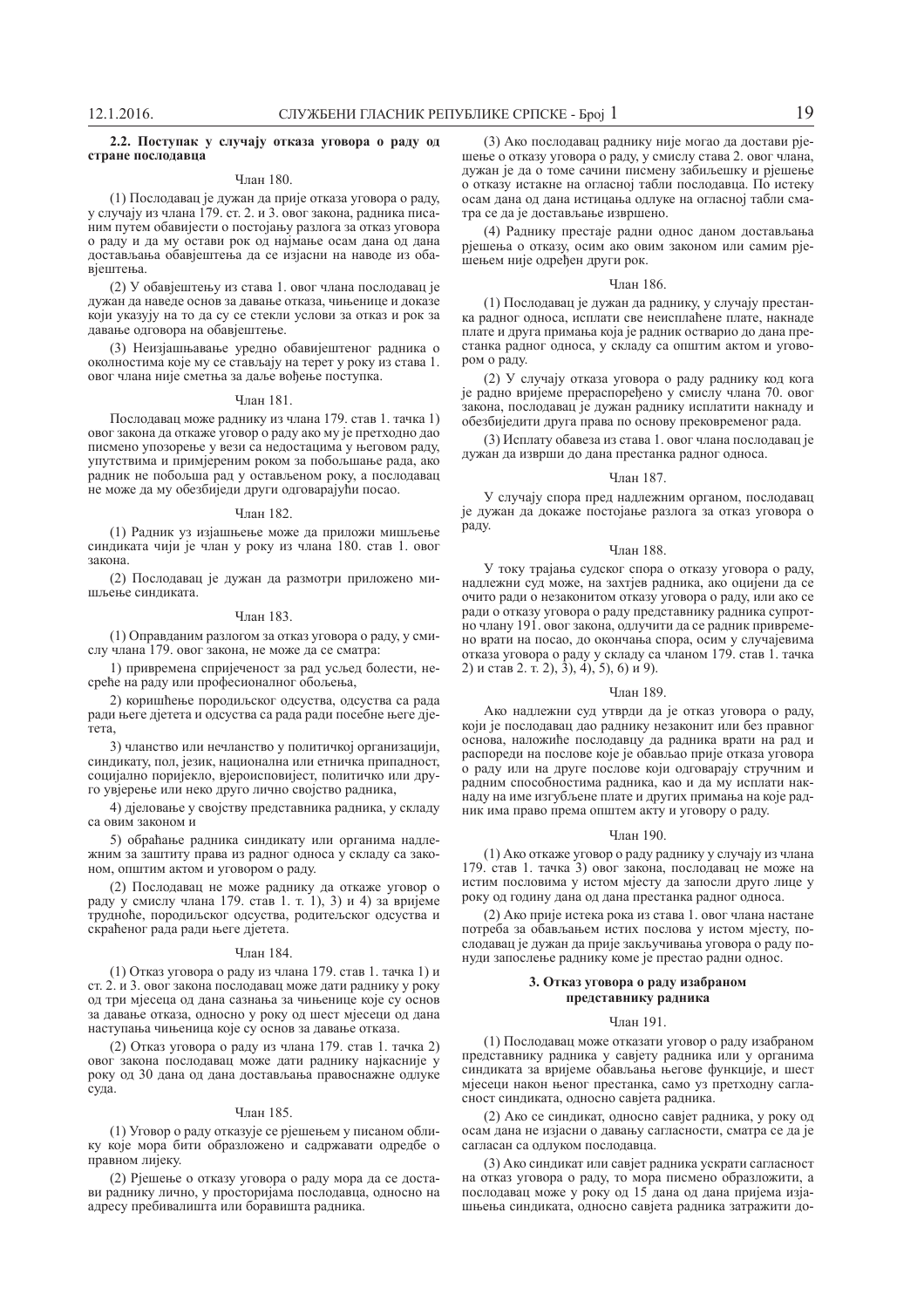ношење арбитражне одлуке, у складу са законом о мирном ріешавању радних спорова.

(4) Заштиту из става 1. овог члана имају предсједник репрезентативног синдиката и предсједник савјета радниκa.

## **4. Отказни рок**

## ɑɥɚɧ 192.

(1) Код престанка радног односа, радник има право на отказни рок, осим ако му престаје рални однос у случајевима из члана 179. став 1. т. 2) и 5) и ст. 2. и 3. овог закона.

(2) Отказни рок не може бити краћи од 15 календарских дана ако отказ уговора о раду даје радник, осим у случају из члана 171. став 3. нити краћи од 30 календарских дана ако отказ уговора о раду даје послодавац.

(3) Отказни рок почиње тећи од дана уручења отказа раднику, односно послодавцу.

(4) Општим актом и уговором о раду ближе се уређују случајеви и услови за отказни рок, трајање отказног рока и лруга питања у вези са правима и обавезама ралника и послодавца за вријеме отказног рока.

(5) Ако отказ уговора о раду даје послодавац, актима из става 4. овог члана одређује се дужи отказни рок за раднике са дужим радним стажом.

## Члан 193.

(1) Ако ралник, на захтіев послодавца, престане да ради прије истека прописаног отказног рока, послодавац је дужан да му исплати накнаду плате и призна сва права по основу рада као да је радио до истека отказног рока.

(2) Послодавац је дужан да раднику омогући да за вријеме отказног рока користи један слободан дан у седмипи ради тражења новог запослења.

## 5. Отпремнина

## Члан 194.

(1) Раднику који је закључио уговор о раду на неодређено вријеме, а којем радни однос престаје отказом уговора о раду од стране послодавца, након најмање двије године непрекидног рада код послодавца, послодавац је дужан да исплати отпремнину, осим ако му радни однос престаје отказом уговора о раду у случајевима из члана 179. став 1. т. 2) и 5) и ст. 2. и 3. истог члана овог закона.

(2) Висина отпремнине из става 1. овог члана утврђује се општим актом и уговором о раду и зависи од дужине рада радника код послодавца, а износи најмање у висини једне трећине нето просјечне мјесечне плате радника исплаћене у посљедња три мјесеца прије престанка уговора о раду, за сваку навршену годину рада код послодавца.

(3) Отпремнина из става 2. овог члана не може бити већа од шест просјечних мјесечних плата исплаћених раднику у посљедња три мјесеца прије престанка уговора о раду.

(4) Изузетно од става 2. овог члана, послодавац и радник се могу споразумјети да се раднику обезбиједи неки други вид накнаде умјесто отпремнине.

(5) Право на отпремнину или новчану накнаду радника у другим случајевима престанка радног односа утврђује се општим актом и уговором о раду.

(6) О начину и роковима исплате отпремнине послодавац и радник могу закључити посебан споразум.

## $6.$  Правне посљедице незаконитог отказа уговора о **раду**

### Члан 195.

(1) Ако надлежни суд у току поступка утврди да је раднику престао радни однос без правног основа, а радник не захтијева да се врати на рад, суд ће, на захтјев радника, обавезати послодавца да раднику исплати накнаду штете у износу од највише 12 плата радника, у зависности од времена проведеног у радном односу код послодавца, година живота радника и броја издржаваних чланова породице, а што се детаљније уређује колективним уговором.

(2) Ако суд у току поступка утврди да је постојао основ за престанак радног односа, али да је послодавац поступио супротно одредбама закона којима је прописан поступак за престанак радног односа, суд ће одбити захтјев радника за враћање на рад, а на име накнаде штете раднику ће досудити износ до шест плата радника.

(3) Одлуком суда из ст. 1. и 2. овог члана утврђује се датум престанка радног односа.

## 7. Престанак радног односа на захтјев родитеља или старатеља радника

#### Члан 196.

(1) Радни однос радника млађег од 18 година живота престаје на захтјев родитеља или старатеља, са даном који је наведен у захтјеву.

(2) Уколико у захтјеву није наведен дан престанка радног односа, радни однос престаје даном подношења захтје-B<sub>a</sub>

## **8. Престанак радног односа смрћу радника**

## Члан 197.

Радни однос престаје смрћу радника, даном смрти или даном сазнања за његову смрт.

## ȽɅȺȼȺ XV ЗАШТИТА ПРАВА РАДНИКА

### Члан 198.

(1) О правима и обавезама радника из радног односа, у складу са законом, општим актом и уговором о раду, одлучује пословодни орган послодавца (директор) или друго лице одређено статутом или актом о оснивању.

(2) Овлашћено лице из става 1. овог члана може, путем писмене пуномоћи, овластити друго пословно способно лице да одлучује о свим или појединим правима и обавезама из радног односа.

## Члан 199.

Раднику се у писаном облику доставља рјешење о остваривању права, обавеза и одговорности, са образложењем и поуком о правном лијеку.

### $q_{\text{пан}} 200$

(1) Радник који сматра да му је послодавац повриједио право из радног односа може поднијети писани захтјев послодавцу да му обезбиједи остваривање тог права.

(2) Захтјев из става 1. овог члана може се поднијети v року од 30 дана од дана сазнања за повреду права, а најдаље у року од три мјесеца од дана учињене повреде.

(3) Подношење захтјева за заштиту права у смислу става 1. овог члана не одлаже извршење рјешења или радње против којих је радник поднио захтјев за заштиту права, осим ако се ради о одбијању радника да ради на пословима при чијем обављању постоји непосредна опасност по живот или теже нарушавање здравља радника или трећих лина

(4) Послодавац је дужан да одлучи о захтјеву радника у року од 30 дана од дана достављања захтјева, а ако у том **и и содлучи**, сматраће се да је захтјев прихваћен.

## Члан 201.

(1) Радник који сматра да му је послодавац повриједио право из радног односа може да поднесе приједлог за мирно ріешавање радног спора надлежном органу или тужбу надлежном суду за заштиту тог права.

(2) Право на подношење приједлога и тужбе није условљено претходним обраћањем радника послодавцу за заштиту права.

(3) Приједлог за мирно рјешавање радног спора радник може да поднесе у року од 30 дана од дана сазнања за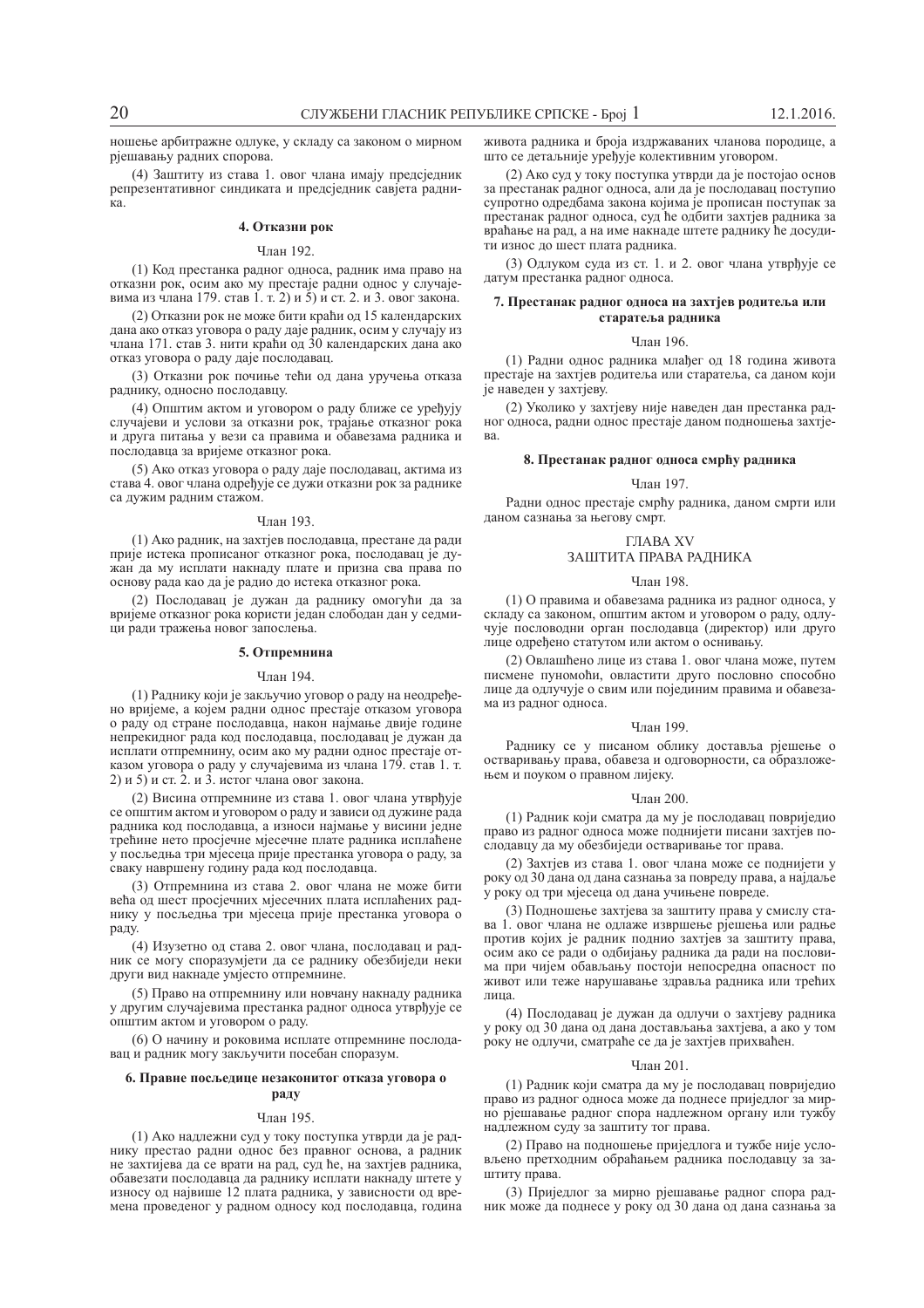повреду права, а најкасније у року од три мјесеца од дана учињене повреде.

(4) Тужбу за заштиту права радник може да поднесе најкасније у року од шест мјесеци од дана сазнања за повреду права или дана учињене повреде.

(5) Тужбу из става 4. овог члана радник може да поднесе уколико претходно предмет спора није ријешен у поступку мирног рјешавања спора код надлежног органа.

(6) Покретањем поступка из ст. 3. и 4. овог члана прекидају се рокови застаре.

#### Члан 202.

(1) Независно од поступка за заштиту права који је покренуо код послодавца или других надлежних органа радник се може обратити инспектору рада ради заштите права у року од мјесец дана од дана сазнања за повреду права, а најдаље у року од три мјесеца од дана учињене повреде.

## Члан 203.

Ако се истовремено најмање десет радника или најмање 10% од укупног броја запослених радника обратило послодавцу за заштиту права из радног односа, послодавац је дужан да затражи и размотри мишљење синдиката или савјета радника ако код послодавца није успостављен синликат.

## ГЛАВА XVI РАД ВАН РАДНОГ ОДНОСА

## 1. Привремени и повремени послови

### Члан 204.

(1) За обављање послова који су по својој природи такви да не трају дуже од 90 радних дана у календарској години и да не представљају послове за које се закључује уговор о раду послодавац може да закључи уговор о обављању привремених и повремених послова са:

1) незапосленим лицем;

2) радником који ради непуно радно вријеме - до пуног радног времена;

3) чланом омладинске или студентске задруге, у складу са посебним прописима;

4) корисником старосне пензије.

(2) Уговор из става 1. овог члана закључује се у писаном облику.

## $2.$  Уговор о дјелу

### Члан 205.

(1) Послодавац може са одређеним лицем да закључи уговор о дјелу ради обављања послова који су ван дјелатности послодавца, а који имају за предмет самосталну израду или оправку одређене ствари, самостално извршење одређеног физичког или интелектуалног посла.

(2) Уговором из става 1. овог члана између извршиоца посла и послодавца успоставља се грађанско-правни однос у смислу прописа о облигационим односима и закључује се у писаном облику.

## 3. Уговор о стручном оспособљавању и усавршавању

#### ɑɥɚɧ 206.

(1) Послодавац може да закључи уговор о стручном оспособљавању са лицем ради обављања приправничког стажа, односно полагања стручног испита кад је то законом, односно другим прописом предвиђено као посебан услов за самосталан рад у струци.

(2) Рад по уговору из става 1. овог члана рачуна се у радно искуство као услов за рад на одређеним пословима.

(3) Послодавац може да закључи уговор о стручном усавршавању са лицем које жели ла се стручно усаврши и стекне посебна знања и способности за рад у својој струци, односно да обави специјализацију, за вријеме утврђено програмом усавршавања, односно специјализације.

(4) Послодавац може лицима из става 1. овог члана да обезбиједи новчану накнаду и друга права, у складу са законом, општим актом или уговором о стручном оспособљавању и усавршавању.

(5) Новчана накнада из става 3. овог члана не сматра се платом у смислу овог закона.

(6) Уговори из ст. 1. и 2. овог члана закључују се у писаном облику.

## $4.$  Уговор о допунском раду

## Члан 207.

(1) Радник који је закључио уговор о раду с пуним радним временом може, без сагласности послодавца, закључити уговор о раду са другим послодавцем за рад до половине пуног радног времена под условом да се радно вријеме ралника кол тих послодаваца временски не подудара и да се не ради о обављању послова из члана 167. овог закона.

(2) Уговором о допунском раду утврђује се право на новчану накнаду и друга права и обавезе по основу рада.

(3) Уговор из става 1. овог члана закључује се у писаном облику.

## ГЛАВА XVII

# ОРГАНИЗАЦИЈЕ РАДНИКА И ПОСЛОДАВАЦА

## 1. Савјет радника

#### ɑɥɚɧ 208.

(1) Кол послолавна који запошљава најмање 15 радника, радници могу успоставити савјет радника, у складу са законом.

(2) Савјет радника даје мишљење и учествује у одлучивању о економским и социјалним правима и интересима радника на начин и под условима утврђеним законом и оп-**IIITHM AKTOM.** 

## 2. Оснивање синдиката и удружења послодаваца

### Члан 209.

(1) Радници имају право да по свом слободном избору организују синдикат и да се у њега учлањују, у складу са статутом и правилима синдиката.

(2) Послодавци имају право да по свом слободном избору организују одговарајућа удружења послодаваца и да се у ыих учлањују, у складу са статутом и правилима тих удружења.

(3) Синдикат и удружења послодаваца оснивају се без икакве претходне сагласности било ког органа власти.

## ɑɥɚɧ 210.

Радници, односно послодавци слободно одлучују о свом иступању из синдиката, односно из удружења послолавана.

## Члан 211.

(1) Послодавцима и удружењима послодаваца, када діелују у своје име или путем другог лица, члана или представника, забрањено је да се мијешају у организовање и рад синдиката, или да, уз давање материјалне или друге подршке синдикату, контролишу његов рад.

(2) Синдикату, када дјелује у сопствено име или путем другог лица, члана или представника, забрањено је да се мијеша у организовање, рад и управљање удружењем послодавана.

## Члан 212.

(1) Законита дјелатност синдиката и удружења послодаваца не може се трајно нити привремено забранити.

(2) Синдикалне организације и удуржења послодаваца уписују се у регистар синдикалних организација, који про-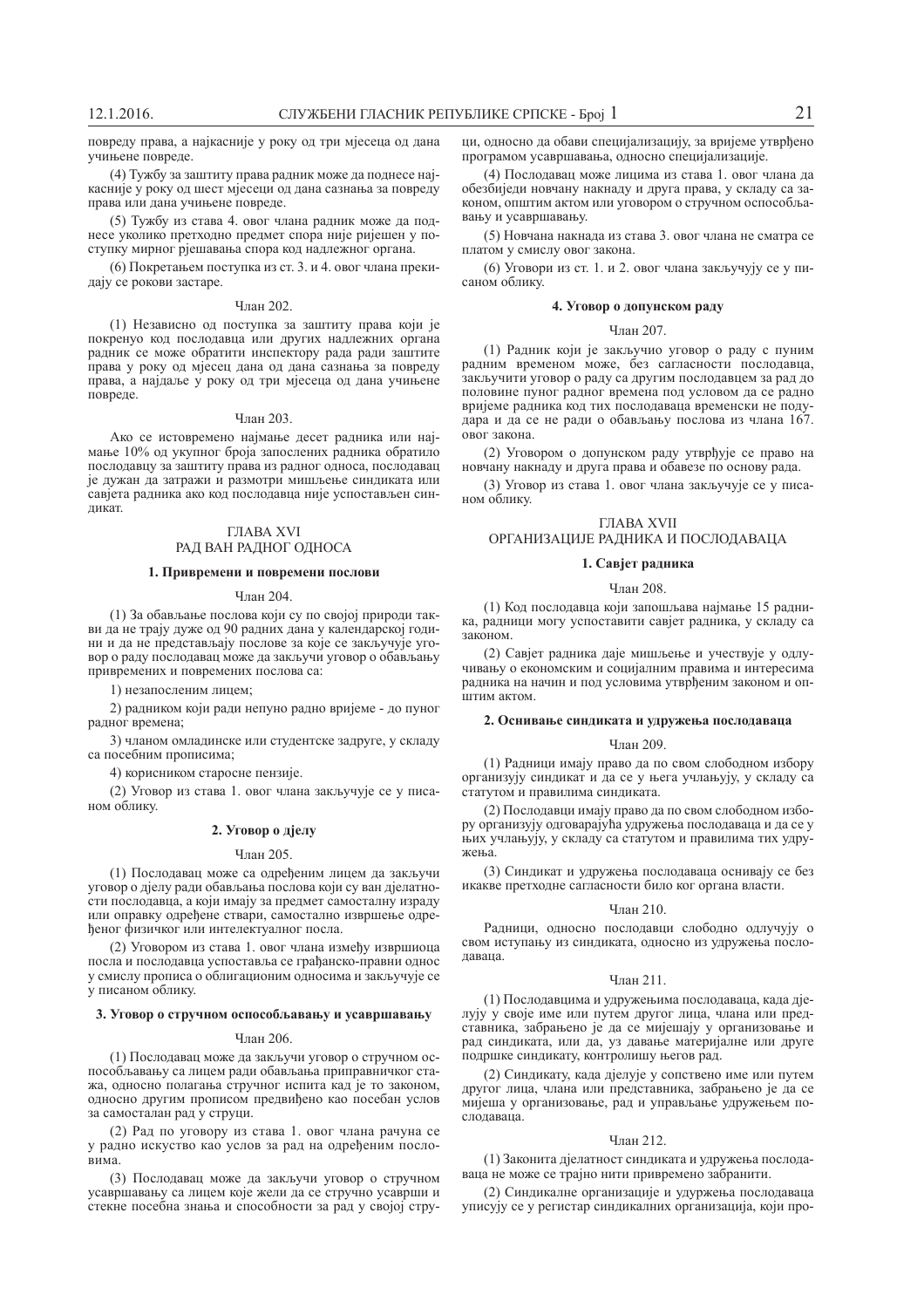писује и води министарство надлежно за послове рада (у даљем тексту: министарство).

## 3. Услови за рад синдиката

## Члан 213.

Послодавац је дужан да синдикату омогући дјеловање у складу са његовом улогом и задацима, статутом, програмом и међународним конвенцијама о раду, и то:

1) да покреће иницијативе, подноси захтјеве и пријеллоге и ла заузима ставове ол значаја за материјални, економски и социјални положај радника;

2) да се мишљења и приједлози синдиката размотре прије доношења одлуке од значаја за материјални, економски и социјални положај радника и да се у односу на њих опредијели.

## Члан 214.

Послодавац је дужан да синдикату обезбиједи техничко-просторне услове за његово дјеловање, у складу са просторним и финансијским могућностима, као и да му омогући приступ подацима и информацијама неопходним за обављање синдикалних активности.

### ɑɥɚɧ 215.

(1) Представницима синдиката мора се омогућити одсуствовање са посла ради присуствовања синдикалним састанцима, конференцијама, сједницама и конгресима и ради оспособљавања на курсевима и семинарима.

(2) Представницима синдиката обезбјеђује се приступ свим радним мјестима код послодавца кад је то потребно за обављање њихове функције, осим радним мјестима под посебним режимом заштите у складу са посебним прописом

(3) У случају потребе убирања средстава солидарности, представници радника које синдикат за то овласти имају право да ову активност обављају у одговарајућим просторијама или погонима послодавца.

(4) Представницима синдиката дозвољено је да истичу обавјештења синдиката у просторијама послодавца на мјестима која су приступачна радницима.

(5) Представницима синдиката дозвољава се да користе најмање два сата мјесечно у току радног времена за састанке у предузећу и два сата седмично за остале синдикалне активности.

(6) Послодавац је дужан да представницима синдиката дозволи да радницима достављају информације, билтене, публикације, летке и друга документа синдиката.

(7) Дозвољен је слободан приступ вањским синдикалним представницима у организацију синдиката организовану код послодавца, с тим да те активности и посјете буду раније најављене послодавцу.

(8) Активности синдиката врше се тако да не иду на штету редовног функционисања послодавца и радне диcниплине.

## Члан 216.

Послодавац је на писани захтјев синдиката дужан обезбиједити обрачун и уплату синдикалне чланарине обуставом износа чланарине из плата радника - чланова синдиката приликом сваке исплате плате на основу писане изјаве, односно достављене потписане синдикалне приступнице радника.

## 4. Репрезентативност синдиката

## ɑɥɚɧ 217.

(1) Синдикат се сматра репрезентативним:

1) ако је основан и дјелује на начелима синдикалног организовања и дјеловања;

2) ако је независан од органа власти и послодаваца<sup>.</sup>

3) ако се финансира претежно из чланарине и других сопствених извора;

4) ако има потребан број чланова на основу приступница у складу са чл. 219. и 220. овог закона;

5) ако је уписан у регистар у складу са законом и другим прописима.

(2) Приликом утврђивања репрезентативности на основу броја чланова, уколико је радник члан више синдиката, у обзир се узима само посљедња потписана приступница синликату.

(3) У случају да на одговарајућем нивоу организовања дјелује само један синдикат, сматра се да је исти репрезентативан, без обзира на број чланова које окупља.

## Члан 218.

Репрезентативним синдикатом код послодавца сматра се сваки синдикат који испуњава услове из члана 217. став 1. овог закона и у који је учлањено не мање од 20% запослених од укупног броја запослених код послодавца.

## Члан 219.

(1) Репрезентативним синдикатом у подручју, области или грани сматра се сваки синдикат који испуњава услове из члана 217. овог закона и у који је учлањено не мање од 10% од укупно запослених у подручју, области или грани.

(2) Репрезентативним синдикатом на нивоу Републике сматра се синдикат који испуњава услове из члана 217. став 1. т. 1, 2, 3) и 4) овог закона и у који је учлањено не мање од 5% од укупно запослених у Републици у најмање три подручја, области и гране, према подацима Републичког завода за статистику.

## 5. Репрезентативност удружења послодаваца

## Члан 220.

(1) Удружење послодаваца сматра се репрезентатив- $H$ им:

1) ако је уписано у регистар у складу са законом;

2) ако има потребан број запослених код послодаваца - чланова удружења послодаваца у складу са чланом 221. овог закона.

(2) У случају да на одговарајућем нивоу организовања дјелује само једно удружење послодаваца, сматраће се да је исто репрезентативно, без обзира на број запослених код и послодаваца - чланова удружења.

## ɑɥɚɧ 221.

Репрезентативно удружење послодаваца у смислу овог закона сматра се удружење послодаваца које испуњава услове из члана 220. став 1. овог закона и у које је учлањено не мање од 10% послодаваца од укупног броја послодаваца у подручју, области или грани, на нивоу Републике, под условом, да ти послодавци запошљавају не мање од 10% занослених од укупног броја запослених у подручју, области или грани на нивоу Републике.

## **6. Утврђивање репрезентативности синдиката и** ПОСЛОЛЯВЯНЯ

#### $q_{\text{пан}}$  222.

(1) Репрезентативност синдиката код послодаваца утврђује послодавац у присуству представника заинтересованих синдиката, у складу са овим законом.

(2) Синдикат може да поднесе захтјев за утврђивање репрезентативности Одбору за утврђивање репрезентативности синдиката и удружења послодаваца (у даљем тексту: Одбор):

1) ако му није утврђена репрезентативност у смислу става 1. овог члана у року од 15 дана од дана подношења захтіева:

2) ако сматра да репрезентативност синдиката није утврђена у складу са овим законом.

(3) Репрезентативност из става 2. овог члана на приједлог Одбора утврђује министар.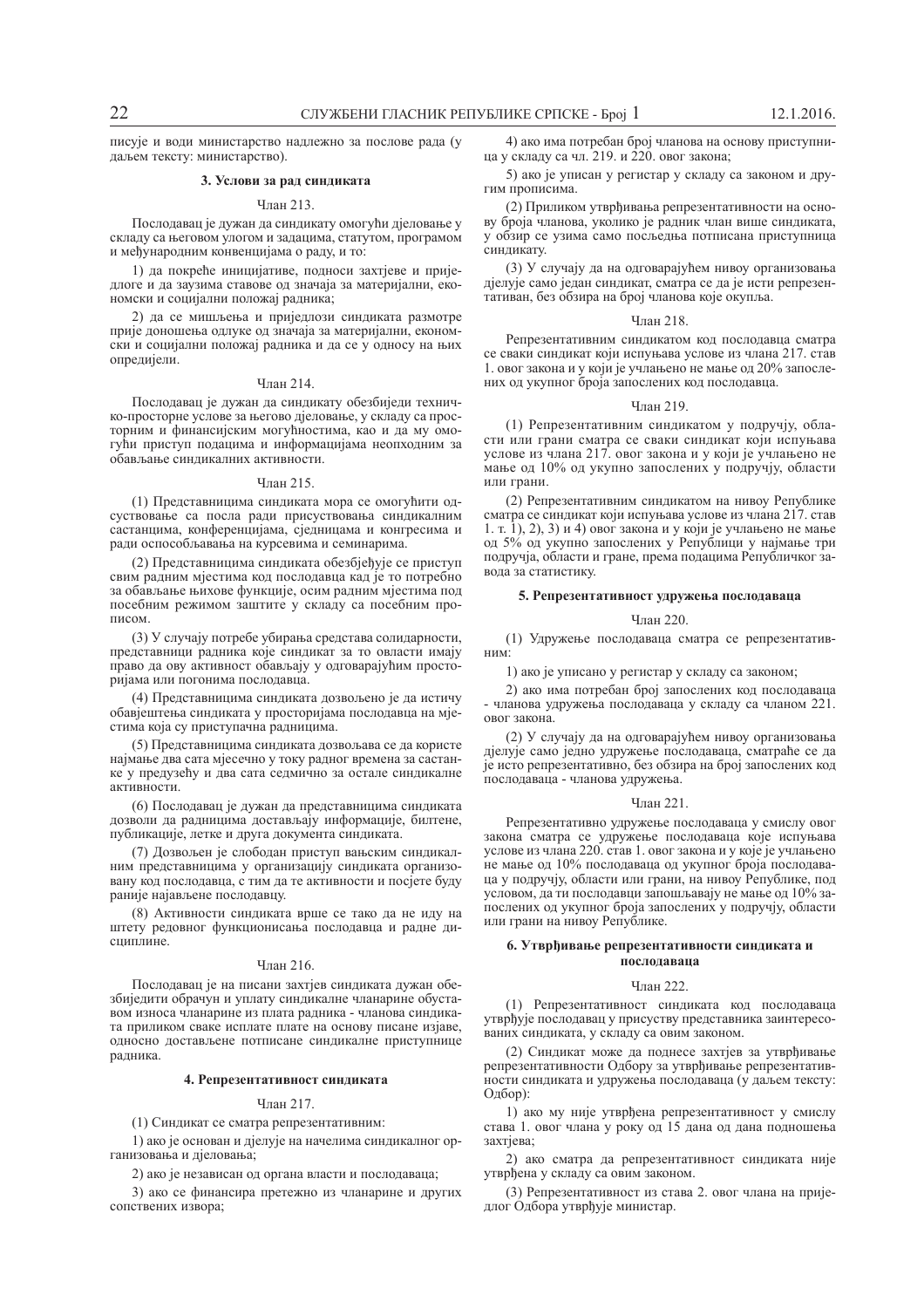## Члан 223.

Репрезентативност синдиката за територију Републике, односно у подручју, области или грани и репрезентативност удружења послодаваца на нивоу Републике, односно подручју, области или грани утврђује министар на приједлог Одбора, у складу са овим законом.

### Члан 224.

(1) Одбор чине по три представника Владе Републике Српске (у даљем тексту: Влада), репрезентативног синдиката и репрезентативног удружења послодаваца који имају највећи број чланова, који се именују на четири године.

(2) Представнике Владе именује Влада на приједлог министра, а представнике синдиката и удружења послодаваца именују репрезентативни синдикати и удружење послодаваца организованих на нивоу Републике.

(3) Административно-стручне послове за Одбор обавља министарство.

(4) Чланство у Одбору по правилу ће одражавати равноправну заступљеност полова.

### Члан 225.

(1) Захтіев за утврђивање репрезентативности у смислу члана 222. став 1. овог закона синдикат подноси послодавцу.

(2) Уз захтіев се полноси локаз о испуњавању услова репрезентативности из члана 217. став 1. т. 4) и 5).

#### Члан 226.

(1) Захтјев за утврђивање репрезентативности у смислу чл. 217. и 220. овог закона синдикат, односно удружење послодаваца подноси Одбору.

(2) Уз захтјев се подноси доказ о испуњавању услова репрезентативности из чл. 217, 218, 220. и 221, те изјава лица овлашћеног за заступање синдиката, односно послодавца о броју чланова.

(3) Укупан број запослених и послодаваца на територији Републике, односно у подручју, области или грани утврђује се на основу података Завода за статистику, односно другог органа који води одговарајућу евиденцију.

(4) Укупан број запослених код послодавца утврђује се на основу потврде послодавца.

(5) Послодавац је дужан да на захтјев синдиката изда потврду о броју запослених.

## 7. Поступак по захтјеву за утврђивање  $pen$ репрезентативности

## Члан 227.

(1) У поступку утврђивања репрезентативности синдиката код послодавца учествују и представници синдиката основаних код послодавца.

(2) О захтјеву из члана 222. овог закона послодавац одлучује рјешењем на основу поднијетих доказа о испуњавању услова репрезентативности, у року од 15 дана од дана подношења захтјева.

### Члан 228.

(1) Одбор утврђује да ли су захтјев и докази поднијети у складу са чланом 225. овог закона.

(2) Подносилац захтјева дужан је да на захтјев Одбора достави и приступнице синдикату, односно споразуме и друге доказе о приступању послодаваца удружењу послолавана.

(3) Подносилац захтјева дужан је да у року од 15 дана отклони недостатке, ако уз захтјев нису поднијети докази из члана 225. овог закона.

(4) Захтјев се сматра уредним и благовременим ако подносилац захтјева отклони недостатке у року утврђеном у ставу 3. овог члана.

(5) Олбор може ралити и усвајати приједлог ако је на сједници присутно најмање двије трећине укупног броја чланова Одбора.

(6) Одбор усваја приједлог већином гласова од укупног броја чланова Одбора.

(7) Ако Одбор не достави одговарајући приједлог у одговарајућем року, а најкасније у року од 30 дана од дана подношења захтјева, министар може да одлучи о захтјеву и без приједлога Одбора.

## Члан 229.

Министар на приједлог Одбора доноси закључак о одбацивању захтјева:

1) ако је синликат кол послолавна полнио захтјев прије подношења захтјева за утврђивање репрезентативности послодавцу, односно прије истека рока из члана 222. став 2. овог закона:

2) ако подносилац захтіева не отклони недостатке у року утврђеном у члану 228. став 3. овог закона.

### Члан 230.

(1) Министар лоноси ріешење о утврђивању репрезентативности синдиката, односно удружења послодаваца, на приједлог Одбора, ако су испуњени услови утврђени овим законом.

(2) Ріешење из става 1. овог члана доноси се у року од 15 дана од дана подношења захтјева, односно од дана отклањања недостатака у смислу члана 228. став 3. овог закона.

(3) Министар доноси рјешење о одбијању захтјева, на приједлог Одбора, ако синдикат, односно удружење послодаваца не испуњава услове репрезентативности утврђене овим законом.

(4) Против ріешења из ст. 1. и 3. овог члана може се покренути управни спор.

### Члан 231.

(1) Министар може да захтијева од Одбора преиспитивање приједлога о утврђивању репрезентативности, у року од осам дана од дана достављања приједлога, ако оцијени да нису утврђене све чињенице битне за утврђивање репрезентативности.

(2) Одбор је дужан да се изјасни о захтјеву из става 1. овог члана и достави коначан приједлог министру у року од три дана од дана достављања захтјева за преиспитивање приједлога Одбора.

(3) Министар је дужан да поступи по приједлогу из става 2. овог члана и донесе рјешење у смислу члана 230. овог закона.

#### ɑɥɚɧ 232.

Поступак за утврђивање репрезентативности синдиката и удружења послодаваца спроводи се у складу са одредбама Закона о општем управном поступку.

## 8. Преиспитивање утврђене репрезентативности

#### ɑɥɚɧ 233.

(1) Синдикат, послодавци и удружење послодаваца могу поднијети након годину дана захтјев за преиспитивање утврђене репрезентативности уколико сматрају да су промијењене чињенице на основу којих је утврђена репрезентативност.

(2) Преиспитивање репрезентативности синдиката код послодавца, утврђене рјешењем послодавца, односно министра, покреће се на захтјев послодавца или на захтјев другог синдиката код тог послодавца. Захтјев за преиспитивање може поднијети и грански синдикат (синдикат вишег нивоа) у који је учлањен синдикат код послодавца.

(3) Захтіев за преиспитивање репрезентативности синдиката на нивоу Републике, гране или дјелатности може да поднесе синдикат основан на истом нивоу синдиката чија репрезентативност се преиспитује.

(4) Захтјев за преиспитивање репрезентативности удружења послодаваца на нивоу Републике, подручја, области или гране може да поднесе удружење послодаваца основа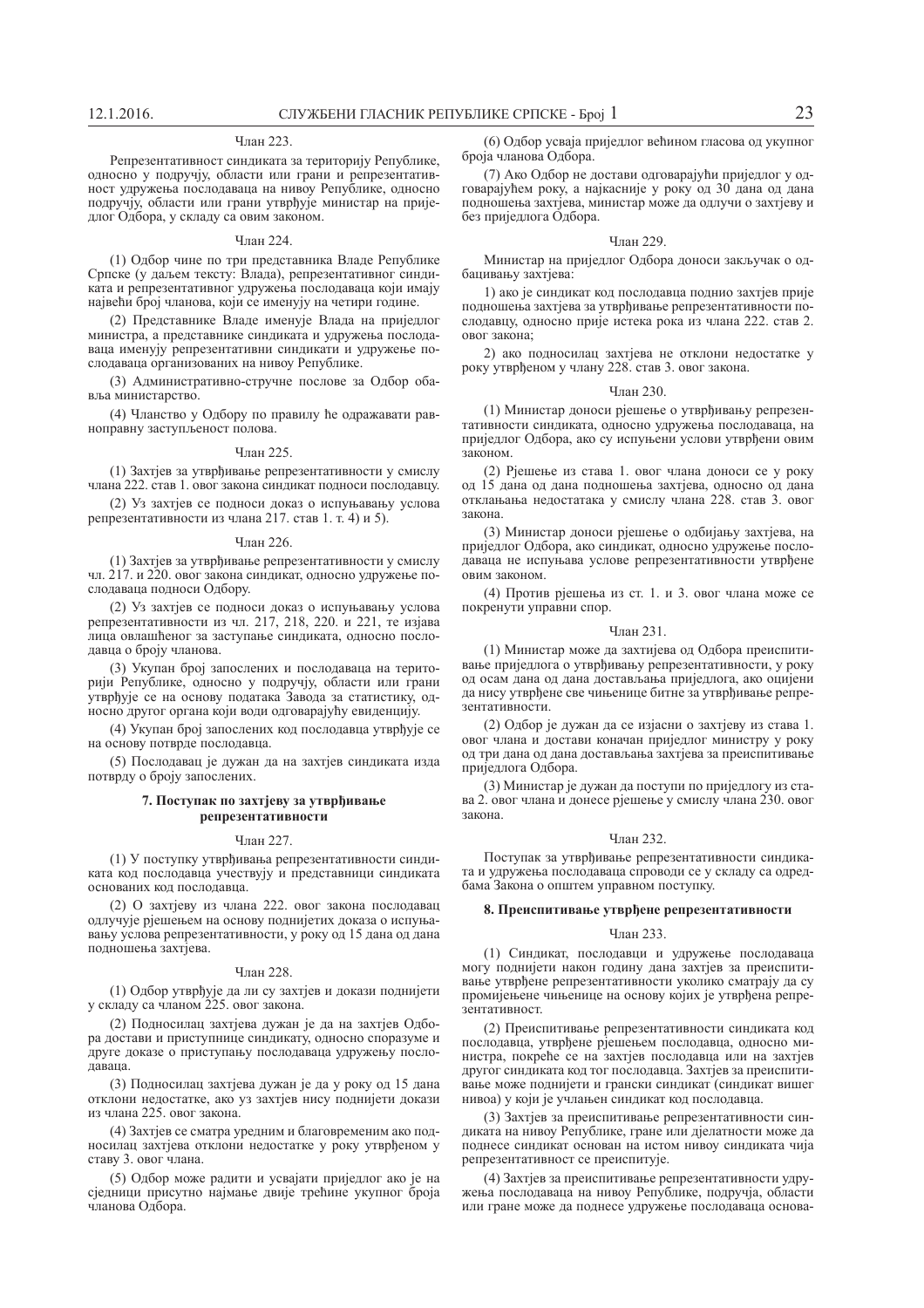но на нивоу удружења послодаваца чија репрезентативност се преиспитује.

## Члан 234.

(1) Захтіев за преиспитивање репрезентативности синдиката основаног на нивоу послодавца подноси се послодавцу код којег је основан синдикат.

(2) У захтјеву се наводи назив синдиката, број акта о регистрацији, разлози због којих се захтијева преиспитивање репрезентативности и докази који на то указују.

(3) Послодавац је дужан да у року од осам дана од дана пријема захтјева исти достави синдикату чија репрезентативност се преиспитује ради доказивања постојеће репрезентативности у складу са овим законом.

(4) Синдикат је дужан да у року од 15 дана од дана пријема захтјева из става 3. овог члана достави послодавцу доказе о испуњавању услова репрезентативности

(5) О основаности захтјева из става 1. овог члана у року од 30 дана од дана подношења одлучује послодавац.

## Члан 235.

(1) Захтјев за преиспитивање репрезентативности синдиката, односно удружења послодаваца на нивоу Републике, подручја, области или гране подноси се Одбору и садржи ниво оснивања, број акта о регистрацији и доказе који на то указују.

(2) Одбор је дужан у року од 15 дана од дана пријема захтіева исти доставити синдикату, односно удружењу послодаваца чија репрезентативност се преиспитује ради доказивања постојеће репрезентативности у складу са овим законом.

(3) Синдикат, односно удружење послодаваца дужни су да у року од 30 дана од дана пријема захтјева од стране Одбора доставе доказе о испуњавању услова репрезентативности.

(4) О основаности захтјева из става 1. овог члана, на приједлог Одбора, одлучује министар.

#### ɑɥɚɧ 236.

Рјешење о репрезентативности и о губитку репрезентативности синдиката на нивоу Републике, подручја, области или гране, као и рјешење о репрезентативности и о губитку репрезентативности удружења послодаваца, објављује се у "Службеном гласнику Републике Српске".

#### Члан 237.

Репрезентативни синдикат и репрезентативно удружеые послодаваца, у складу са овим законом имају:

1) право на колективно преговарање и закључивање колективног уговора на одговарајућем нивоу;

2) право на учешће у рјешавању колективних радних спорова;

3) право на учешће у раду трипартитних и мултипартитних тијела на одговарајућем нивоу и

4) друга права у складу са законом.

## *CHARA XVIII* КОЛЕКТИВНИ УГОВОРИ

## 1. Садржина и облик колективног уговора

## ɑɥɚɧ 238.

(1) Колективним уговором, у складу са законом и другим прописом, уређују се права, обавезе и одговорности из радног односа, поступак измјена и допуна колективног уговора, међусобни односи учесника колективних уговора и друга питања од значаја за уређивање односа између радника и послодаваца

(2) Колективни уговор закључује се у писаном облику.

## 2. Врсте колективних уговора

## Члан 239.

(1) Колективни уговор се закључује као општи, посебни и колективни уговор код послодавца.

(2) Општи колективни уговор и посебни колективни уговор за одређено подручје, област или грану, у складу са посебним прописом о класификацији дјелатности, закључују се за територију Републике.

### 3. Учесници у закључивању колективних уговора

#### ɑɥɚɧ 240.

(1) Општи колективни уговор закључују: Влада Републике Српске, репрезентативно удружење послодаваца и репрезентативни синдикат, основани за територију Републике.

(2) Посебни колективни уговор за одређено подручје, област или грану закључују репрезентативно удружење послодаваца и репрезентативни синдикат основани за подручје, област или грану на територији Републике.

(3) Посебне колективне уговоре за републичку управу, друштвене дјелатности и јавне службе закључују Влада Републике Српске и репрезентативни синдикати грана и дјелатности.

(4) Колективни уговор код послодавца закључују послодавац и репрезентативни синдикати код послодавца.

#### ɑɥɚɧ 241.

Ако ниједан од синдиката, односно ниједно од удружења послодаваца не испуњава услове репрезентативности у смислу овог закона, синдикати односно удружења послодаваца могу закључити писани споразум о удруживању ради испуњавања услова репрезентативности утврђених овим законом и учествовања у закључивању колективног VroBopa.

## **4.** Преговарање и закључивање колективних уговора

#### Члан 242.

(1) Ако у закључивању колективног уговора учествује више репрезентативних синдиката или репрезентативних удружења послодавца, односно синдикати или удружења послодаваца који су закључили споразум о удруживању из члана 241. овог закона, образује се одбор за преговоре.

(2) Чланове одбора из става 1. овог члана одређују синдикати, односно удружења послодаваца, сразмјерно броју чланова

(3) Колективни уговор у чијим закључивању учествује одбор у смислу става 1. овог члана, закључују лица која овласти тај одбор.

## Члан 243.

У поступку преговарања ради закључивања колективног уговора код послодавца репрезентативни синдикат је дужан да сарађује са синдикатом у који је учлањено најмање 10% запослених код послодавца, ради изражавања интереса запослених који су учлањени у тај синдикат.

## Члан 244.

Представници синдиката и послодаваца, односно удружења послодаваца који учествују у преговарању за закључивање колективног уговора и закључују колективни уговор морају да имају овлашћење својих органа.

## 5. Примјена колективних уговора

## Члан 245.

(1) Општи и посебни колективни уговори непосредно се примјењују и обавезују све послодавце који су у вријеме закључивања колективног уговора чланови удружења послодаваца учесника колективног уговора.

(2) Колективни уговор из става 1. овог члана обавезује и послодавце који су накнадно постали чланови удружења послодаваца, учесника колективног уговора.

(3) Колективни уговор обавезује послодавце из ст. 1. и 2. овог члана шест мјесеци након иступања из удружења послодаваца учесника колективног уговора.

## Члан 246.

(1) Министар може да одлучи да се колективни уговор или поједине његове одредбе примењују и на послодавце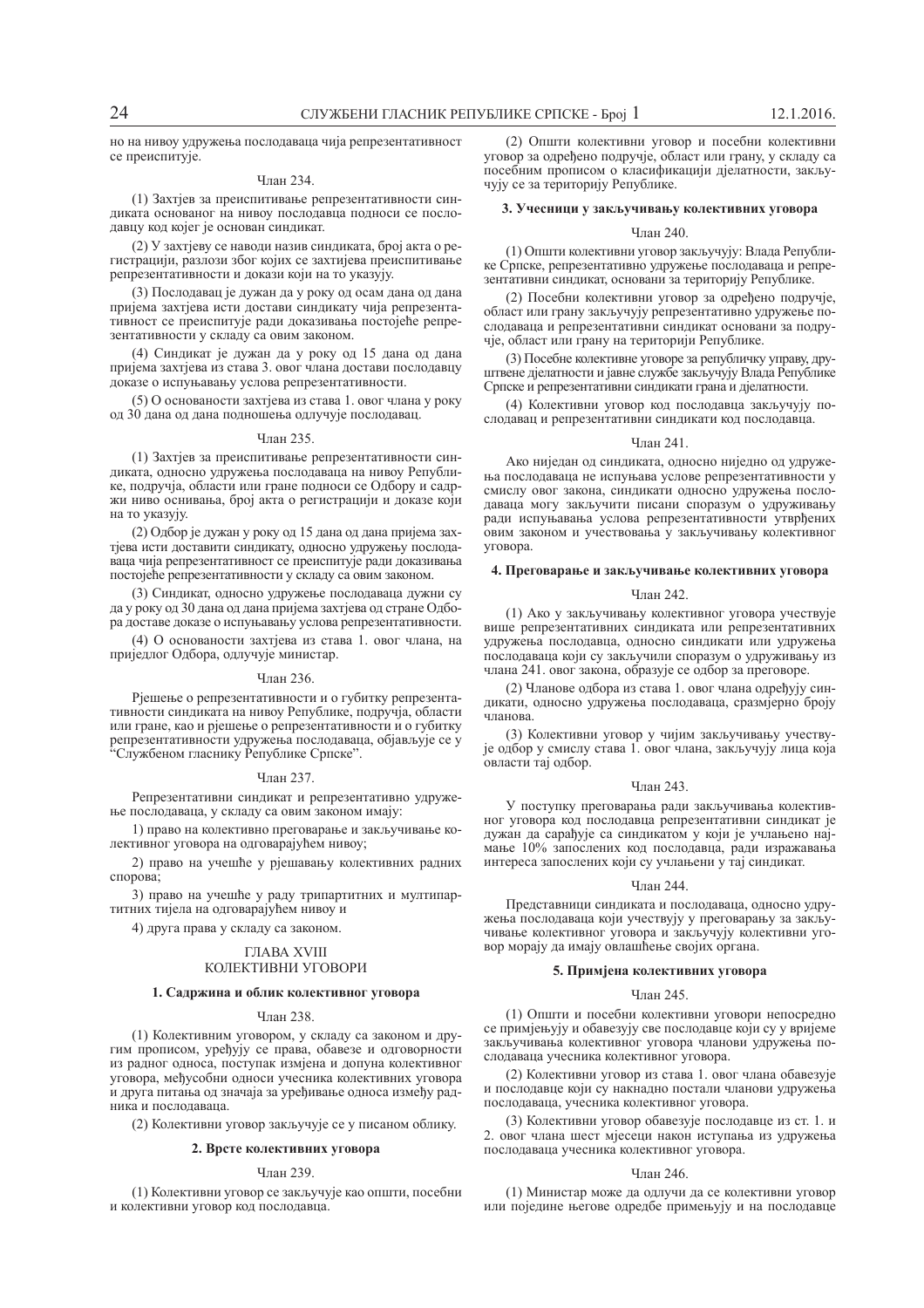који нису чланови удружења послодаваца учесника колективног уговора.

(2) Одлуку из става 1. овог члана министар може донијети ако постоји оправдани интерес, а нарочито:

а) ради остваривања економске и социјалне политике у Републици, у циљу обезбјеђивања једнаких услова рада који представљају минимум права запослених из рада и по основу рада;

б) ла би се ублажиле разлике у платама у одрећеном подручју, области или грани које битно утичу на социјални и економски положај запослених, што има за посљедицу нелојалну конкуренцију, под условом да колективни уговор чије се дејство проширује обавезује послодавце који запошљавају најмање 30% запослених у одређеном подручју, области или грани.

(3) Одлуку из става 2. овог члана министар доноси на захтјев једног од учесника у закључивању колективног уговора чије се дејство проширује, а по прибављеном мишљењу Економско-социјалног савјета.

(4) Уколико Економско-социјални савјет не достави мишљење у року од 15 дана, министар самостално доноси одлуку о проширењу примјене колективних уговора.

## Члан 247.

(1) Министар може, на захтјев послодавца или удружења послодаваца, да одлучи да се колективни уговор из члана 246. овог закона, у дијелу који се односи на плате и накнаде плате, не примјењује на поједине послодавце или удружења послодаваца.

(2) Послодавац, односно удружење послодаваца могу да поднесу захтіев за изузимање од приміене колективног уговора са проширеним дејством, ако због финансијско-пословних резултата нису у могућности да примијене колективни уговор.

(3) Уз захтіев из става 2. овог члана послодавац или удружење послодаваца дужни су да доставе доказе о разлозима за изузимање од примјене колективног уговора са проширеним дејством.

### Члан 248.

Одлуку о изузимању од примјене колективног уговора министар доноси по прибављеном мишљењу Економскосоцијалног савјета.

## Члан 249.

(1) Министар може ставити ван снаге одлуку о проширењу дејства колективног уговора и одлуку о изузимању од примјене колективног уговора ако престану да постоје разлози из члана 246. став 2. и члана 247. став 2. овог закона.

(2) Одлука из става 1. овог члана доноси се по поступку за доношење одлуке о проширеном дејству колективног уговора, односно одлуке о изузимању од примјене колективног уговора.

(3) Одлука из чл. 246. и 247. овог закона престаје да важи престанком важења колективног уговора, односно Huin Frieden Karach and Karacha in the series in the series in the modern in the series of the network and response to the new series of the modern in the series of the new series of the new series in the new series of th односно изузето.

## ɑɥɚɧ 250.

Одлуке из чл. 246. и 247. овог закона објављују се у "Службеном гласнику Републике Српске".

### Члан 251.

Колективни уговор код послодавца обавезује све радника код послодавца, без обзира да ли су чланови синдиката који је закључио колективни уговор.

### $6.$  Важење и отказ колективних уговора

#### ɑɥɚɧ 252.

(1) Колективни уговори се закључују на период од три голине

(2) По истеку рока из става 1. овог члана колективни уговори престају да важе ако се учеснице колективног уговора другачије не договоре најкасније 60 дана прије истека важења колективног уговора.

## ɑɥɚɧ 253.

(1) Важење колективног уговора из члана 252. овог закона може престати споразумом свих учесника или отказом на начин утврђен тим уговором.

(2) У случају отказа, колективни уговор се примјењује најдуже 60 дана од дана подношења отказа, с тим што су учесници дужни да поступак преговарања започну најкасније у року од 15 дана од дана отказивања колективног Vro<sub>Bopa</sub>

## 7. Ріешавање спорова

## Члан 254.

Спорна питања у примјени колективних уговора рјешавају се у складу са прописом о мирном рјешавању радних спорова.

## $8.$  Регистрација и јавно објављивање колективних **Vrobopa**

#### Члан 255.

(1) Колективни уговори, као и њихове измјене и допуне, региструју се код министарства.

(2) Садржину и поступак регистрације колективних уговора правилником прописује министар.

#### ɑɥɚɧ 256.

(1) Након регистрације код министарства, општи и посебни колективни уговори објављују се у "Службеном гласнику Републике Српске"

(2) Начин објављивања колективних уговора код послодавца утврђује се тим колективним уговорима.

# ГЛАВА XIX

# ПОСЕБНЕ ОДРЕДБЕ

## 1. Економско-социјални савјет

## Члан 257.

(1) Ради подстицања колективног преговарања и усклађивања интереса радника и послодаваца са циљевима и мјерама економске и социјалне политике у Републици, оснива се Економско-социјални савјет.

(2) Састав, дјелокруг, начин рада, финансирање и друга питања од значаја за рад Економско-социјалног савјета уређују се законом.

## $2.$  Остваривање права на штрајк

#### ɑɥɚɧ 258.

Радник остварује право на штрајк у складу са одредбама Закона о штраіку.

### 3. Радна књижица

#### ɑɥɚɧ 259.

(1) Радник мора посједовати радну књижицу коју предаје послодавцу приликом ступања на рад.

(2) Радна књижица је јавна исправа којом се доказује вријеме проведено на раду код послодавца.

### **Члан 260**

(1) Образац радне књижице прописује министарство.

(2) Радну књижицу издаје надлежни орган јединице локалне самоуправе.

## ɑɥɚɧ 261.

(1) За вријеме радног односа радника, радна књижица се налази на чувању код послодавца, о чему послодавац раднику издаје потврду.

(2) На захтјев радника, послодавац је дужан да раднику, уз потврду врати радну књижицу.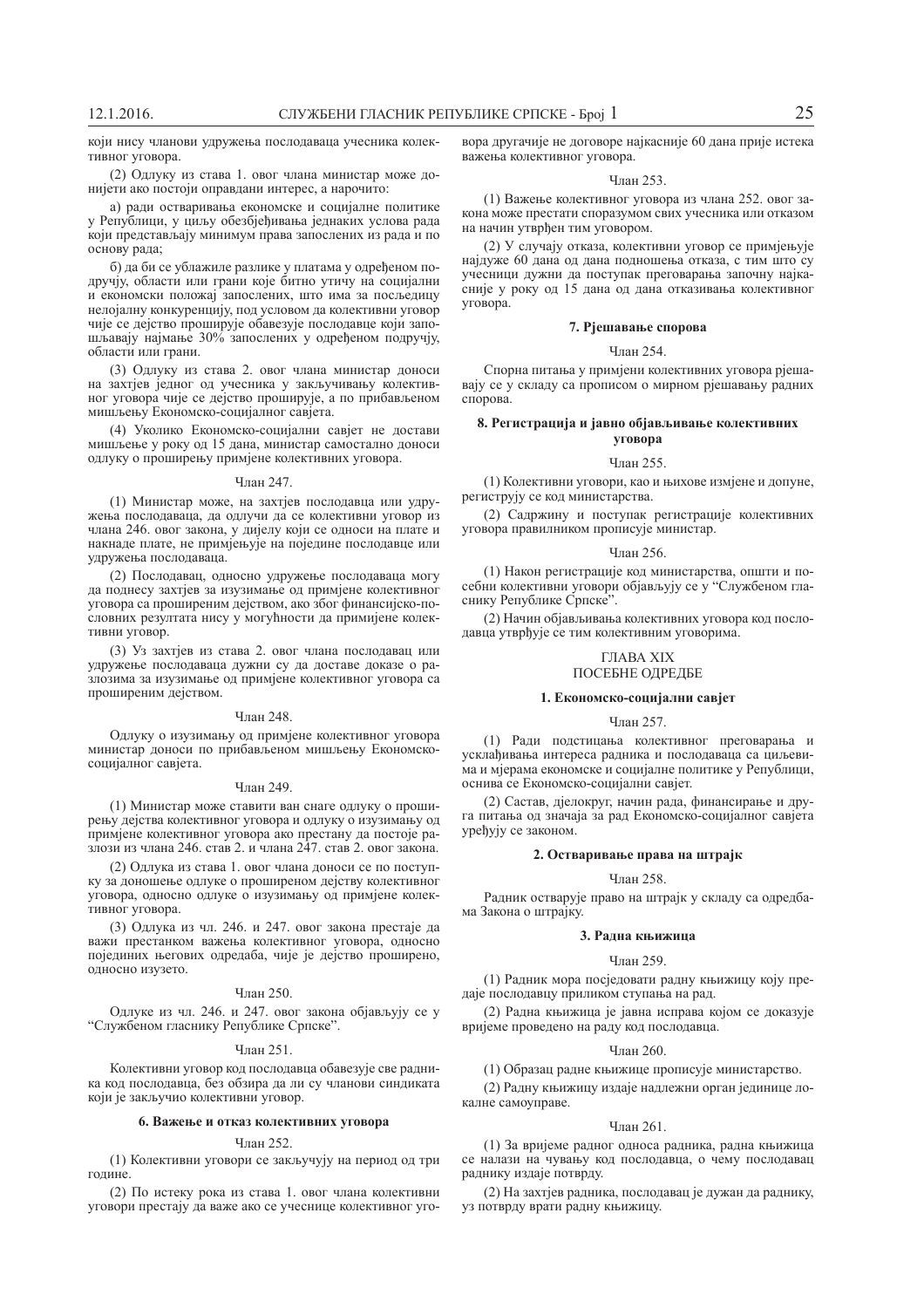## Члан 262.

(1) Приликом престанка радног односа радника, послодавац је дужан да у радну књижицу упише вријеме које је радник провео у радном односу и да то овјери својим потписом и печатом и да му преда радну књижицу уз потврду.

(2) Послодавац не може задржати радну књижицу радника ни у случају ако према раднику има било какво потраживање, нити може у радну књижицу уписивати било какве друге податке осим времена које је радник провео у радном односу код њега.

# ГЛАВА XX

## НАДЗОР

## Члан 263.

(1) Надзор над поштовањем овог закона, других прописа о радним односима, колективних уговора и правилника о раду, којима се уређују права, обавезе и одговорности запослених врши Републичка управа за инспекцијске послове, посредством надлежних републичких инспектора и инспектора у јединицама локалне самоуправе.

(2) Инспекцијски надзор над поштовањем овог закона и прописа донесених за његово спровођење врши инспекција рада, а у дијелу који се тиче права, обавеза и одговорности запослених у републичким органима управе и јединицама локалне самоуправе врши управна инспекција.

(3) У вршењу инспекцијског надзора из ст. 1. и 2. овог члана надлежни инспектор, осим општих овлашћења прописаних законом којим се уређује одговарајућа област инспекција, овлашћен је и да предузима мјере из прописа којима се уређује радни однос.

## ГЛАВА XXI КАЗНЕНЕ ОДРЕДБЕ

### **Члан 264**

(1) Новачном казном у износу од 2.000 КМ до 12.000 КМ казниће се за прекршај послодавац:

1) ако не обезбиједи равноправност радника на раду, као и равноправност незапослених лица која конкуришу на запослење (члан 19. овог закона);

2) ако онемогућава или омета организовање синдиката (члан 209. овог закона);

3) ако не донесе и не објави правилник о раду у смислу члана 3. став 4. овог закона;

4) ако раднику одреди мањи обим права, супротно члану 9. став 1. овог закона;

5) ако код закључивања и примјене уговора о раду поступи супротно чл. 32. до 36;

6) ако приправнику не обезбиједи услове прописане у члану 48. став 3. овог закона;

7) ако приправнику не обезбиједи полагање одговарајуће испита у смислу члана 50. овог закона;

8) ако закључи уговор супротно члану 51. овог закона;

9) ако раднику одреди дуже пуно радно вријеме од радног времена прописаног чланом 57. став 1. овог закона;

10) ако не изврши распоред радног времена радника и не води евиденцију о дневној присутности радника на раду у смислу члана 67. став 4. овог закона;

11) ако раднику одреди да ради прековремено дуже од времена прописаног у члану 61. овог закона;

12) ако одреди да ради прековремено радник из члана 64. овог закона;

13) ако изврши прерасподјелу радног времена супротно члану 69. овог закона;

14) ако жени одреди да ради ноћу супротно члану 73. овог закона;

15) ако раднику не омогући да користи дневни одмор (чл. 76. и 77. овог закона);

16) ако раднику не омогући да користи седмични одмор (члан 78. овог закона);

17) ако раднику не омогући да користи годишњи одмор (члан 79. овог закона);

18) ако раднику не омогући коришћење плаћеног одсуства у случајевима из члана 89. овог закона;

19) ако раднику не омогући да користи неплаћено одсуство у случајевима из члана 92. овог закона;

20) ако раднику не омогући да се упозна са прописима о радним односима и прописима о заштити на раду, у смислу чл 96 овог закона<sup>.</sup>

21) ако, прије отпочињања рада радника, не провјери ыегову оспособљеност за руковање и коришћење средстава рада и средстава заштите на раду (члан 97. овог закона);

22) ако нарели, лопусти или омогући да радник млаћи од 18 година обавља послове на којима му је забрањен рад у смислу члана 103. овог закона;

23) ако радника млађег од 18 година не упути на оцјену радне способности из члана 104. став 2. овог закона;

24) ако према трудној запосленој жени или породиљи поступи супротно члану 105. овог закона;

25) ако запосленој жени не омогући распоред или накнаду плате у смислу члана 106. и 112. овог закона;

26) ако другим овлашћеним лицима не омогући остваривање права у вези са заштитом дјетета (чл. 109. и 110. овог закона):

27) ако раднику не омогући коришћење скраћеног радног времена у смислу члана 110. став 1. и члана 111. став  $1.$  овог закона;

28) ако болесном или ралнику инвалилу не омогући коришћење права прописаних чл. 116, 117. и 118. овог закона;

29) ако раднику ускрати или смањи плату или накнаду плате која му припада по закону, колективном уговору, правилнику о раду и уговору о раду или их не исплати у прописаним роковима (чл. 120. и 126. овог закона);

30) ако онемогућава или омета успостављање и рад савјета радника (члан 208. овог закона).

(2) Послодавац који понови прекршај из става 1. овог члана казниће се новчаном казном најмање у износу од 5.000 конвертибилних марака.

(3) За прекршај из става 1. овог члана казниће се одговорно лице код послодавца новчаном казном у износу од 200 до 1.200 конвертибилних марака.

(4) Ако је прекршај из става 1. овог члана учињен према раднику млађем од 18 година, жени у вези са трудноћом, порођајем и материнством, или према раднику инвалиду, новчана казна за правно лице не може бити мања од 3.000 конвертибилних марака, а за одговорно лице од 500 конвертибилних марака.

## Члан 265.

(1) Новачном казном у износу од 3.000 до 12.000 конвертибилних марака казниће се за прекршај послодавац:

1) ако задржи радника на раду након престанка уговора о раду у смислу члана 175. тачка б) овог закона;

2) ако у поступку утврђивања одговорности од радника не затражи изјашњење, у смислу члана 180. став 1. овог закона:

3) ако откаже уговор о раду изабраном представнику радника супротно члану 191. овог закона;

4) ако раднику за вријеме отказног рока не омогући да ради или му не исплати накнаду плате или да раднику онемогући да користи један слободан дан седмично ради тражења новог запослења (члан 192. овог закона);

5) ако откаже уговор о раду радницима супротно чл. 160. и 161. овог закона;

6) ако не понуди запослење раднику по праву првенства у смислу члана 190. став 2. овог закона;

7) ако раднику не обезбиједи право на отпремнину у смислу члана 194. овог закона;